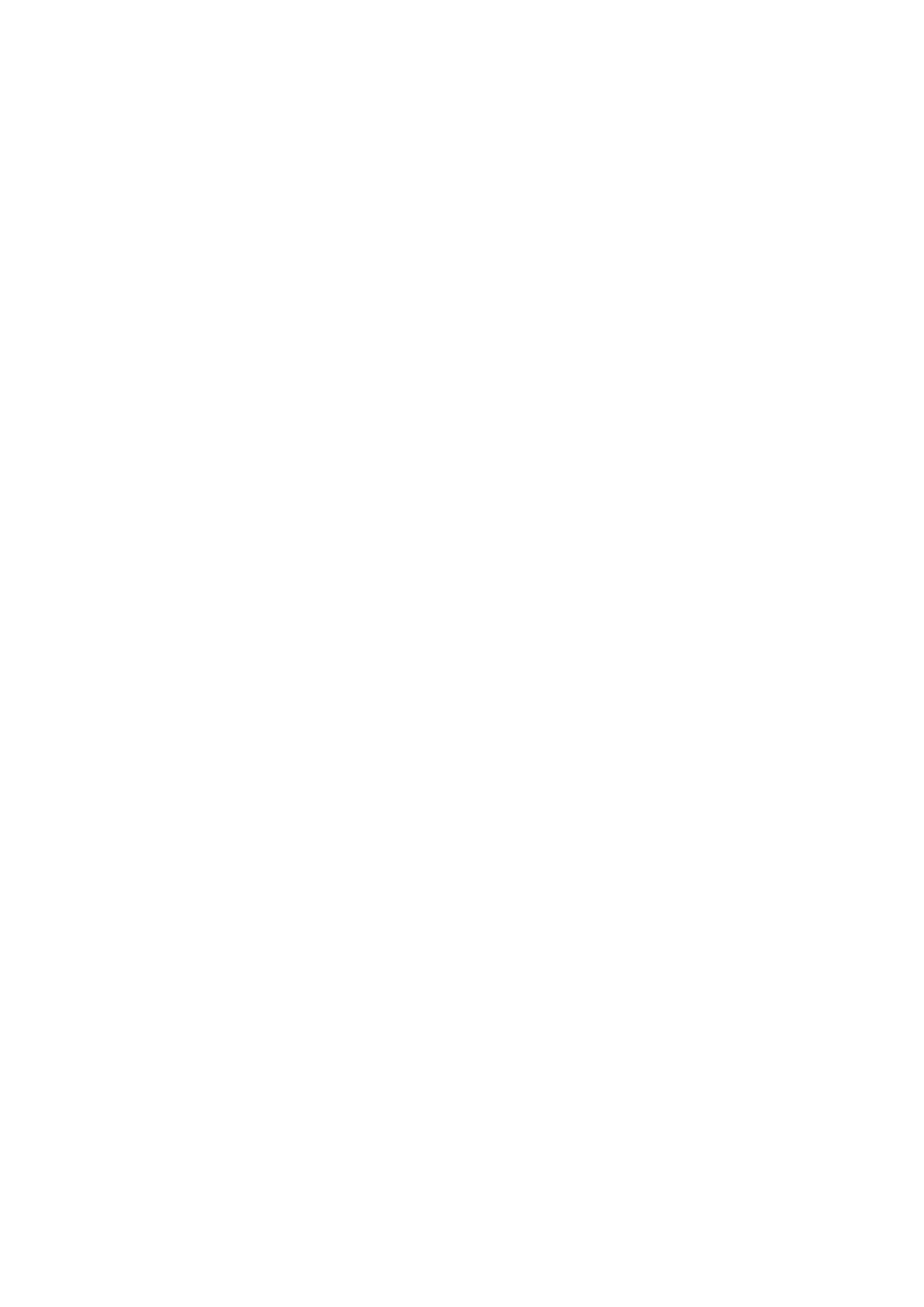## **Contents**

| 1. |       |                                                                                        |  |
|----|-------|----------------------------------------------------------------------------------------|--|
|    | 1.1   |                                                                                        |  |
|    | 1.2   |                                                                                        |  |
|    | 1.3   |                                                                                        |  |
|    | 1.4   |                                                                                        |  |
|    | 1.5   |                                                                                        |  |
| 2. |       |                                                                                        |  |
|    | 2.1   |                                                                                        |  |
|    | 2.2   |                                                                                        |  |
|    | 2.2.1 |                                                                                        |  |
|    | 2.2.2 |                                                                                        |  |
|    | 2.2.3 |                                                                                        |  |
|    | 2.2.4 | Percentages of parking spaces for people with disabilities - minimum parking provision |  |
|    | 2.3   |                                                                                        |  |
|    | 2.3.1 |                                                                                        |  |
|    | 2.3.2 |                                                                                        |  |
|    | 2.4   |                                                                                        |  |
|    | 2.5   |                                                                                        |  |
|    | 2.6   |                                                                                        |  |
|    | 2.7   |                                                                                        |  |
|    | 2.8   | Tandem parking in multi unit residential apartment developments14                      |  |
|    | 2.9   |                                                                                        |  |
| 3. |       |                                                                                        |  |
|    | 3.1   |                                                                                        |  |
|    | 3.1.1 |                                                                                        |  |
|    | 3.1.2 |                                                                                        |  |
|    | 3.1.3 |                                                                                        |  |
|    | 3.1.4 |                                                                                        |  |
|    | 3.1.5 |                                                                                        |  |
|    | 3.2   | Commercial zones (excepting CZ5 mixed use zone and CZ6 leisure and accommodation       |  |
|    | 3.2.1 | Objectives for parking and vehicular access in the commercial zones19                  |  |
|    | 3.2.2 |                                                                                        |  |
|    | 3.2.3 |                                                                                        |  |
|    | 3.2.4 |                                                                                        |  |
|    | 3.2.5 |                                                                                        |  |
|    | 3.3   |                                                                                        |  |
|    | 3.3.1 | Objectives for parking and vehicular access in the CZ5 mixed use zone28                |  |
|    | 3.3.2 |                                                                                        |  |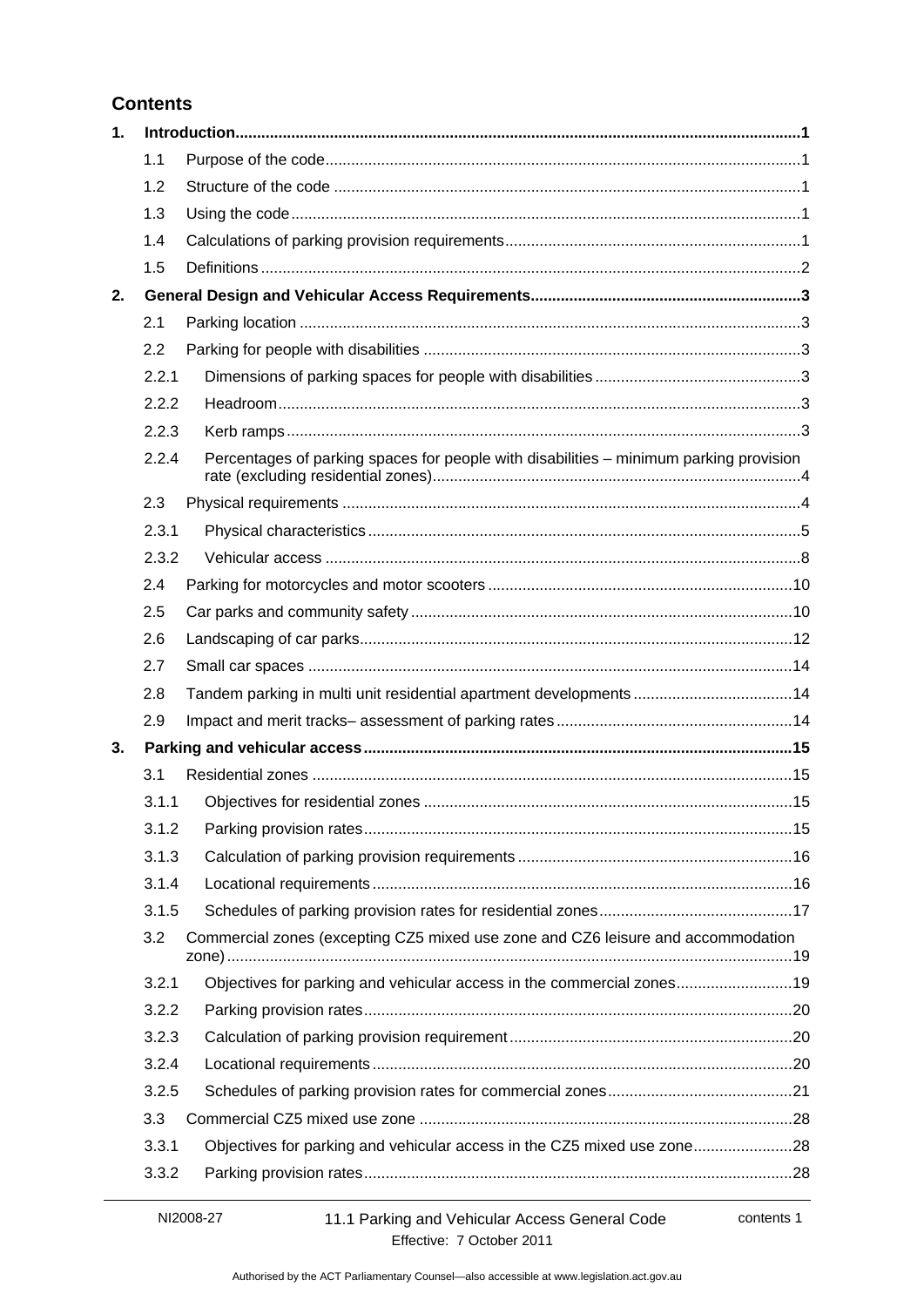| 3.3.3 |                                                                                |  |
|-------|--------------------------------------------------------------------------------|--|
| 3.3.4 |                                                                                |  |
| 3.3.5 | Schedule of parking provision rates for commercial mixed use zone29            |  |
| 3.4   |                                                                                |  |
| 3.4.1 |                                                                                |  |
| 3.4.2 |                                                                                |  |
| 3.4.3 |                                                                                |  |
| 3.4.4 |                                                                                |  |
| 3.4.5 | Schedules of parking provision rates for CZ6 leisure and accommodation zone 32 |  |
| 3.5   |                                                                                |  |
| 3.5.1 |                                                                                |  |
| 3.5.2 |                                                                                |  |
| 3.5.3 |                                                                                |  |
| 3.5.4 |                                                                                |  |
| 3.5.5 |                                                                                |  |
| 3.6   |                                                                                |  |
| 3.6.1 |                                                                                |  |
| 3.6.2 |                                                                                |  |
| 3.6.3 |                                                                                |  |
| 3.6.4 |                                                                                |  |
| 3.6.5 | Schedule of parking provision rates for community facility zone 38             |  |
| 3.7   |                                                                                |  |
| 3.7.1 | Objectives for parking and access in the restricted access recreation zone 39  |  |
| 3.7.2 |                                                                                |  |
| 3.7.3 |                                                                                |  |
| 3.7.4 |                                                                                |  |
| 3.7.5 | Schedules of parking provision rates for restricted access recreation zone41   |  |
| 3.8   |                                                                                |  |
| 3.8.1 |                                                                                |  |
| 3.8.2 |                                                                                |  |
| 3.8.3 |                                                                                |  |
| 3.8.4 |                                                                                |  |
| 3.8.5 |                                                                                |  |
| 3.9   |                                                                                |  |
| 3.9.1 |                                                                                |  |
| 3.9.2 |                                                                                |  |
| 3.9.3 |                                                                                |  |
| 3.9.4 |                                                                                |  |
| 3.9.5 |                                                                                |  |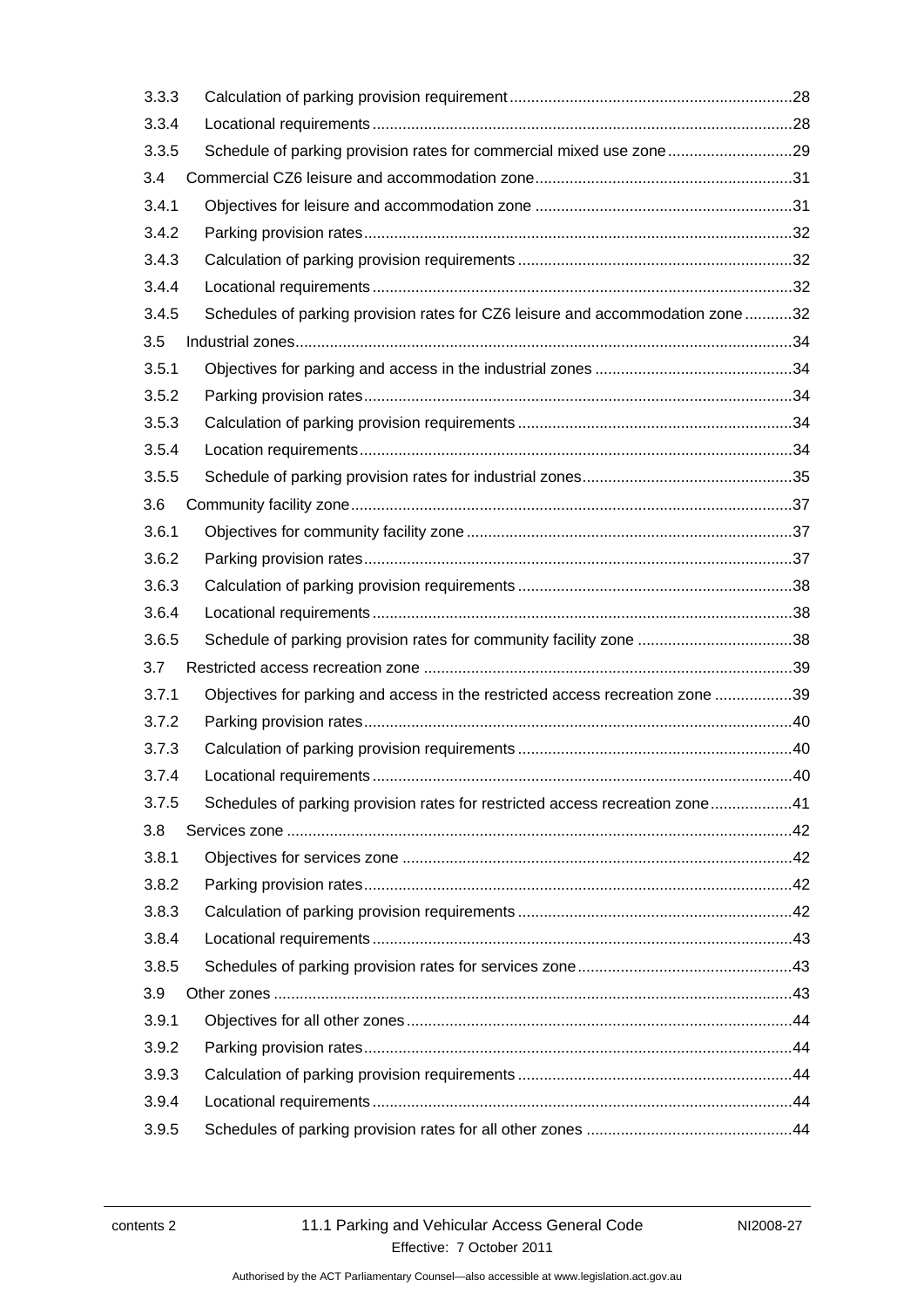## <span id="page-4-0"></span>**Introduction**

## <span id="page-4-1"></span>**1.1 Purpose of the code**

This document sets out the provision for vehicular access and parking in the ACT.

The code seeks to ensure that development achieves the relevant objectives of the Territory Plan and will be used by the Authority in the assessment of development applications involving development, redevelopment and lease variations. The code specifies vehicular access and parking requirements for development.

## <span id="page-4-2"></span>**1.2 Structure of the code**

The code is divided into three sections:

Section 1 is this introduction and advice on how to use the code;

Section 2 sets out the general requirements for the location and physical characteristics of parking and related vehicular access; and

Section 3 states the parking provision rates relating to each of the Territory Plan's zones. The relevant parking provision rates form the basis for determining the required amount of parking to be provided.

## <span id="page-4-3"></span>**1.3 Using the code**

The code adopts a performance based approach and section 3 sets out, for each of the zones, objectives relating to the provision of parking which development proposals are required to meet. The relevant schedule in section 3 defines the minimum parking provision requirements for permitted development for each of the zones.

The scale of parking provision required is derived from a set of criteria relating to safety, economic efficiency, accessibility, commercial viability and social and environmental objectives. The parking provision rates take account of factors such as the availability of public parking and the potential for shared parking with neighbouring developments, accessibility of the location to public transport, and relevant transport, economic, social and environmental policies, such as travel demand management measures.

The parking provision rates are based on a range of empirical evidence available to the Department of Territory and Municipal Services (TaMS), interstate codes and guidelines and international guidelines to set the most appropriate standards for a particular zone.

The parking provision rates in conjunction with the scale of development are used to calculate the parking requirement that, in normal circumstances, would be deemed to meet the relevant objectives.

Any specific requirements for the provision of parking and access in areas subject to the National Capital Plan or to other codes of the Territory Plan would take precedence over the requirements specified in this code.

Parking generated by a development is generally required to be accommodated on site or in a location consistent with the criteria in section 2.

In cases where the physical constraints of a site make on-site provision impracticable, or the Territory may consider it undesirable for efficiency, traffic operation, pedestrian amenity or other reasons for the specified parking to be provided totally on-site, special arrangements may be negotiated or requirements may be waived at the discretion of the Territory. In such situations the ability to consolidate parking in publicly accessible off-site locations provides a superior outcome. Costs can be reduced by eliminating the need for costly on-site basement car parking, and greater efficiency can be achieved through the increased potential for shared and complementary use.

## <span id="page-4-4"></span>**1.4 Calculations of parking provision requirements**

Total parking requirements are calculated by multiplying the relevant parking provision rates by the scale of the development, ie the gross floor area of the development in most cases. In some cases, the multiplier may be the number of practitioners, or some other unit.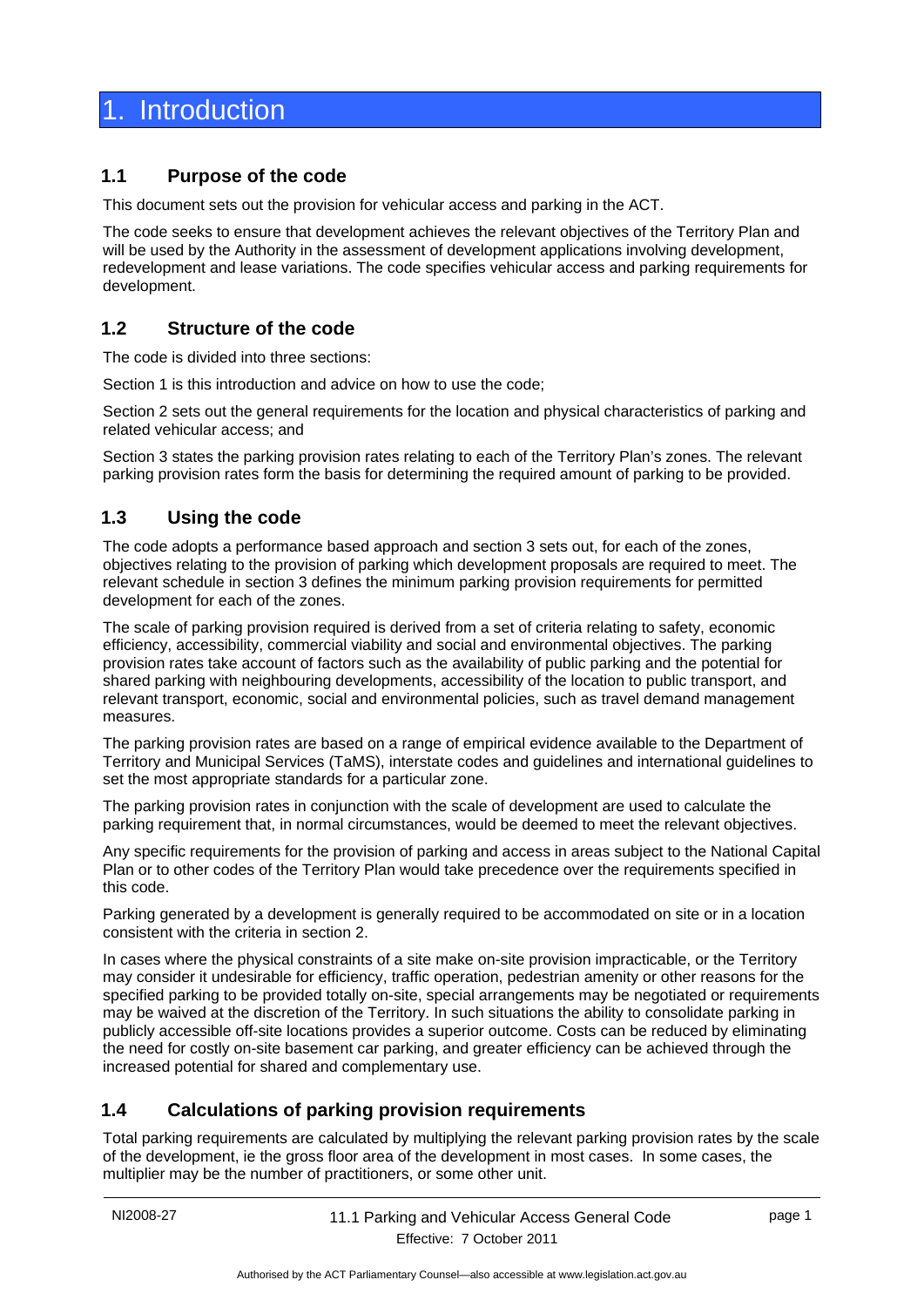However the performance approach adopted in these codes provides the flexibility to enable a proposal to be supported where the proponent can demonstrate to the satisfaction of the Territory that the objectives can be met either by provision of a lesser on-site rate or by utilising spare capacity in publicly available on-street or off-site parking. This process is summarised in Table 1 below.

The utilisation of spare capacity in on-street or off-site parking areas is at the discretion of the Authority, having regard to, *inter alia*, the potential demand which may be generated by a particular proposal as well as the potential for nearby lessees to seek to expand their activities and lay claim to a proportion of the available capacity in publicly available on-street and off-street car parking areas.

**Table 1 Calculations of parking provision requirements**

1. Determine the relevant development and zone under the Territory Plan.

2. Identify the parking location and access requirements relevant to the proposal (see section 2).

3. Identify parking provision rates for the proposal (see schedules in section 3 for the relevant zone).

Calculate the number of on-site parking spaces which would be deemed to meet the relevant parking and access objectives for the area (see section 3) as follows:

Parking requirement = parking provision rate X scale of development

5. Identify any on-site and other parking and access requirements necessary for approval of the development.

Note: A parking provision less than the calculated parking requirement may be considered, if it can be demonstrated that the objectives for the provision of parking in that area can still be met.

## <span id="page-5-0"></span>**1.5 Definitions**

**Long stay parking** means parking provision for generally longer than 4 (four) hours duration.

**Short stay parking** means parking provision for generally up to 4 (four) hours duration.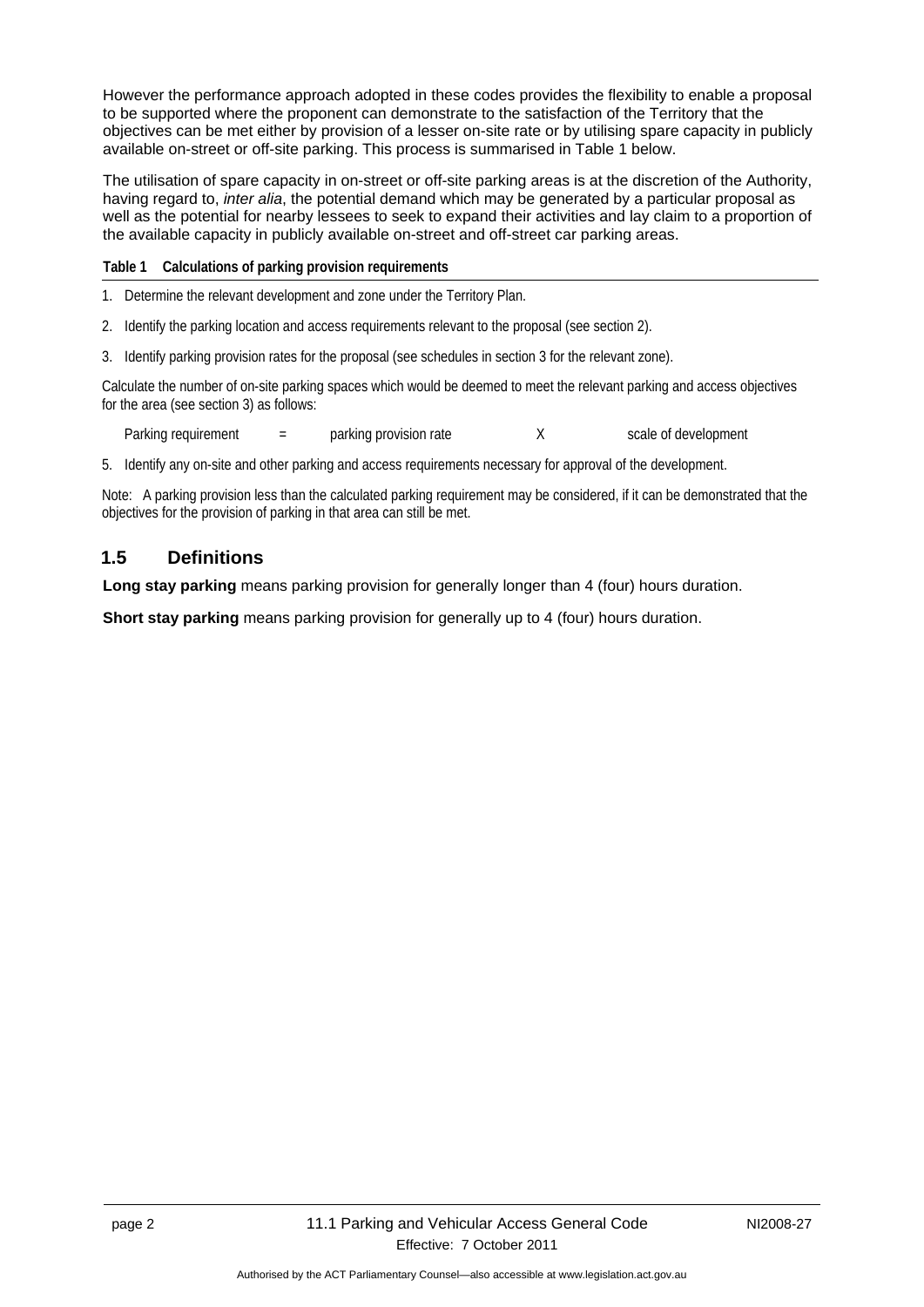## <span id="page-6-0"></span>2. General Design and Vehicular Access Requirements

## <span id="page-6-1"></span>**2.1 Parking location**

Circumstances relating to the scale and location of a development, the traffic situation in the vicinity of the site, the practicality and desirability of consolidated parking and the achievement of transport policy objectives may dictate whether the required parking will only be permitted either on-site or offsite, or whether either location would be satisfactory.

In certain cases, the needs of specific users of a development should be carefully considered in the design of parking facilities and access points.

The locational requirements of parking for long-stay, short-stay and operational parking for certain development in each of the Zones are set out in Section 3, as relevant.

## <span id="page-6-2"></span>**2.2 Parking for people with disabilities**

Vehicular parking for people with disabilities must be provided in accordance with *Australian Standard AS/NZS 2890.6:2009 Parking Facilities – Part 6: Off-street parking for people with disabilities*.

Parking spaces for people with disabilities need to be much wider and longer than other parking spaces in car parks. The extra space is needed because of advances in technology for vehicle mounted equipment for loading and unloading wheelchairs. Vehicles equipped with ramps or platform hoists either at the side or rear of the vehicle allow for wheelchair-bound passengers or drivers to enter or leave the vehicle in the wheelchair.

## <span id="page-6-3"></span>**2.2.1 Dimensions of parking spaces for people with disabilities**

The dimensions for parking spaces for people with disabilities are set out in section 2.2 and figures 2.1 to 2.7 in *Australian Standard AS/NZS 2890.6:2009 Parking Facilities – Part 6: Off-street parking for people with disabilities*.

## <span id="page-6-4"></span>**2.2.2 Headroom**

In relation to safe access and egress for vehicles of people with disabilities, the path of vehicular travel from the car park entrance to all parking spaces for people with disabilities and from those spaces to the car park exit shall have a minimum headroom of 2,200mm.

The headroom above each parking space provided for people with disabilities and the adjacent shared area, measured from the level of the parking space, shall be a minimum of 2,500mm. (The method of measuring headroom is given in section 5.3 in *AS2890.1* noting particularly the requirements in section 5.3.2 – vertical clearance above disabled user spaces.)

## <span id="page-6-5"></span>**2.2.3 Kerb ramps**

Notwithstanding the provisions of section 2.5 of *Australian Standard AS/NZS 2890.6:2009 Parking Facilities – Part 6: Off-street parking for people with disabilities* in relation to the position of kerb ramps, kerb ramps shall be placed in the middle of the shared area where the parking spaces are located within a surface or multi-level, off-street car park, or at either end of the parking space in the case of on-street parking spaces.

Where the front or rear of a parking space for people with disabilities abuts a kerb which forms the edge of a footpath or access way providing assess to or egress from or within the car park, kerb ramps shall be provided from the parking spaces or shared areas to the access way or footpath **(Figure 2.1)**.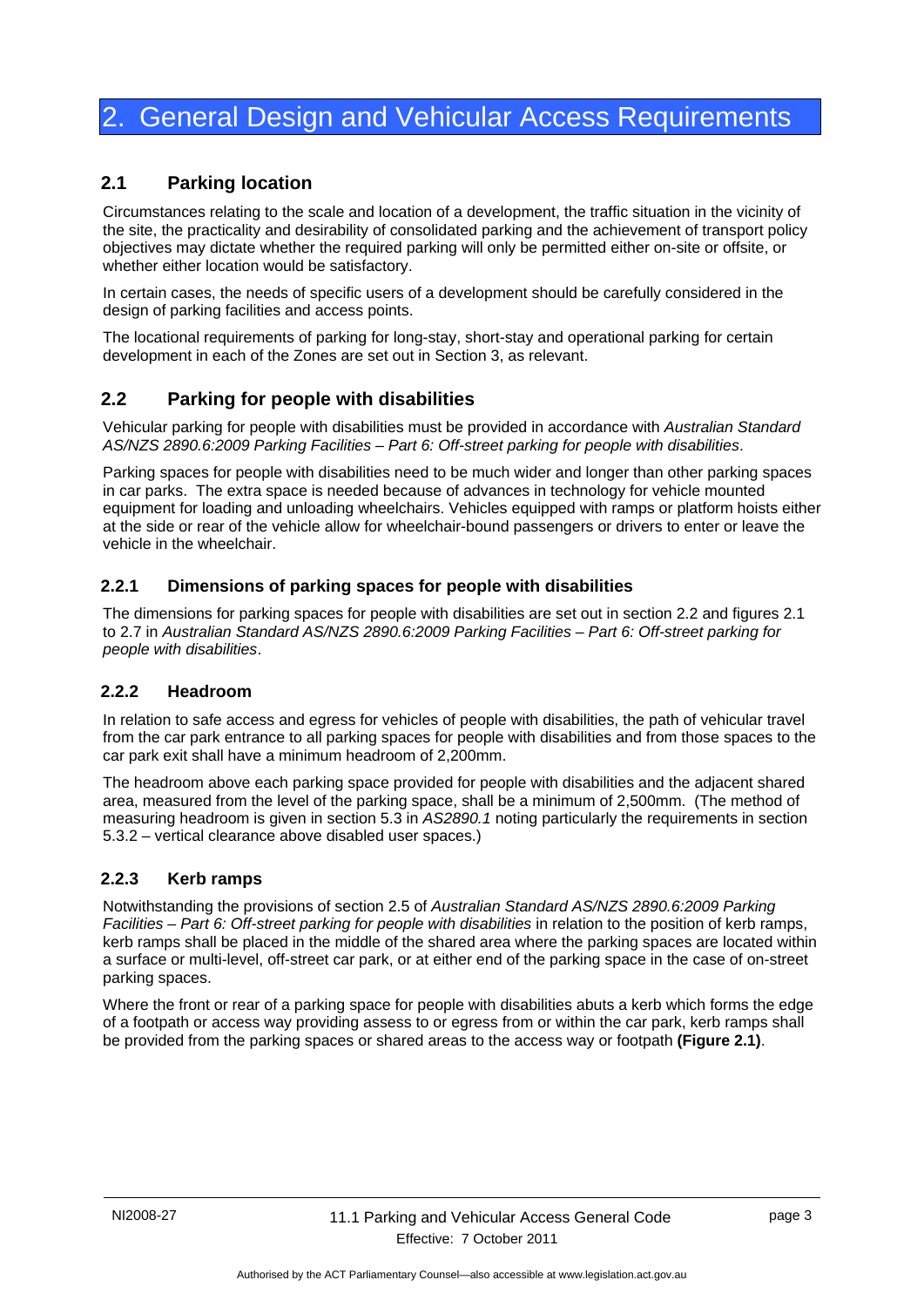#### **Figure 2.1 Indicative kerb ramp position for 90 degree parking spaces for people with disabilities in cases where the parking space(s) abut a footpath or access way**



- **Note 1: Drawing modified from Figure 2.3 in Australian Standard AS/NZS 2890.6:2009**
- **Note 2: Kerb ramps are to be provided in accordance with AS 1428.1.**
- **Note 3: For full dimensions of parking spaces for people with disabilities and the associated shared areas, please refer to Figures 2.1 to 2.3 in AS/NZS 2890.6:2009. For kerb ramp dimensions, refer to AS 1428.1**

## <span id="page-7-0"></span>**2.2.4 Percentages of parking spaces for people with disabilities – minimum parking provision rate (excluding residential zones)**

Notwithstanding any provision in the Building Code of Australia or in AS2890, parking spaces for people with disabilities are to comprise a minimum of 3% (rounded up to the nearest whole number) of the total number of parking spaces required in accordance with this code with a higher provision rate required for carparks serving health facilities and other facilities which provide services for aged persons and people with disabilities.

This requirement does not apply to the parking provided for residents in residential developments in any zone (as these are subject to adaptable housing requirements) but it does apply to visitor parking provided for such residential developments.

## <span id="page-7-1"></span>**2.3 Physical requirements**

The following matters concerning the physical quality of parking and vehicular access must be considered and applied to all areas and for all uses.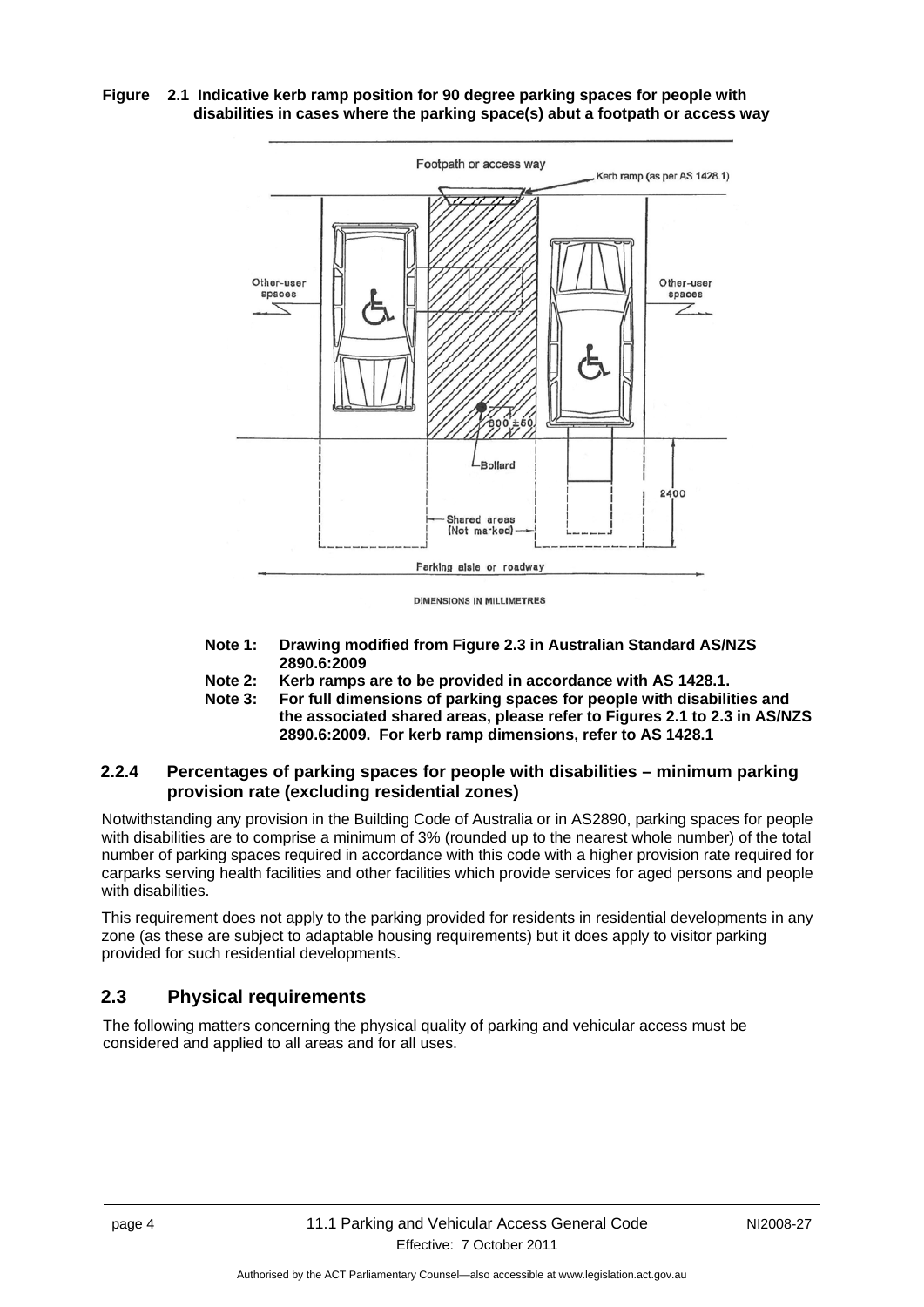## <span id="page-8-0"></span>**2.3.1 Physical characteristics**

The physical characteristics of a car park must meet the following requirements:

#### **a) Parking layout**

i) The layout of the car park should meet the requirements of *AS 2890.1:2004*, the Australian Standard for Parking Facilities, Part 1: Off-street Car Parking. Table 2 and Figures 2.2 and 2.3, extracts from the Australian Standard, are included for information purposes. Full reference must be given to the Australian Standard.

| <b>User class</b> | <b>Required door</b><br>opening                                    | <b>Required aisle</b><br>width                                                                                 | <b>Examples of uses (Note 1)</b>                                                                                                                            |
|-------------------|--------------------------------------------------------------------|----------------------------------------------------------------------------------------------------------------|-------------------------------------------------------------------------------------------------------------------------------------------------------------|
| 1                 | Front door, first<br>stop                                          | Minimum for single<br>manoeuvre entry and<br>exit                                                              | Employee and commuter parking (generally,<br>all-day parking)                                                                                               |
| 1A                | Front door, first<br>stop                                          | Three-point turn<br>entry and exit into<br>90° parking spaces<br>only, otherwise as for<br><b>User Class 1</b> | Residential, domestic and employee parking                                                                                                                  |
| $\overline{2}$    | Full opening, all<br>doors                                         | Minimum for single<br>manoeuvre entry and<br>exit                                                              | Long-term city and town centre parking,<br>sports facilities, entertainment centres,<br>hotels, motels, airport visitors (generally<br>medium-term parking) |
| 3                 | Full opening, all<br>doors                                         | Minimum for single<br>manoeuvre entry and<br>exit                                                              | Short-term city and town centre parking,<br>parking stations, hospital and medical<br>centres                                                               |
| 3A                | Full opening, all<br>doors                                         | Additional allowance<br>above minimum<br>single manoeuvre<br>width to facilitate<br>entry and exit             | Short term, high turnover parking at shopping<br>centres                                                                                                    |
| 4                 | Size requirements<br>are specified in<br>AS/NZS 2890.6<br>(Note 2) |                                                                                                                | Parking for people with disabilities                                                                                                                        |

| Table 2 Classification of off-street car parking facilities |  |
|-------------------------------------------------------------|--|
|-------------------------------------------------------------|--|

**Table 2 Classification of off-street car parking facilities (**Source: Table 1.1 AS/NZS 2890.1:2004)

NOTES:

1 Except for the requirements specified in Clause 1.4 relating to User Classes 1A and 4, the examples of uses are intended to be flexible and allow for progressive improvement of both in the ease of manoeuvring into and out of parking spaces, and in leaving and re-entering the vehicle as one progresses up the user class scale from 1 to 3A. The modelling of vehicle manoeuvring into Class 1A spaces shows however, that many drivers may have difficulty driving into and out of such spaces, especially those with vehicles larger than the B85 vehicle. Furthermore, they may have difficulty entering and leaving the vehicle in the narrower spaces. Safety issues associated with delays and congestion caused by manoeuvres into and out of Class 1A spaces in large parking areas should also be taken into account. See also Appendix B, Paragraph B4.8.

2 **In preparation, see footnote to Clause 1.2.**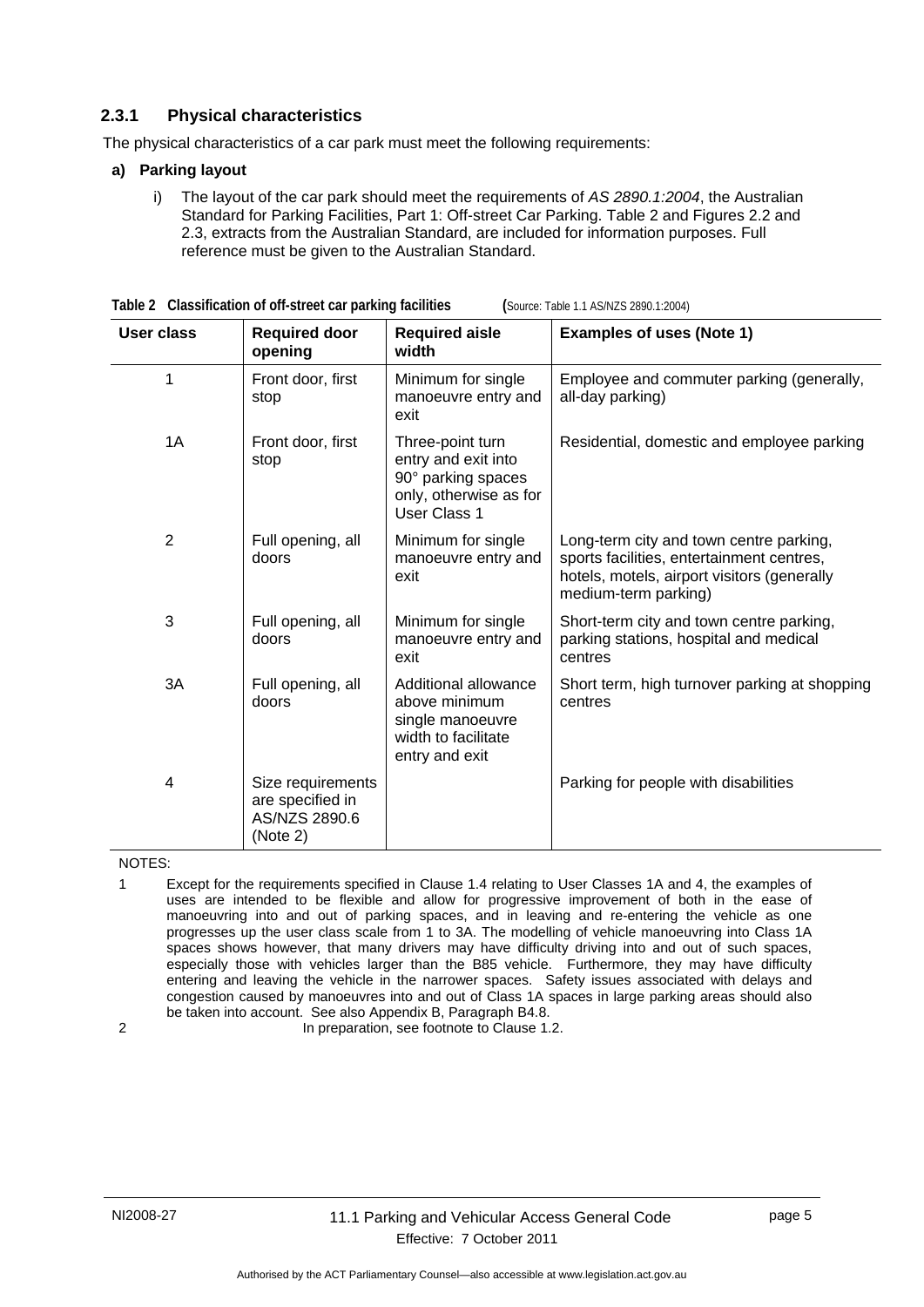#### **Figure 2.2: Layouts for angle parking spaces** (Source: Figure 2 4 Layouts for angle parking spaces – *AS/NZS 2890.1:2004)*



F



4.67

Bays at 60°  $(c)$ 



| class (note         | (Notes  |      |                |                |       | width              |
|---------------------|---------|------|----------------|----------------|-------|--------------------|
| 1)                  | 2 & 3)  |      |                |                |       |                    |
| 1, 1A               | 2.1     | 4.2  | 4.4            | 4.1            | 4.5   | 3.1                |
| 2                   | 2.3     | 4.6  | 4.4            | 4.1            | 4.7   | 3.0                |
| 3                   | 2.5     | 5.0  | 4.4            | 4.1            | 4.9   | 2.9                |
| 3A                  | 2.5     | 5.0  | 4.4            | 4.1            | 4.9   | 3.45               |
|                     |         |      |                |                |       |                    |
| User class          | A (Note | в    | C <sub>1</sub> | C <sub>2</sub> | $C_3$ | Aisle              |
| (note 1)            | 3)      |      |                |                |       | width              |
| 1, 1A               | 2.4     | 3.4  | 5.2            | 4.8            | 5.5   | 3.9                |
| 2                   | 2.5     | 3.5  | 5.2            | 4.8            | 5.6   | 3.7                |
| 3                   | 2.6     | 3.7  | 5.2            | 4.8            | 5.7   | 3.5                |
| 3A                  | 2.6     | 3.7  | 5.2            | 4.8            | 5.7   | 4.2                |
| 4                   |         |      |                | (See Note 5)   |       |                    |
|                     |         |      |                |                |       |                    |
|                     |         |      |                |                |       |                    |
| User class          | А       | в    | $C_1$          | C <sub>2</sub> | $C_3$ | Aisle              |
| (note 1)            | (Note   |      |                |                |       | width              |
|                     | 3)      |      |                |                |       |                    |
| 1, 1A               | 2.4     | 2.75 | 57             | 5.1            | 5.9   | 4.9                |
| 2                   | 2.5     | 2.90 | 57             | 5.1            | 6.0   | 4.6                |
| 3                   | 2.6     | 3.00 | 5.7            | 5.1            | 60    | 4.3                |
| 3A                  | 2.6     | 3.00 | 5.7            | 51             | 6.0   | 5.1                |
| $\overline{\bf{4}}$ |         |      |                | (See Note 5)   |       |                    |
|                     |         |      |                |                |       |                    |
|                     |         |      |                |                |       |                    |
| User class          | A (Note | в    | $C_1$          | $C_{2}$        | C3    | Aisle<br>حافات است |

 $\overline{\mathsf{B}}$ 

 $\overline{A}$ 

 $\overline{C_1}$ 

 $\overline{C_2}$ 

 $\overline{C_3}$ 

Aisle

| User class<br>(note 1) | A (Note<br>3) | в   | С,  | C <sub>2</sub> | Cз  | Aisle<br>width<br>(Note 4) |
|------------------------|---------------|-----|-----|----------------|-----|----------------------------|
|                        | 2.4           | 2.4 | 5.4 | 4.8            | 5.4 | 6.2                        |
| 1Α                     | 2.4           | 2.4 | 5.4 | 4.8            | 5.4 | 5.8                        |
| 2                      | 2.5           | 2.5 | 5.4 | 4.8            | 5.4 | 5.8                        |
| 3                      | 2.6           | 2.6 | 5.4 | 4.8            | 5.4 | 5.8                        |
| 3A                     | 2.6           | 2.6 | 5.4 | 4.8            | 5.4 | 6.6                        |
| 3A                     | 2.7           | 2.7 | 5.4 | 4.8            | 54  | 6.2                        |
| 4                      |               |     |     | (See Note 5)   |     |                            |
|                        |               |     |     |                |     |                            |

#### **DIMENSIONS IN METRES**

\* Dimension C is selected as follows (see Note 6):

C1—where parking is to a wall or high kerb not allowing any overhang.<br>C1—where parking is to a wall or high kerb not allowing any overhang.<br>C2—where parking is to a low kerb which allows 600 mm overhang in accordance with

C2—where parking is to a low kero which allows but mm overhang in accordance with clause 2.4. (ia)(i).<br>C3—where parking is controlled by wheelstops installed at right angles to the direction of parking, or where the ends<br>

#### Notes:

t,

- User class is defined in Table 1.1. The two Class 3A options given for 90 degree parking are  $\mathbf{1}$ alternatives of equal standing.
- anternatives or equal startions.<br>The degree parking spaces can be made narrower than spaces at other angles because of the<br>reduced chance of open doors hitting adjacent vehicles.<br>The design envelope around each parking spa  $\boldsymbol{2}$
- $\mathbf{3}$ Figure 5.2
- r ugue o.∠<br>Dimensions for 90 degree parking aisles are for two-way aisles. These dimensions are required to<br>be observed even though one-way movement along aisles is imposed for other purposes, see  $\overline{A}$ Clause 2.3.2(a).
- Space dimensions for User Class 4 spaces (for people with disabilities) are specified in AS/NZS 5 2890.6\*
- The values for dimension C have been calculated as follows:  $\overline{6}$ 
	- $C_1 = 5.4 \sin \theta + 1.9 \cos \theta$ <br>  $C_2 = C_1 0.6 \sin \theta$

 $C_3 = C_1 + (A - 1.9) \cos \theta$ 

$$
\qquad \qquad \text{ere}
$$

wh

 $\theta$  = parking angle  $A = space width, in metres$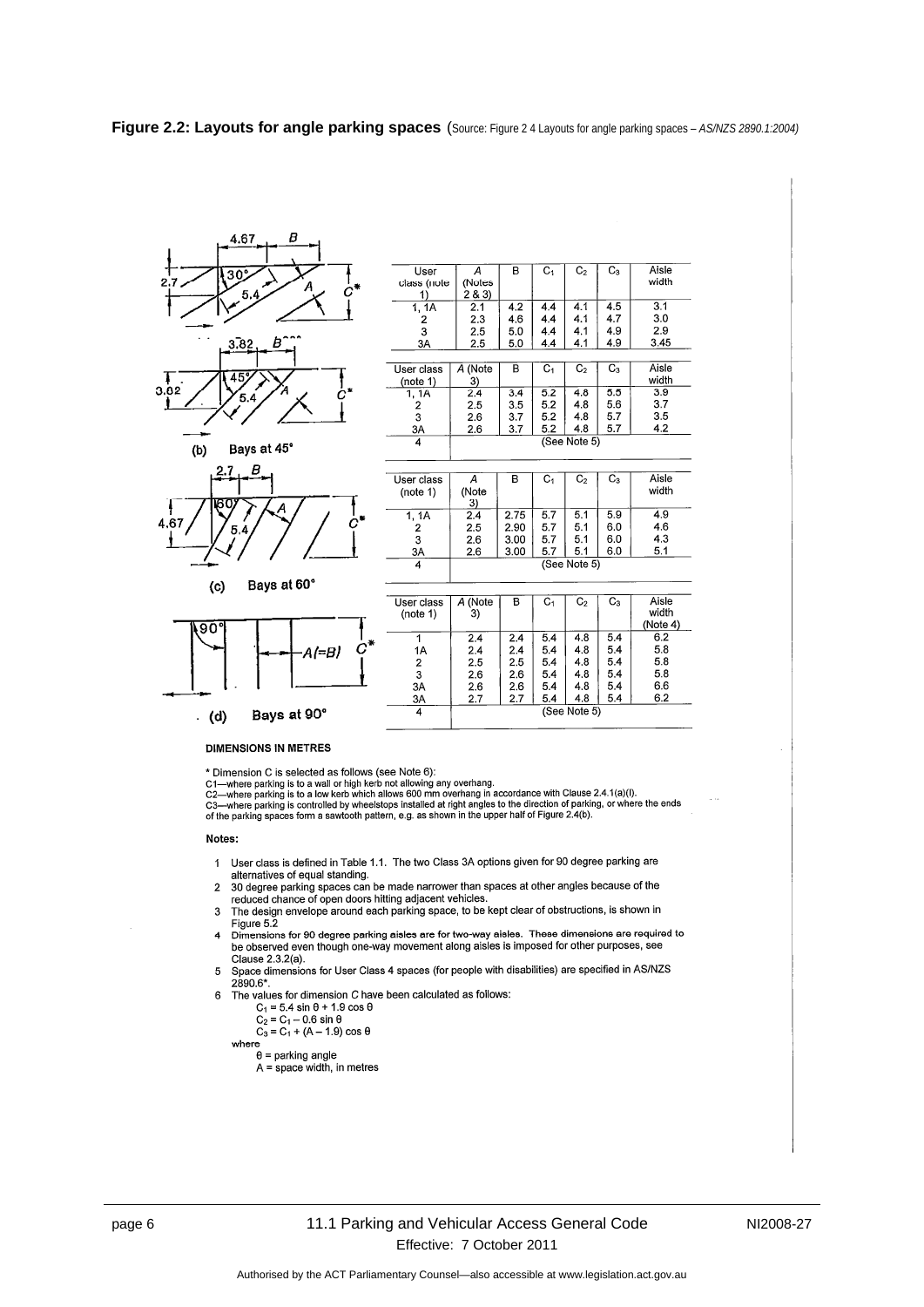

Dimensions A and C are as shown in Figure 2.2 NOTE: See also Clause 4.4.1 regarding marking of spaces.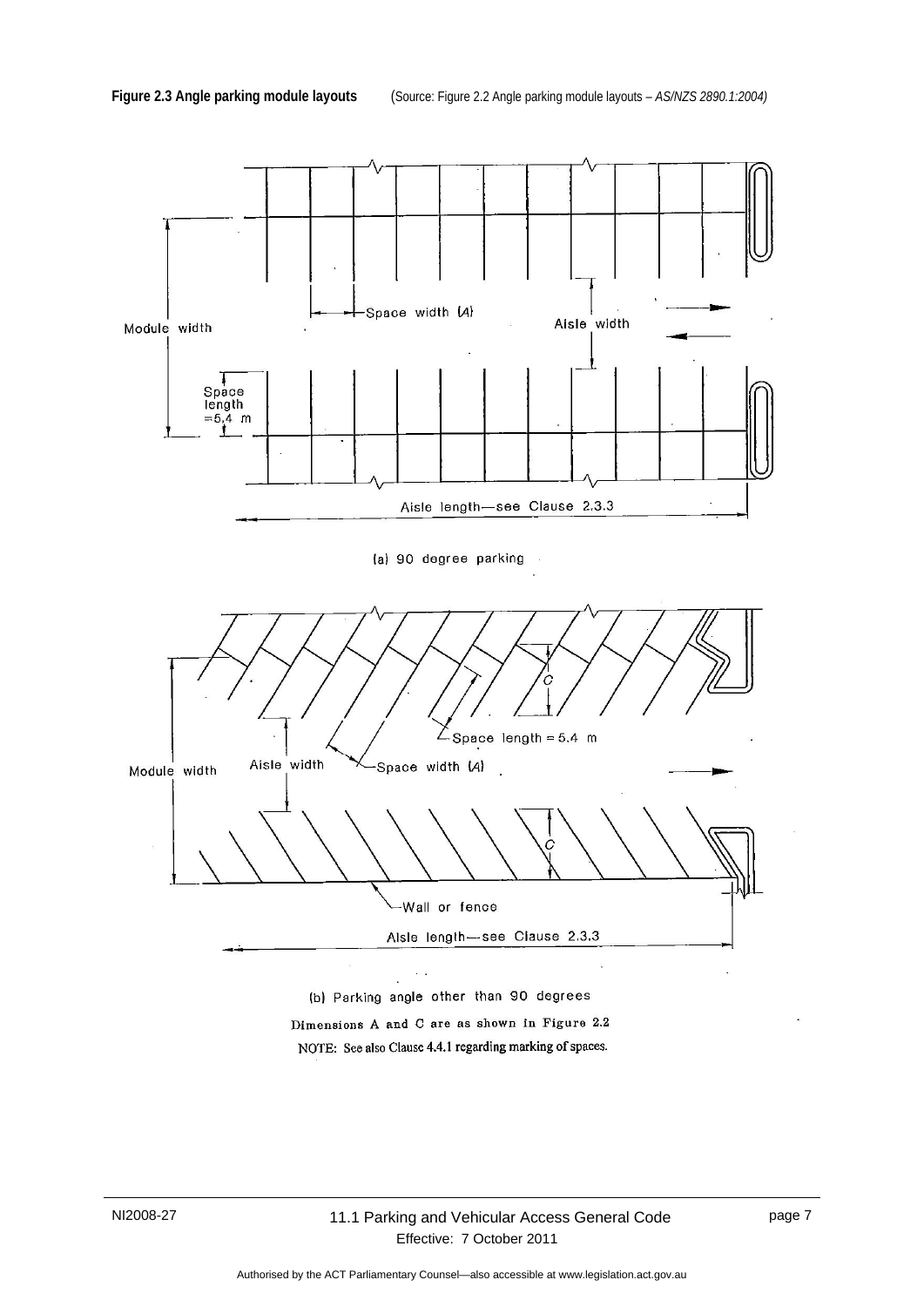#### **b) Traffic controls**

i) Traffic control measures employed in the car park or in the access to the development and its parking areas should meet current ACT traffic policy, prepared by the Department of Territory and Municipal Services.

#### **c) Hydraulics**

i) The design of any hydraulic works associated with car parking should be in accordance with the conditions set out in ACTEW Corporation Water and Sewerage Standards (WSSS) July 2000 as amended and the Design Standards for Urban Infrastructure (Edition 1 Revision 0).

#### **d) Landscaping**

i) The design of all landscaping works is required to be to the satisfaction of Territory and Municipal Services.

#### **e) Surface treatment**

i) The surface of all car parks should be hard paved with materials such as bitumen or brick pavers, although in exceptional circumstances the use of paving materials such as gravel may be allowed, especially for temporary car parks.

#### **f) Other requirements**

i) Other Territory policy documents may contain special requirements which must be complied with. Although a comprehensive list is not included here, consideration should be given to a wide range of requirements including safety, lighting and access. It is the responsibility of the developer to ensure that all these matters are considered and the appropriate conditions met.

#### <span id="page-11-0"></span>**2.3.2 Vehicular access**

Access to a car park must meet the following requirements, as applicable:

#### **a) Engineering and other design guidelines**

The criteria relating to the layout of access facilities are governed by engineering and other design manuals which apply to works in the Territory. The main requirements are covered in:

- i) Design Standard 10 Parking Areas (Department of Territory and Municipal Services) AS 2890.1:2004, the Australian Standard for Parking Facilities, Part 1: Off-street Car Parking
- ii) AS 2890.2:2002, the Australian Standard for Off-street Parking, Part 2 : Commercial Vehicle **Facilities**
- iii) Guides to Traffic Engineering Practice, National Association of Australian State Road Authorities (current issues)
- iv) For landscaping refer to 2.1.3 d) above.

#### **b) Access point**

Frontage access to highways and arterial roads shall not generally be permitted. Major developments may be considered for direct access to these classes of roads where it can be demonstrated that the efficiency and safety of the road system will not be adversely affected.

Access to other classes of roads will normally be permitted although planning controls which prohibit access may be appropriate where traffic volumes are high or visibility is restricted.

Except for single unit or dual occupancy residential blocks, ingress and egress to and from the site is to be in a forward direction for all vehicles having a regular requirement to enter the site. In the case of home businesses, this requirement would only apply where there are four or more car parking spaces on the site.

### **c) Sight distance**

Sight distance for property access should comply with AUSTROADS intersection sight distance standards except for single dwelling or dual occupancy blocks where sight distances are specified in Department of Territory and Municipal Services guidelines.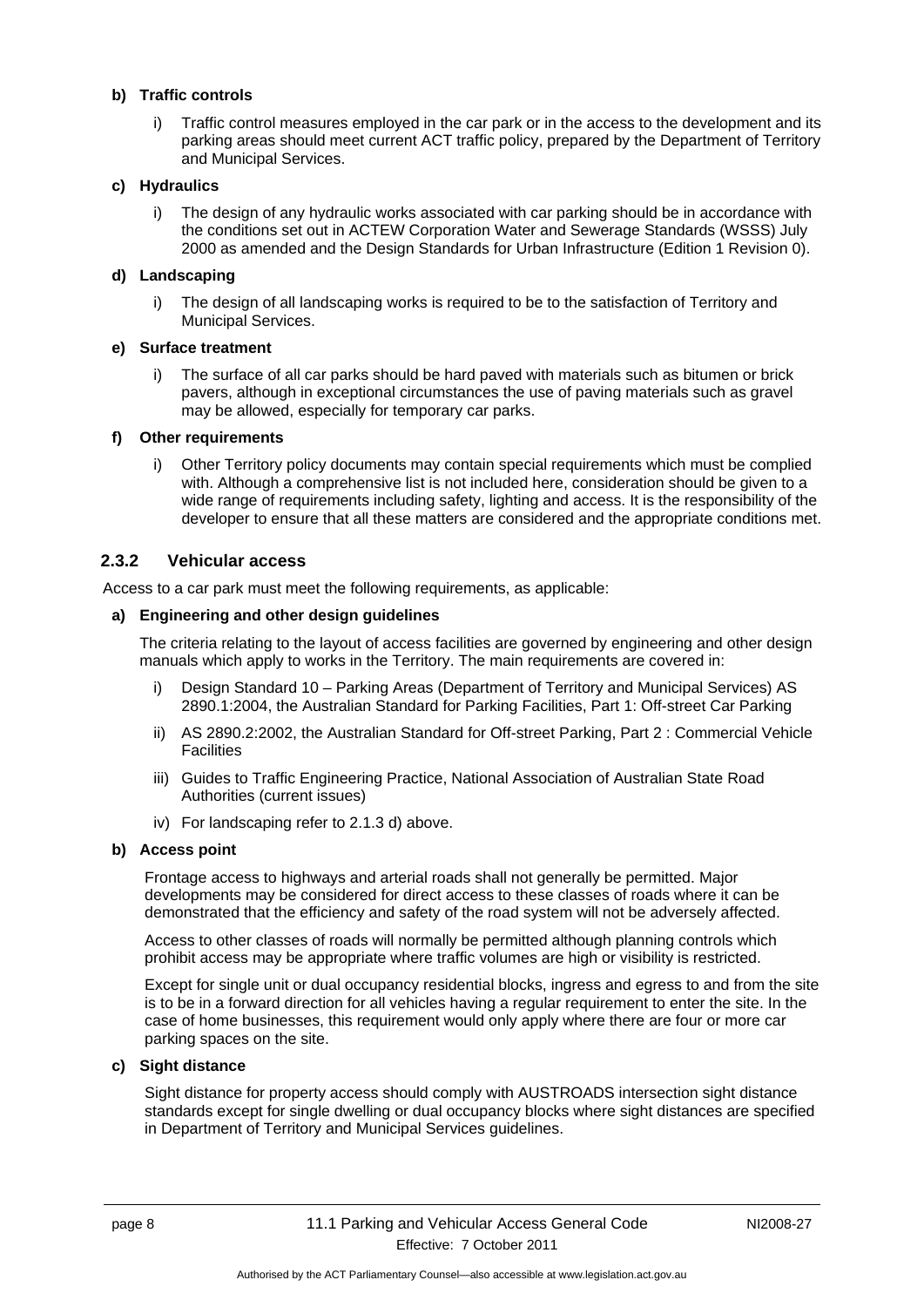#### **d) Driveway location**

Only one driveway per property is desirable in order to maximise on street parking supply. However, additional access points will be considered for larger scale developments. Where the property has more than one road frontage, it may be desirable to have one access to each street to split traffic loads.

Location of access points directly opposite the terminating road of a T-junction should be avoided.

Corner blocks in residential areas should have the driveway at the maximum practicable distance from the corner, and preferably on the minor road.

Driveways to corner blocks to other land uses should follow the above principle. However, if two access points are warranted, the minimum distance from the tangent point of the kerb return at the intersection to the closest edge of the driveway shall be as specified below, noting that queue length or weaving length difficulties may require greater distances.

| <b>Situation</b>                                                           | Minimum separation (metres) |
|----------------------------------------------------------------------------|-----------------------------|
| Downstream of left turn (non-arterial road)                                | 8                           |
| Downstream of free left turn:                                              |                             |
| - high entry angle                                                         | 20                          |
| - low entry angle (no acceleration lane)                                   | 30                          |
| - low entry angle (with acceleration lane)                                 | 100                         |
| Upstream of left turn (non-arterial road)                                  | 8                           |
| Upstream of traffic signals or possible future signals (non-arterial road) | 25                          |
| Upstream of traffic signals (arterial road)                                | 100                         |

#### **e) Emergency vehicles access**

Design of emergency vehicle access is to meet ACT requirements to enable ease and speed of safe access.

#### **f) Loading facilities**

It is important to cater for the needs of commercial vehicles. Although the quantitative requirements for loading facilities for commercial vehicles are not covered in this code, the provision of (un)loading facilities needs to be considered.

Reference should be made to the Australian Standard for Off-street Parking, Part 2 : Commercial Vehicle Facilities AS 2890.2:2002.

ACT NoWaste, Department of Territory and Municipal Services may need to be consulted for the location and design of facilities for waste receptacles.

#### **g) Service stations**

Particular access conditions apply to service stations:

- i) where the site is adiacent to a major road at an intersection with a lesser road, access shall be from the lesser road only, or
- ii) where the site is adjacent to a major road with a service road, access shall be from the service road and/or a lesser side road, or
- iii) where the site is adjacent to a road which is not judged to be a major road, direct access will be permitted.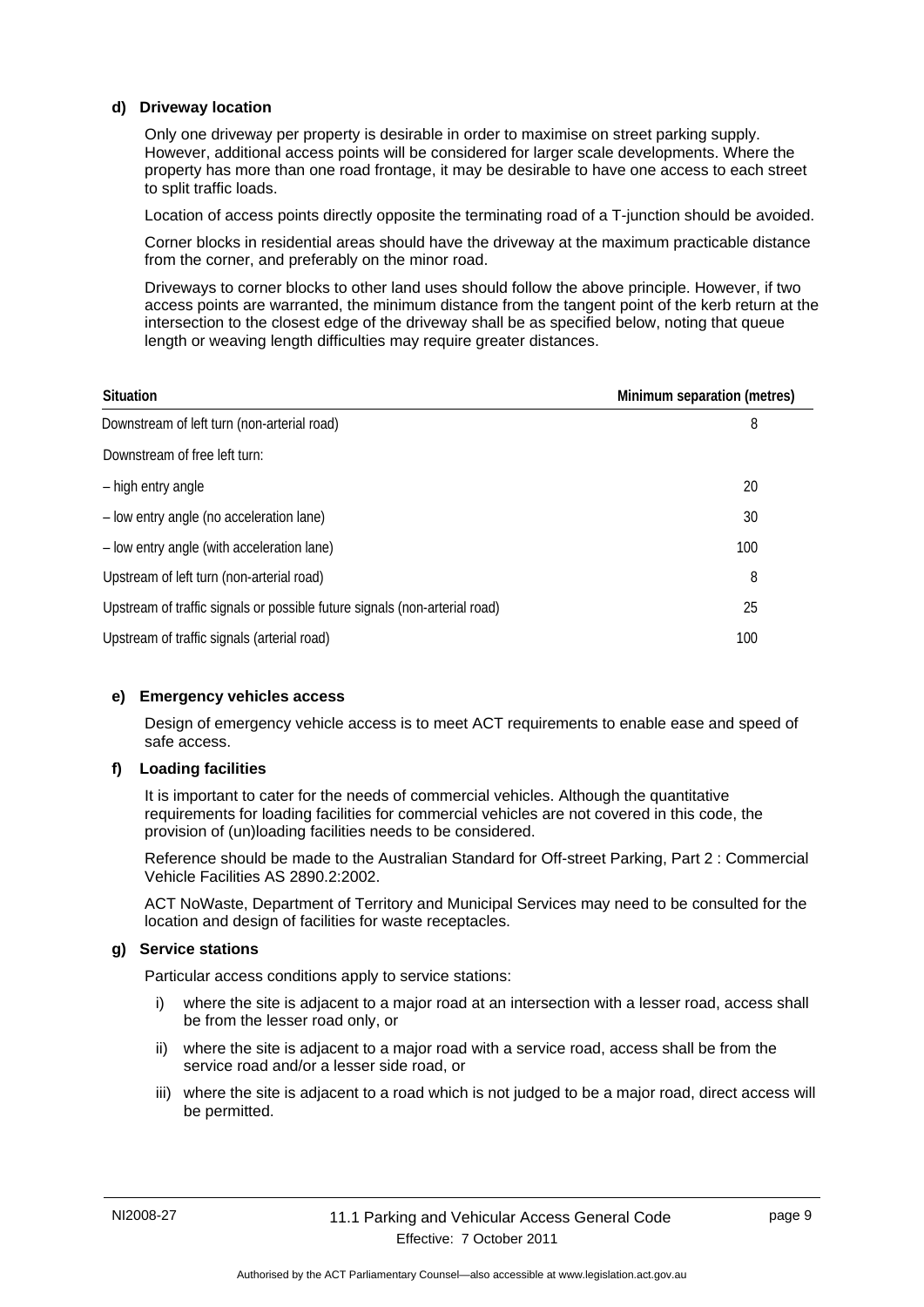#### **h) Restaurants with drive through facilities**

The queuing space for drive through facilities should be accommodated entirely on-site. The driveway must provide for a minimum queue length of 10 cars from the pick up point, including a minimum length of 4 cars from the ordering point.

The calculated on-site parking provision requirement may be reduced by two spaces for every three spaces provided for in queuing space.

## <span id="page-13-0"></span>**2.4 Parking for motorcycles and motor scooters**

The provision of parking for motorcycles needs to be considered. Three dedicated spaces per 100 car parking spaces are required, with a minimum provision of one space for carparks with a minimum of 30 car parking spaces. These spaces are to be provided in addition to the number of car parking spaces required under this code. Location considerations for motorcycle parking, particularly for long stay parking (such as work place parking) are:

- a) provision of lighting and good surveillance from other users of the space
- b) provision for a security chain to be attached to a substantial fixed object
- c) wherever possible that a wall or a fence be located on at least one side of each space

Provision of motorcycle parking spaces should comply with AS 2890 (both part 1 - Off-street and part 5 - On-street).

## <span id="page-13-1"></span>**2.5 Car parks and community safety**

Car parks are often a problem from a community safety perspective. They are regularly used by drivers who travel alone at night, making them potential targets for attack. Existing car parks often require modification to improve safety, particularly in terms of lighting and landscaping. The planning and design of new car parks should take into account principles of natural surveillance and sightlines, as well as direct access by pedestrian paths to destinations.

While different approaches are required for exterior and interior car parks, lighting is a key factor in determining how safe people will feel. This can be achieved by other measures than simply lighting fixtures. Lighter colours on ceilings can increase levels of illumination, for example. While different approaches are needed for buildings and open car parks, some of the general principles relating to sightlines, lighting and access control can increase safety levels.

A critical consideration is how the design of the car park is experienced from the pedestrian's perspective. For example, it is important that lighting enables a person to clearly identify vehicles, objects and approaching people and permit colour rendition.

A significant body of new research and standards has been developed for car park lighting. In particular *AS1680 Interior Lighting* addresses these issues. Because of the complex and highly specific requirements for lighting car parks within buildings, the following section focuses primarily on exterior or outdoor car parks. Wherever parking spaces are reserved for people with disabilities, higher levels of illumination should be specified, generally more than twice the minimum average illuminance.

#### **Safety Issues**

To maximise community safety in car parks the following design issues should be considered.

**Lighting** 

- a) For exterior car parks with low night-time activity, provide a minimum average illuminance of 10 lux and a minimum illuminance of at least 4 lux, which is double the recommended levels in AS 158.1 Road Lighting, the SAA Public Lighting Codes (for requirements for indoor car parks, see AS1680.2).
- b) For exterior car parks with high night-time activity, provide a minimum average illuminance of 20 lux and a minimum illuminance of 10 lux, which significantly exceeds AS 1158.1 Road Lighting, the SAA Public Lighting Codes.
- c) For underground and multi-storey car parks lighting throughout the car parks must conform to AS 2890.1 and AS 1680.2 as a minimum standard.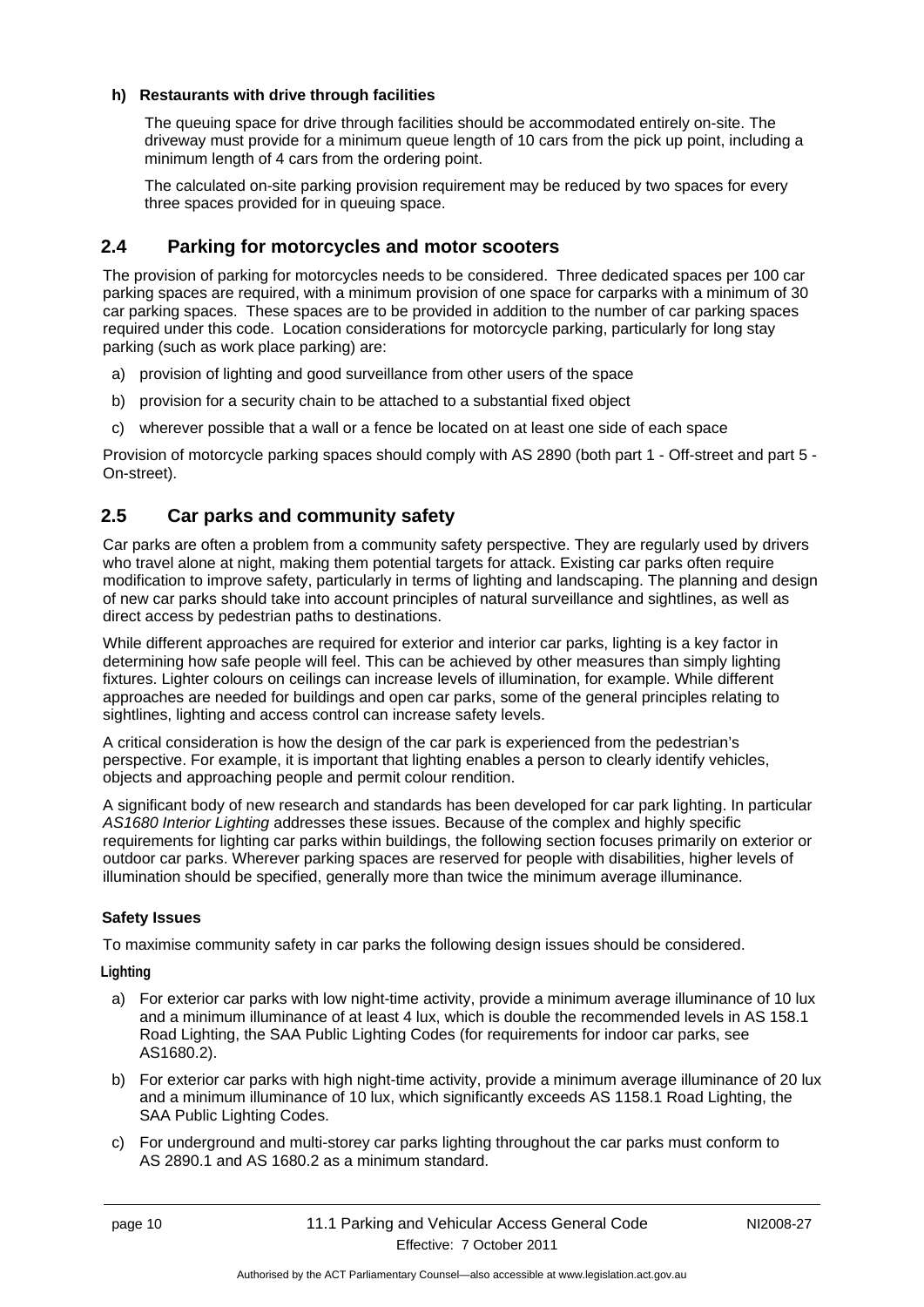- d) Ensure that lighting is vandal-resistant and has a wide beam of illumination which reaches to the next light.
- e) Provide minimum average illuminance of 50 lux for parking spaces in outdoor car parks for people with disabilities.
- f) For car parks used at night, ensure that lighting is such that a person can see the inside of a car's back seat before entering the car.
- g) Provide consistent lighting that does not create shadows and ensure that lighting levels are as high over parking bays as in the rest of the car park.
- h) Pay particular attention to lighting levels near exit points and pedestrian access points to reduce theft from vehicles (see AS1680 Interior Lighting, pp. 11-17.)
- i) Ensure that entries and exits to the car park are well lit.
- j) Provide lighting that illuminates both parking bays and circulation routes.
- k) Use white paint on walls and ceilings (over parking bays as well as lanes), to maximise light distribution.
- l) Design lighting so that it can be on at all hours after dark while the car park is accessible or operated on a sensor system.

#### **Sightlines**

- a) Maximise sightlines within car parks through the removal of any dense bush or tree landscaping, solid fences or signage or unnecessary structures which block views.
- b) In enclosed car parks, ensure that support pillars are as few and as slim as possible to minimise their use as hiding places. As a rule, rounded pillars are preferable to square ones. Also, if sheer walls are necessary, port-holed windows can be provided to allow sightlines through them.
- c) Where possible, provide direct access at each level of the car park to the building it serves.
- d) To maximise visibility, ensure that lift enclaves in enclosed car parks are not enclosed by concrete, but are surrounded by window glazing. Robax glass can be used in fire exit doors to facilitate supervision and natural surveillance.
- e) Arrange parking spaces in straight rows to provide sightlines.
- f) Design stairwells which are on the car park perimeter to be open or optically permeable to facilitate natural surveillance from external public areas. Use wire glass panels on stairwell doors.
- g) Use convex security mirrors in stairwells corners and corridors.

#### **Informal surveillance**

- a) Encourage informal surveillance of multi-storey or interior car parks through placement of windows of new buildings to overlook the car park and locate new car parks where they can be overlooked by shops, offices or housing.
- b) Design exterior surface car parks to be overlooked from the street and occupied buildings.

#### **Signage**

- a) Provide signs in large car parks so people can easily locate their cars. Signage which outlines security measures in place will also act as a deterrent.
- b) Provide exit and direction signs which are clearly visible from within the car park.
- c) Provide signage to encourage people to lock their cars and conceal or remove any valuables.

#### **Design**

- a) Clearly identify pedestrian routes within car parks.
- b) Attempt to integrate as much complementary activity as possible near car parks. Where possible, integrate car parking with other site uses to prevent isolation.
- c) Avoid large expanses of car parking where possible. Large car parks should be divided into sections or groups of cars, each visually distinguishable from the other (by different paving, landscaping, street furniture, etc.) to help people locate their cars quickly.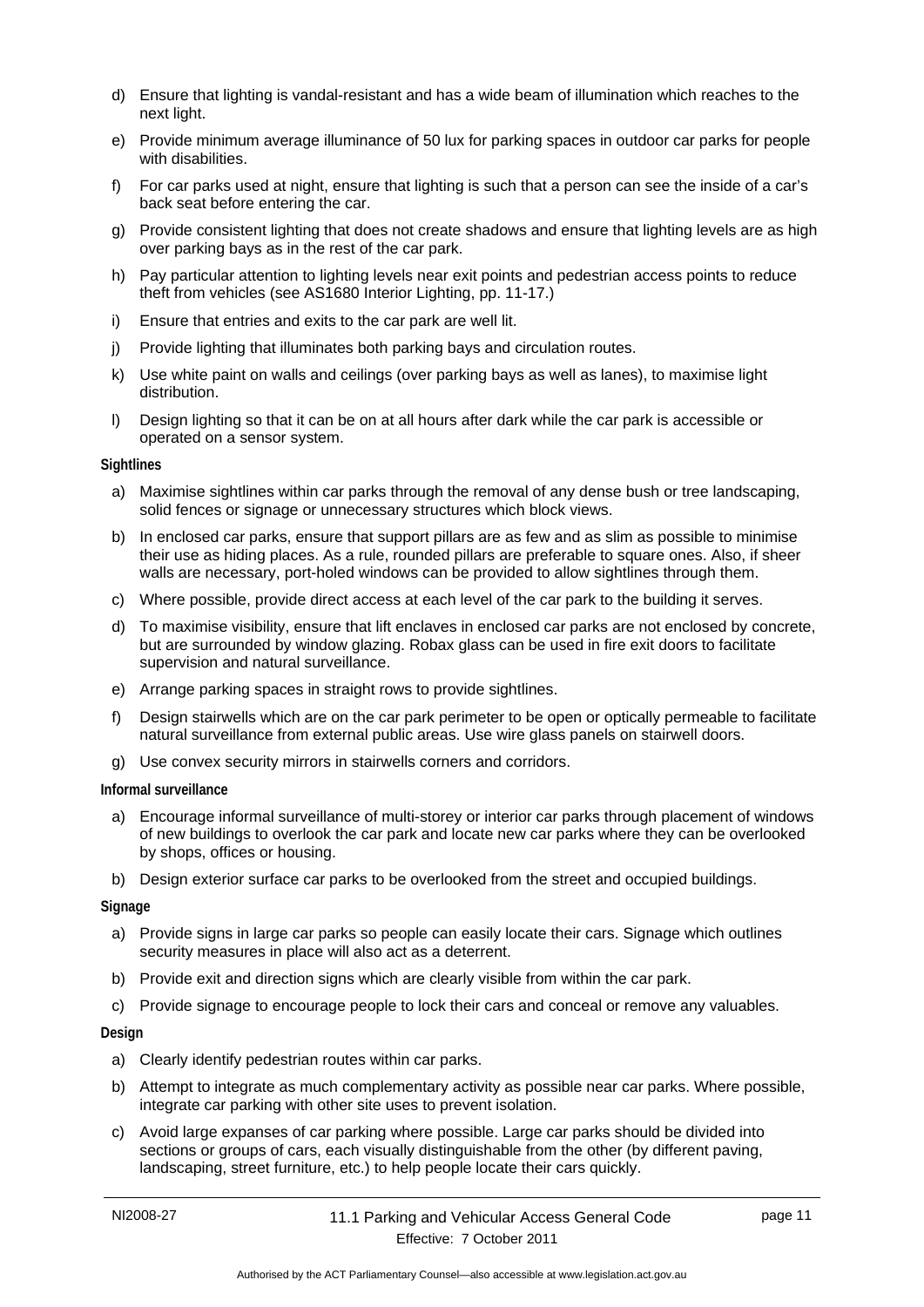d) Where possible, these sections should be able to be opened and closed separately, thus enhancing supervision capacity and minimising opportunities for crime.

#### **Car park size**

a) Car park design should be kept to as small a size as possible. More than about 75 cars in one lot make it difficult to see and travel safely to exits. If the lot design calls for larger lots, separate the lot into segments of about 75 cars, or smaller ones, with separate entrances.

#### **Landscaping**

a) Use landscaping of a type and size which provides the widest possible view from the street of pedestrian entry/exit areas.

#### **Access**

- a) Ensure that access to the liftwell, stairwell and directions to these points are clearly visible from every car parking space.
- b) Ensure that paths to and from car parks have appropriate landscaping, lighting, signage, sightlines, etc.
- c) Use vehicle-control measures, such as boom gates, to reduce opportunities for vehicle theft. These are much more effective if exits are supervised.
- d) Employ pedestrian-control measures, such as ensuring pedestrians pass through regulated entry and exit points. If these are supervised they will reduce opportunities for theft from motor vehicles. Fire exits which can be accessed from street level increase risk considerably. Limit the number of unauthorized entry/exit points into the car park.
- e) Locate entry and exit points at ground level to maximise opportunities for natural surveillance from active uses at ground level, such as shops or cafes, as well as from a car park operator.

#### **Safe pedestrian routes**

a) Consider marking 'safe routes' for pedestrians as a walkway system throughout the facility. These can incorporate cues such as floor markings. Ceiling lights can similarly be used (by changing colour, appearance, spacing or lux levels) to create overhead route cues. Pedestrian controls such as bollards/chains, low planting, signage etc can be used to define the limits of the safe route. Safe routes help to make illegitimate users of space (car thieves, muggers etc.) stand out.

#### **Escort Service**

a) Employers should consider providing escort services for car parks which serve office buildings where staff regularly work late or where customers are likely to use them late at night. In some cases, designated parking spots for women employees have been placed near entrances or access routes to buildings to limit the distance women have to walk to their cars at night after work.

#### **Facilities**

- a) Locate facilities such as telephones and bicycle storage in the most prominent and visible areas possible.
- b) If seating is installed, locate it to reduce opportunities for loitering. Seating should not be located near toilets, but rather in highly visible locations near pedestrian entry and exit points.

#### **Management**

a) Arrange regular patrols of car parks by security personnel.

#### **Maintenance**

a) Replace broken lights on a regular basis.

## <span id="page-15-0"></span>**2.6 Landscaping of car parks**

#### **General requirements**

Car park areas should be attractive, pleasant spaces in their own right. Large, unbroken expanses of paving are aesthetically unacceptable. Maximum use should be made of vegetation within the car park areas to soften the visual impact. It is desirable that around 15% of surface car park sites be permanently landscaped with shade trees, shrubs and groundcovers.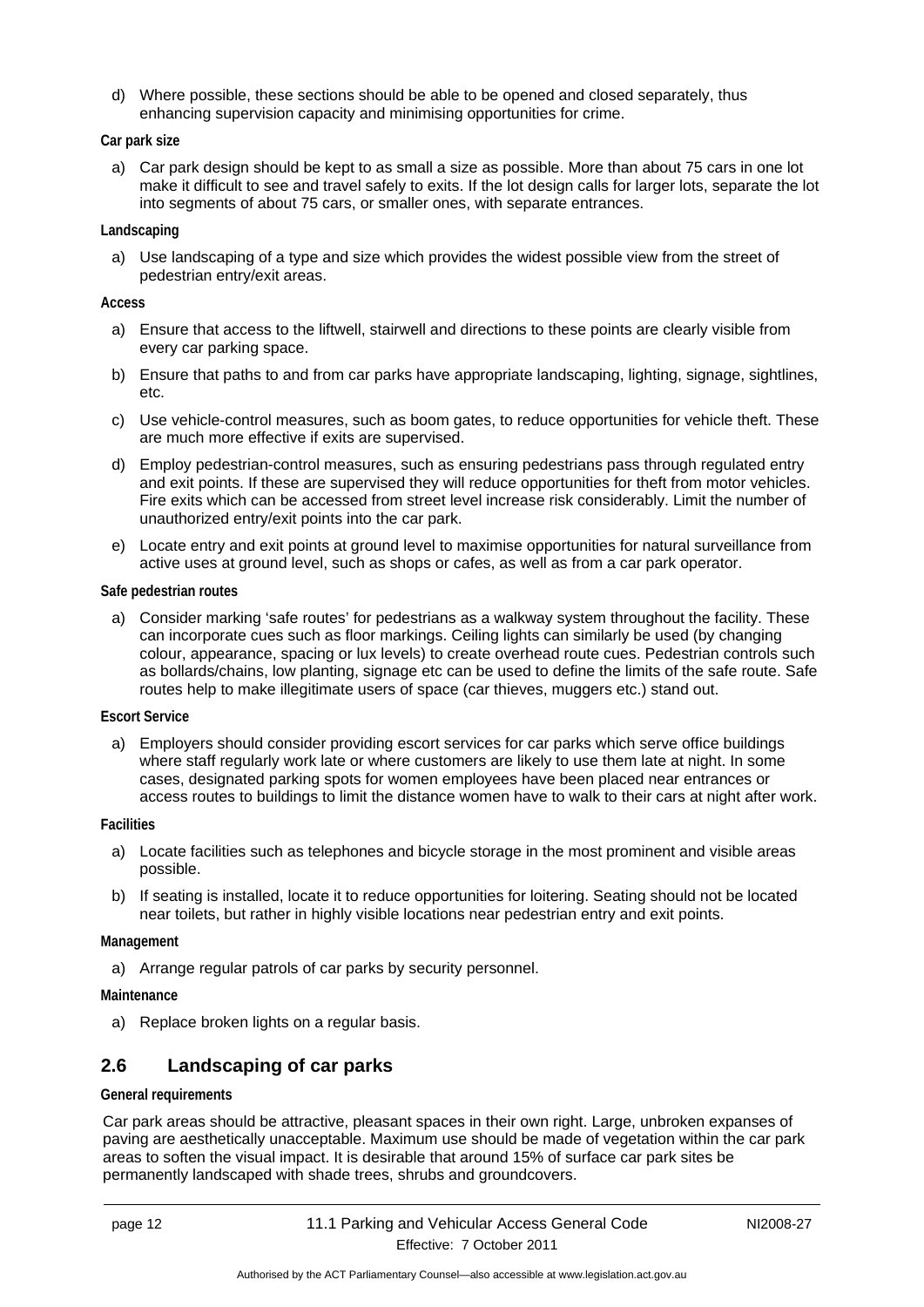Trees are particularly important within the overall landscape of urban areas. Car owners generally prefer to park in the shade and trees can provide summer shade. Some surface car parking spaces will be lost with tree planting.

#### **Design and Use**

The prime function of car parking, ease of access and pedestrian movement should be carefully considered in the design of car parks. The following points require specific attention:

- a) The movement routes of pedestrians accessing a car park need to be carefully thought about and incorporated in the final design layout. Pedestrian movement routes should be on all weather surfaces such as brick or concrete pavers, stabilised granite gravel or concrete. The pedestrian routes should be clearly identified in the car park.
- b) The design of the car park should minimise vehicle/pedestrian conflict within the car park and at entry points.
- c) The layout of the car park should enable owners to locate their cars easily.
- d) The location of trees in relation to car park lighting so that fully grown trees will not obscure lighting.

#### **Establishment**

Landscape proposals are to include all works necessary to ensure the protection of vegetation for up to 4 years where the risk of damage is high.

#### **Safety**

Car parks can be a problem from a community safety perspective. A range of design issues require careful consideration to maximise user safety. Specific design advice is set out in this code (See section 2.5 above - Car parks and community safety)

#### **Planting**

Trees often perform poorly when planted in areas with hard surfaces, suffering stress from lack of water and air. When trees do grow well there is often a conflict due to roots damaging the surface.

The following points should be considered when selecting species.

- a) Plants should be selected that have vigorous growth, longevity, minimal maintenance and ample shade.
- b) No trees are to be planted within 2 metres of underground services or 1 metre of footpaths and kerbs, unless root barriers are provided
- c) Trees or shrubs should not be planted where cars overhang, unless wheel stops are installed. The normal car overhang allowance is 1 metre.
- d) Plants with thorns and berries are generally not suitable for car parks and should not be used.
- e) Shrubs and trees should be selected that require minimal pruning at maturity.
- f) Trees that drop nuisance litter such as fruit, bark and sap are not suitable for car parks.
- g) Trees need air and water in the root zone. An area of porous paving should be provided for at least one metre on all sides of trees.

#### **Drainage**

- a) Surface water run-off from paved areas (except paths) should not drain directly on to trees and shrubs.
- b) Subsoil drainage should be provided for all trees and shrubs.

#### **Maintenance**

- a) Car parks should be designed to achieve minimum maintenance.
- b) Mowable grass areas should not be steeper than 1 in 4.
- c) Granite gravel should not be used in the vicinity of building entrances or on slopes greater than 1 in 30.
- d) Dry grass areas adjacent to the car park should be protected from vehicles.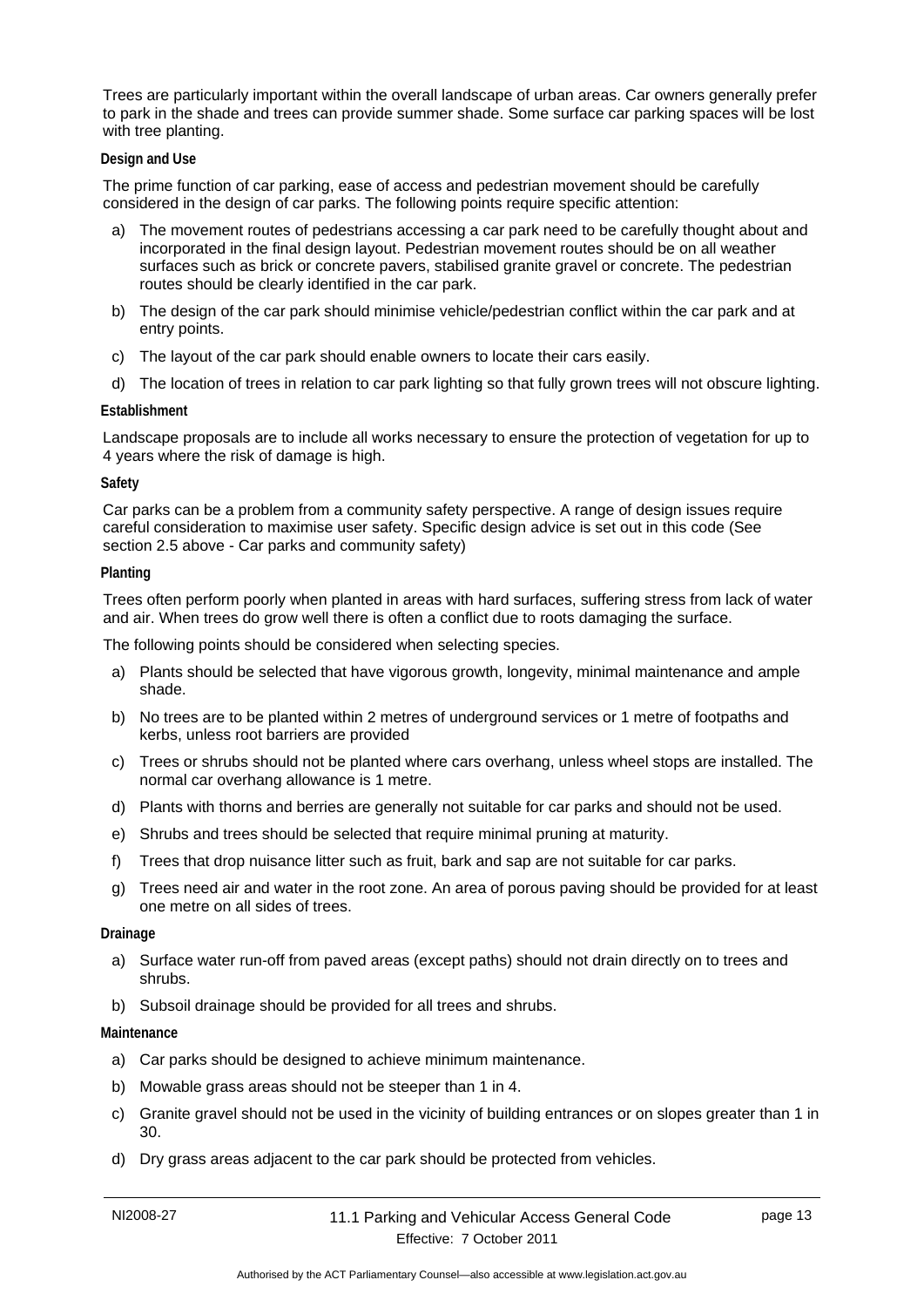## <span id="page-17-0"></span>**2.7 Small car spaces**

Up to 10% of parking spaces may be provided for small cars in any development. For residential apartment development up to 10% of parking spaces may be for small cars provided that at least one (1) parking space per apartment must meet the minimum dimensions set out in Section 2.3.1 of this code.

## <span id="page-17-1"></span>**2.8 Tandem parking in multi unit residential apartment developments**

Where there are dwellings with two (2) or more bedrooms in an apartment development, tandem parking spaces may be permitted where all of the following are met:

- a) two (2) parking spaces have been allocated per two (2) or more bedroom apartments
- b) the proportion of tandem parking spaces does not exceed 50% of the number of dwellings with two (2) or more bedrooms.

If the proportion of tandem parking spaces exceeds 50% of the number of dwellings with two (2) or more bedrooms, it is subject to an individual assessment and is referred to the Transport Planning and Strategy Section in the Environment and Sustainable Development Directorate for advice.

Tandem parking will only be permitted where it can be clearly demonstrated that vehicles so parked are directly associated to a single apartment and that such vehicles do not restrict or impede the parking, manoeuvring or access of other vehicles.

This restriction does not apply to *attached house*, *dual occupancy housing* and *triple occupancy housing* developments.

## <span id="page-17-2"></span>**2.9 Impact and merit tracks– assessment of parking rates**

Where a particular use is not listed as merit assessable or prohibited in the development table of the relevant zone but is subject to the impact track, then the car parking provision is subject to individual assessment and referred to the Department of Territory and Municipal Services for advice.

For merit assessable uses where parking provision is subject to individual assessment, these are to be referred to the Department of Territory and Municipal Services for advice.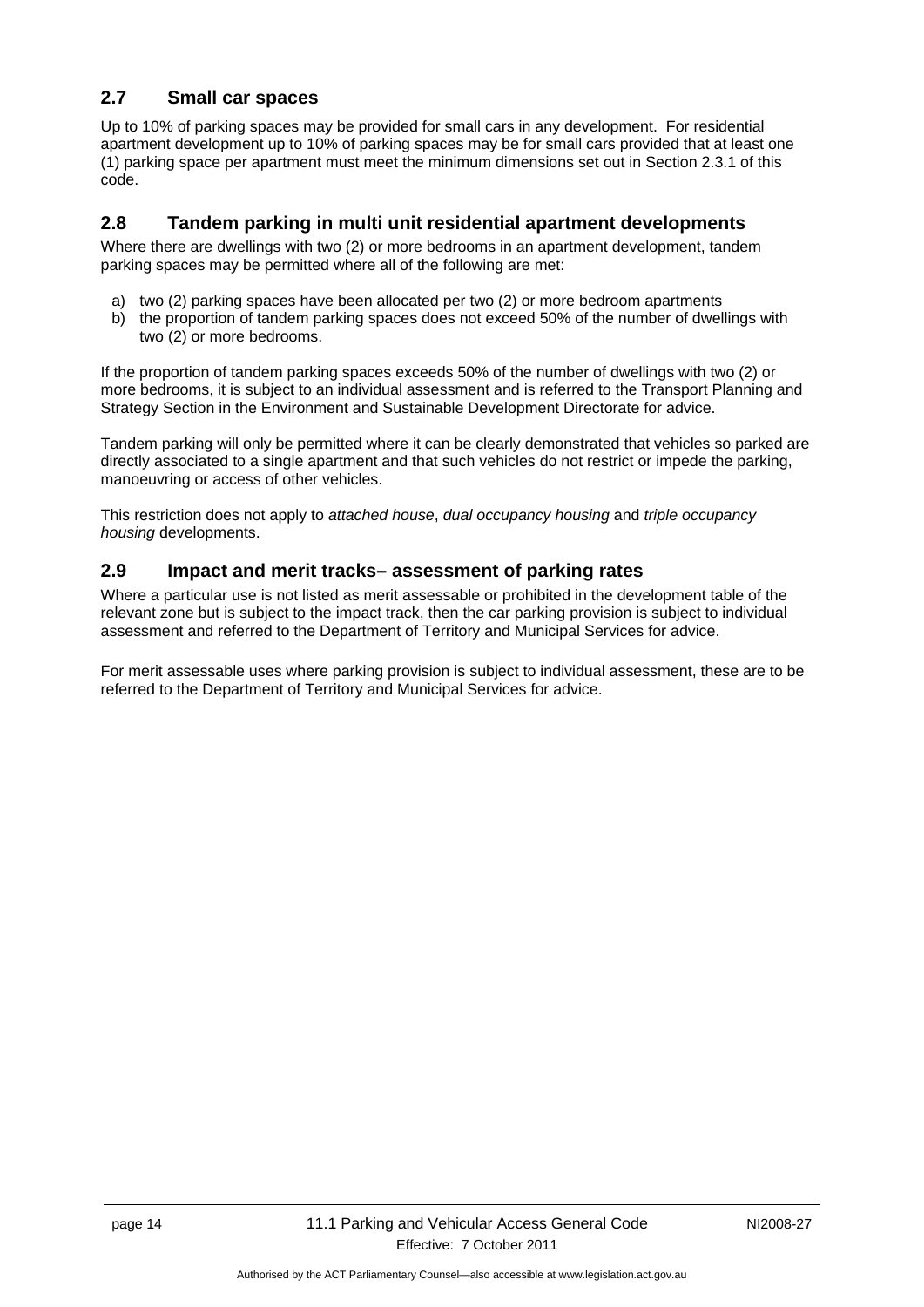## <span id="page-18-0"></span>**Parking and vehicular access**

## <span id="page-18-1"></span>**3.1 Residential zones**

The provision for parking in residential areas must be considered in conjunction with the requirements specified in the residential zones development codes. Any specific requirements for the provision of parking and access in areas subject to a precinct code take precedence over the provision rates specified in schedule 1 of this code.

## <span id="page-18-2"></span>**3.1.1 Objectives for residential zones**

The objectives for the provision of parking and vehicular access in residential areas are to ensure:

#### **a) Amenity**

- i) the amenity of neighbouring residential areas and streetscapes is not unacceptably affected by the provision of parking and access for residential uses generally and for non-residential uses in particular
- ii) meeting the design and siting requirements for provision of vehicle parking and access as set out in residential zones development codes

#### **b) Safety**

- i) no traffic hazards are created by the provision of access and parking facilities for a development, especially multi-unit developments
- ii) the safety of all users, especially pedestrians and cyclists, is considered
- iii) the creation of community surveillance of car parking areas by people using neighbouring areas

#### **c) Efficiency**

- i) parking generated by a development does not unacceptably affect the safe and efficient functioning of traffic and access to neighbouring areas
- ii) adequate supply of parking for the level of demand generated by the development

#### **d) Access**

- i) safe and efficient access for all users, with the needs of residents and visitors being catered for by the onsite provision of adequate parking
- **e) Catering for community based residential uses** (such as retirement complex, residential care accommodation, special dwelling)
	- i) adequate parking and access is provided on-site for community residential uses for the residents, visitors, workers and carers and for operational and commercial vehicles servicing the facilities
	- ii) parking provided on-site is consistent with the likely demand generated by the residents of the community residential uses, particularly the residents of special dwellings
	- iii) adequate access for emergency vehicles is provided for health and aged care facilities

#### **f) Non-residential uses**

i) the amenity of surrounding residential areas and character of the streetscape will not be adversely affected by the provision of parking and access to home businesses and nonresidential uses.

#### <span id="page-18-3"></span>**3.1.2 Parking provision rates**

The parking provision rates for development in the residential zones are specified in schedule 3.1.5 below.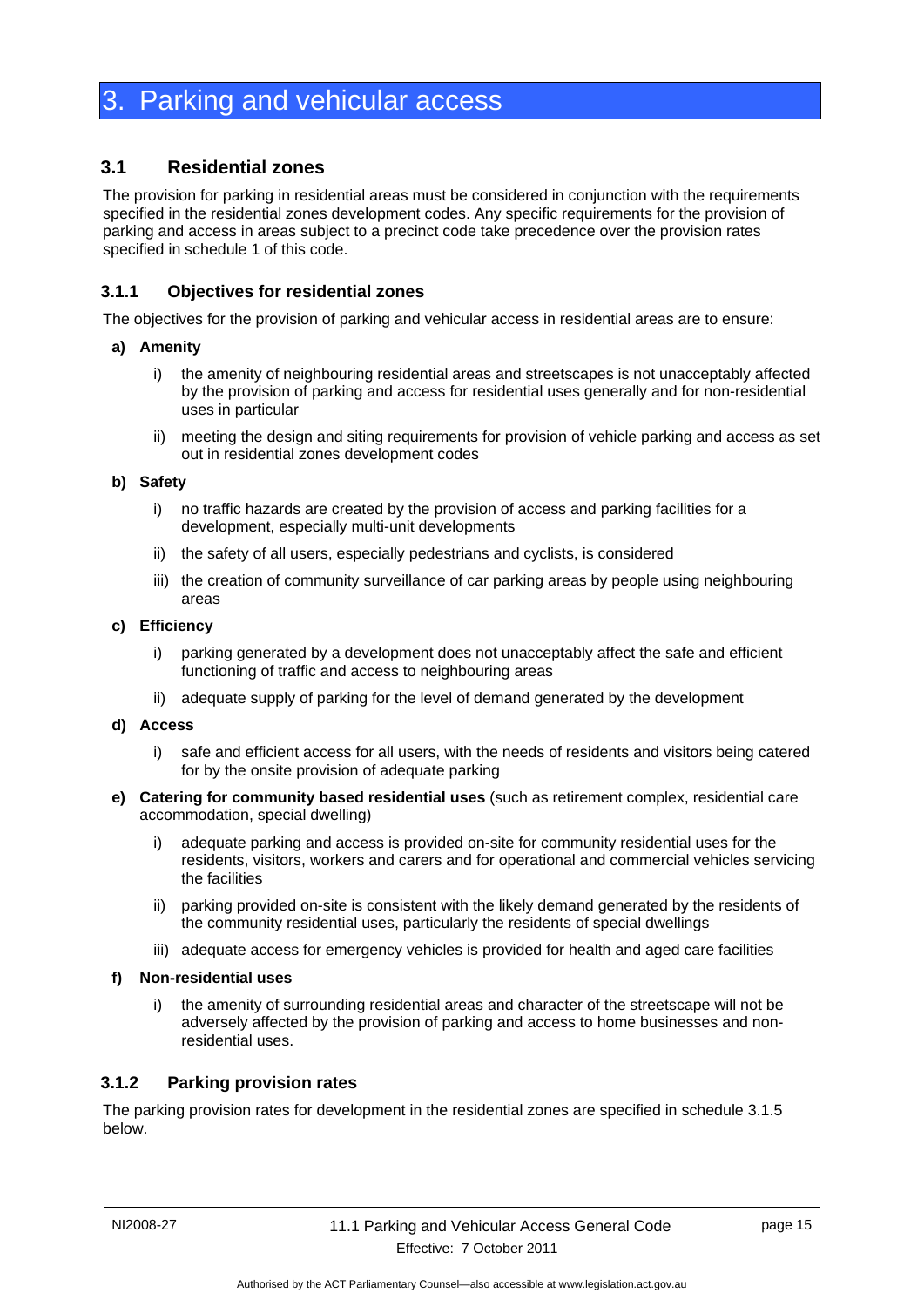## <span id="page-19-0"></span>**3.1.3 Calculation of parking provision requirements**

The number of parking spaces required for a particular development is determined by multiplying the scale of the development by the appropriate parking provision rate.

## <span id="page-19-1"></span>**3.1.4 Locational requirements**

The following are specific requirements for the location of long stay, short stay and operational parking (ie vehicles uses directly as part of the operation within the development, eg fleet cars)

|       | <b>Development</b>                                                       | <b>Long Stay</b><br><b>Parking</b> | <b>Short Stay/</b><br><b>Visitor Parking</b> | <b>Operational</b><br><b>Parking</b> |
|-------|--------------------------------------------------------------------------|------------------------------------|----------------------------------------------|--------------------------------------|
| (i)   | Residential use                                                          | On-site                            | On-site or within<br>100 metres              | On-site                              |
| (i)   | Child care                                                               | On-site or<br>adjacent             | On-site or within<br>100 metres              | On-site                              |
| (iii) | <b>Residential care</b><br>accommodation, special<br>dwelling            | On-site                            | On-site or within<br>100 metres              | On-site                              |
| (iv)  | All other uses excluding<br>those listed in (i), (ii) and<br>(iii) above | On-site or within<br>200 metres    | On-site or within<br>100 metres              | On-site                              |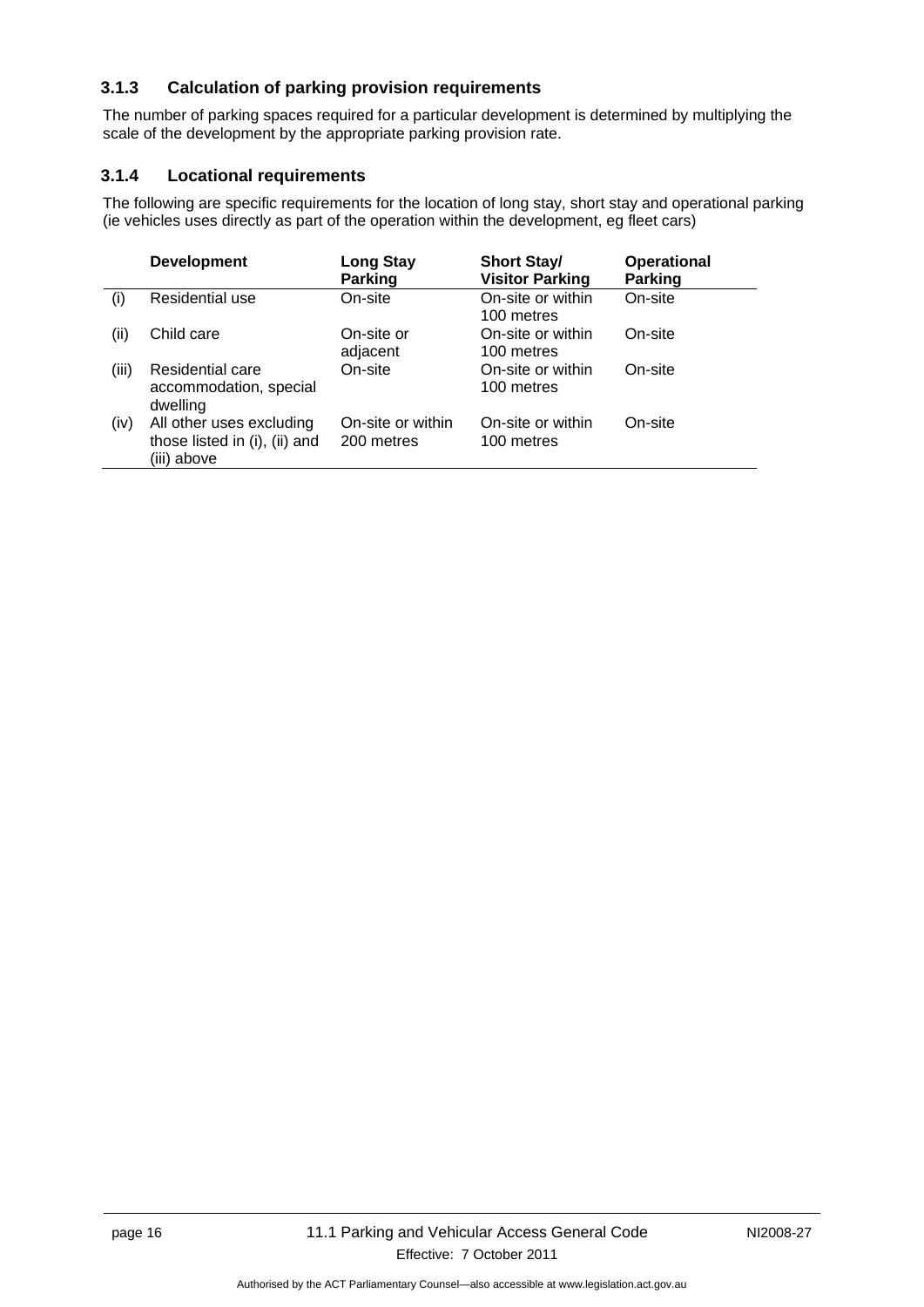## <span id="page-20-0"></span>**3.1.5 Schedules of parking provision rates for residential zones**

The parking provision rates for the provision of parking in the residential zones areas are set out in the schedule below.

| Development               | Parking provision rates for residential zones                                                                                                                                                                                                         |
|---------------------------|-------------------------------------------------------------------------------------------------------------------------------------------------------------------------------------------------------------------------------------------------------|
| Apartment                 | One (1) parking space per single bedroom dwelling;                                                                                                                                                                                                    |
|                           | and                                                                                                                                                                                                                                                   |
|                           | A minimum average provision of 1.5 spaces per two bedroom dwelling, provided that each<br>two bedroom dwelling is allocated a minimum of one (1) parking space and each two (2)<br>bedroom dwelling is allocated no more than two (2) parking spaces; |
|                           | 0r                                                                                                                                                                                                                                                    |
|                           | Two (2) parking spaces per two bedroom dwelling;                                                                                                                                                                                                      |
|                           | and                                                                                                                                                                                                                                                   |
|                           | Two (2) parking spaces for each dwelling with three or more bedrooms;                                                                                                                                                                                 |
|                           | plus                                                                                                                                                                                                                                                  |
|                           | One (1) visitor space per four (4) dwellings or part thereof where a complex comprises<br>four (4) or more dwellings                                                                                                                                  |
| Attached house            | One (1) parking space per single bedroom dwelling;                                                                                                                                                                                                    |
|                           | and                                                                                                                                                                                                                                                   |
|                           | A minimum average provision of 1.5 spaces per two bedroom dwelling, provided that each<br>two bedroom dwelling is allocated a minimum of one (1) parking space and each two (2)<br>bedroom dwelling is allocated no more than two (2) parking spaces; |
|                           | 0r                                                                                                                                                                                                                                                    |
|                           | Two (2) parking spaces per two bedroom dwelling;                                                                                                                                                                                                      |
|                           | and                                                                                                                                                                                                                                                   |
|                           | Two (2) parking spaces for each dwelling with three or more bedrooms;                                                                                                                                                                                 |
|                           | plus                                                                                                                                                                                                                                                  |
|                           | One (1) visitor space per four (4) dwellings or part thereof where a complex comprises<br>four (4) or more dwellings                                                                                                                                  |
| Boarding house            | 0.5 spaces/employee                                                                                                                                                                                                                                   |
|                           | plus                                                                                                                                                                                                                                                  |
|                           | 0.5 spaces/bedroom                                                                                                                                                                                                                                    |
| Child care centre         | 1 space/centre plus 2 spaces per 15 child care places for employee parking                                                                                                                                                                            |
|                           | plus                                                                                                                                                                                                                                                  |
|                           | visitor parking as follows:                                                                                                                                                                                                                           |
|                           | 2 spaces : < 30 child care spaces                                                                                                                                                                                                                     |
|                           | 3 spaces: 30-59 child care spaces                                                                                                                                                                                                                     |
|                           | 4 spaces : 60-90 child care spaces                                                                                                                                                                                                                    |
|                           | plus                                                                                                                                                                                                                                                  |
|                           | 1 pick-up/set-down bay per 10 child care places                                                                                                                                                                                                       |
| Community activity centre | 4 spaces/100m <sup>2</sup> gross floor area (GFA)                                                                                                                                                                                                     |

#### **Schedule 1 - Residential zones**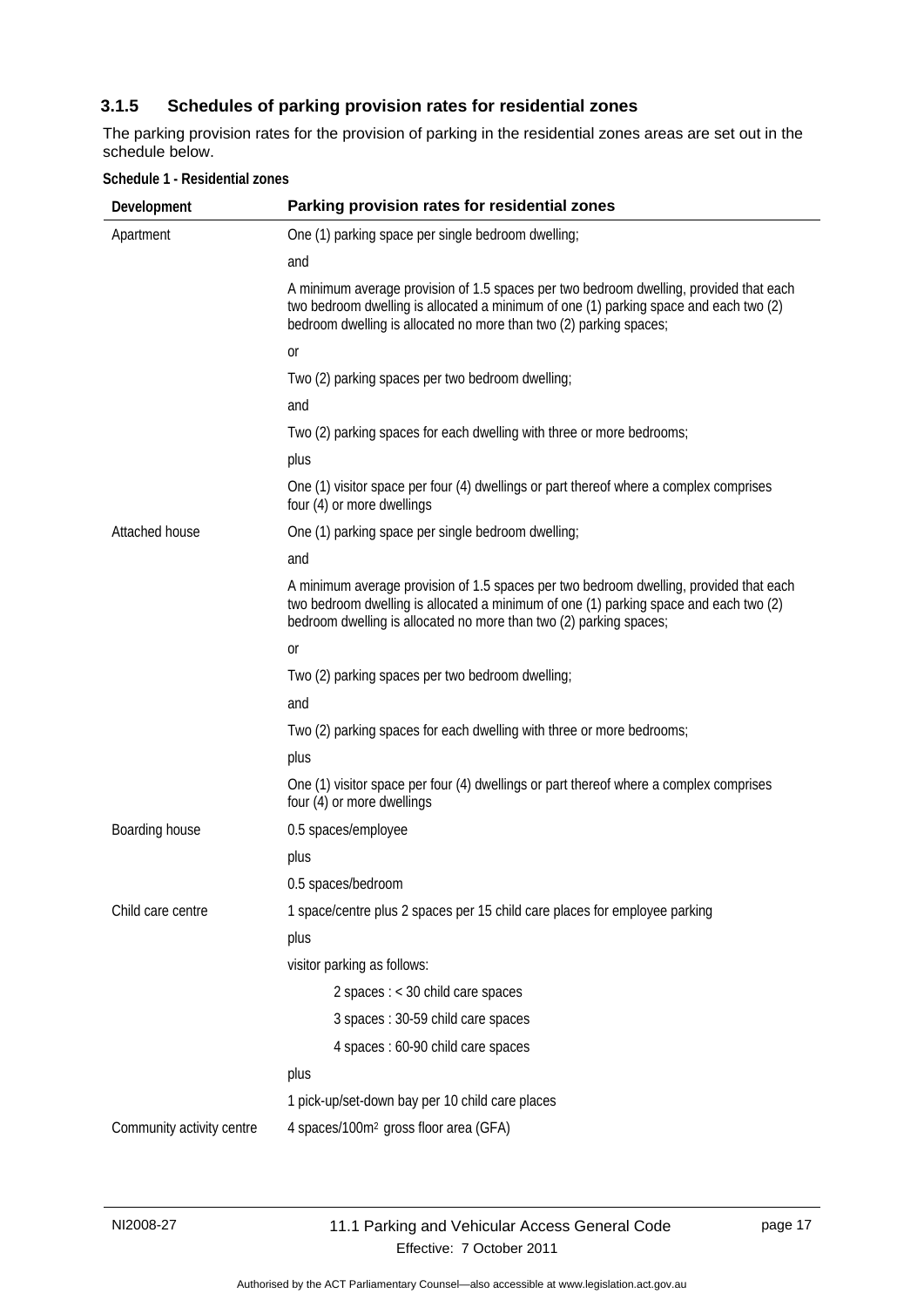| Development                       | <b>Parking Provision Rates for Residential Zone</b>                                                                                                                                                          |  |  |  |  |  |
|-----------------------------------|--------------------------------------------------------------------------------------------------------------------------------------------------------------------------------------------------------------|--|--|--|--|--|
| Detached house                    | As per above, except that, for two (2) bedroom dwellings only, a minimum average provision<br>of 1.5 spaces per dwelling, provided that each two (2) bedroom dwelling is to be allocated a<br>minimum of one |  |  |  |  |  |
|                                   | (1)<br>parking space and no two (2) bedroom dwelling is to be allocated                                                                                                                                      |  |  |  |  |  |
|                                   | (2)<br>more than two (2) parking spaces;                                                                                                                                                                     |  |  |  |  |  |
|                                   | plus                                                                                                                                                                                                         |  |  |  |  |  |
|                                   | One (1) visitor space per four (4) dwellings or part thereof where a complex comprises<br>four (4) or more dwellings                                                                                         |  |  |  |  |  |
|                                   | Note: if there is only one (1) detached two (2) bedroomed dwelling in a development, then<br>two (2) parking spaces are required                                                                             |  |  |  |  |  |
| Guest house                       | 0.5 spaces/employee                                                                                                                                                                                          |  |  |  |  |  |
|                                   | plus                                                                                                                                                                                                         |  |  |  |  |  |
|                                   | 1 space/guestroom                                                                                                                                                                                            |  |  |  |  |  |
| Health facility                   | 4 spaces/practitioner                                                                                                                                                                                        |  |  |  |  |  |
| Home business                     | Subject to individual assessment                                                                                                                                                                             |  |  |  |  |  |
| Parkland                          | Subject to individual assessment                                                                                                                                                                             |  |  |  |  |  |
| Residential care<br>accommodation | 0.25 spaces/bed or accommodation unit for visitor parking                                                                                                                                                    |  |  |  |  |  |
|                                   | plus                                                                                                                                                                                                         |  |  |  |  |  |
|                                   | 1 space/staff residential unit                                                                                                                                                                               |  |  |  |  |  |
|                                   | plus                                                                                                                                                                                                         |  |  |  |  |  |
|                                   | 1 space/non-resident peak shift employee                                                                                                                                                                     |  |  |  |  |  |
| Retirement complex                | 1 space/self-care unit                                                                                                                                                                                       |  |  |  |  |  |
|                                   | plus                                                                                                                                                                                                         |  |  |  |  |  |
|                                   | 0.5 spaces/hostel or nursing home unit or bed                                                                                                                                                                |  |  |  |  |  |
|                                   | plus                                                                                                                                                                                                         |  |  |  |  |  |
|                                   | 1 space/staff residential unit                                                                                                                                                                               |  |  |  |  |  |
|                                   | plus                                                                                                                                                                                                         |  |  |  |  |  |
|                                   | 0.5 spaces/non-resident peak shift employee                                                                                                                                                                  |  |  |  |  |  |
|                                   | Note: above rates for retirement complex include visitor car parking requirements                                                                                                                            |  |  |  |  |  |
| Special dwelling                  | 1 space per resident employee                                                                                                                                                                                |  |  |  |  |  |
|                                   | plus                                                                                                                                                                                                         |  |  |  |  |  |
|                                   | 1 space per peak shift non-resident employee                                                                                                                                                                 |  |  |  |  |  |
|                                   | plus                                                                                                                                                                                                         |  |  |  |  |  |
|                                   | 1 space per operational vehicle                                                                                                                                                                              |  |  |  |  |  |
|                                   | plus                                                                                                                                                                                                         |  |  |  |  |  |
|                                   | 1 visitor space                                                                                                                                                                                              |  |  |  |  |  |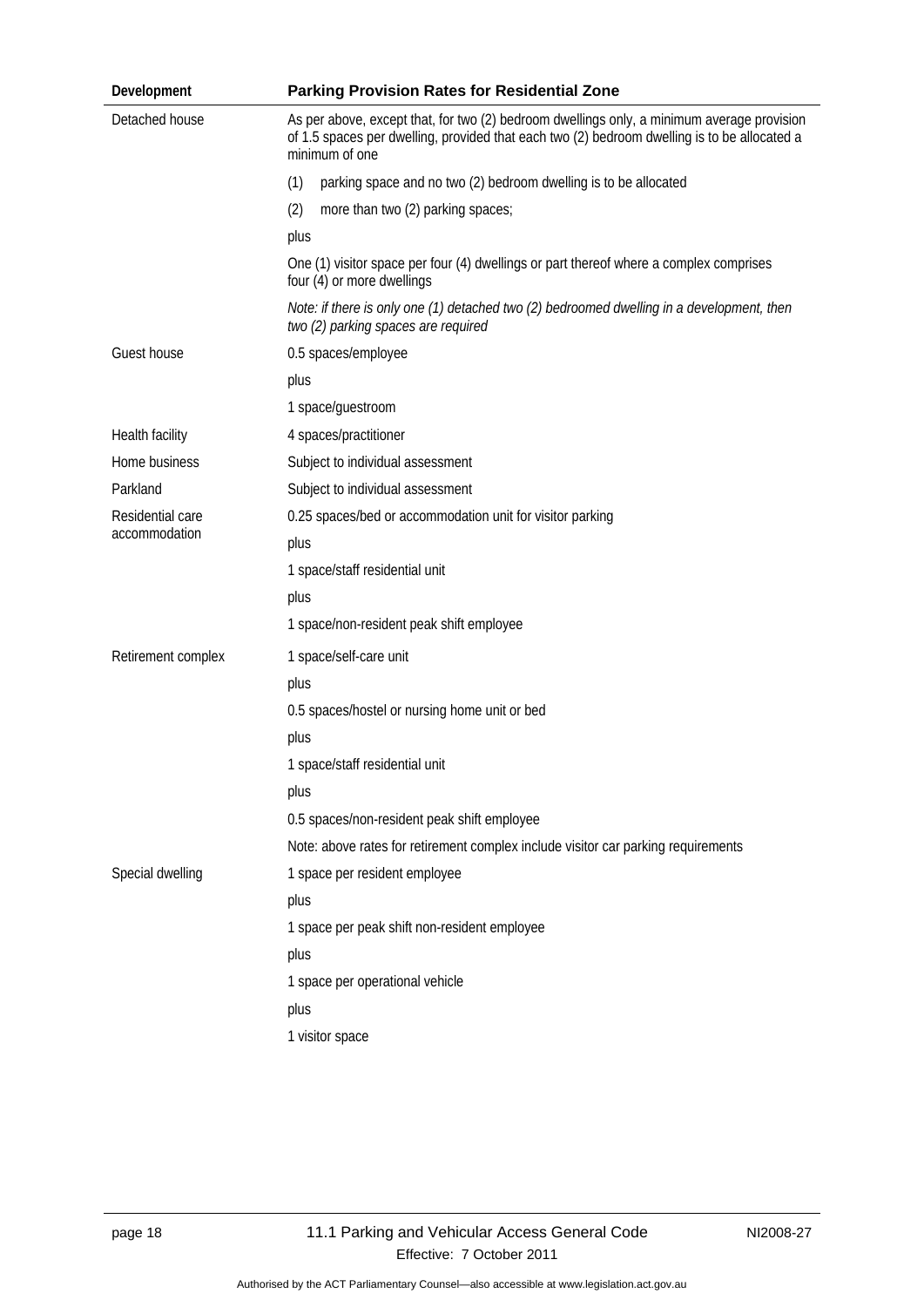## <span id="page-22-0"></span>**3.2 Commercial zones (excepting CZ5 mixed use zone and CZ6 leisure and accommodation zone)**

## <span id="page-22-1"></span>**3.2.1 Objectives for parking and vehicular access in the commercial zones**

The size and role of the various commercial centres are such that public transport accessibility and opportunities for shared and consolidated parking differ significantly. In the city and the town centres, for example, the multiplicity of land use activities (and thus higher proportion of multi-purpose trips), coupled with greater transit access and services, permit a lower rate of provision for long-stay commuter parking than in group centres and local centres or corridor sites.

The scale and range of activities in the major centres is such that non-concurrence of peak demands for all activities means that there is significant potential for reducing provision through shared and consolidated parking.

The objectives for the provision of parking and vehicular access in commercial zones are to ensure:

#### **a) Amenity**

- i) no regular overspill of parking occurs in neighbouring residential areas which detracts from the amenity of these areas
- ii) the provision of parking does not detract from creating vibrant, interesting and lively centres

#### **b) Safety**

- i) no traffic hazards are created by the provision of access and parking facilities for a development
- ii) the safety of all users, especially pedestrians and cyclists, is considered
- iii) the creation of community surveillance of car parking areas by people using neighbouring areas
- **c) Efficiency**
	- i) the efficient use of existing and future public parking provision by the consideration of sharing of facilities, wherever possible
	- ii) the effectiveness of travel demand management measures to reduce the overall demand for long stay, commuter parking of private vehicles in the city and town centres
	- iii) commercial vehicles delivering or collecting goods are accommodated
- **d) Access**
	- i) safe and efficient access to commercial centres by all users of the centre, including business, workers, residents, shoppers and visitors as well as by operational and commercial vehicles

#### **e) Equity**

i) the maintenance of an adequate supply of public parking for the level of development and activity approved in a centre

#### **f) Commercial viability**

i) the commercial viability of a centre is not adversely affected by the inappropriate provision of parking

#### **g) Non-commercial use**

i) the successful operation of non-commercial uses in centres, especially community uses which will require adequate set-down and pick-up facilities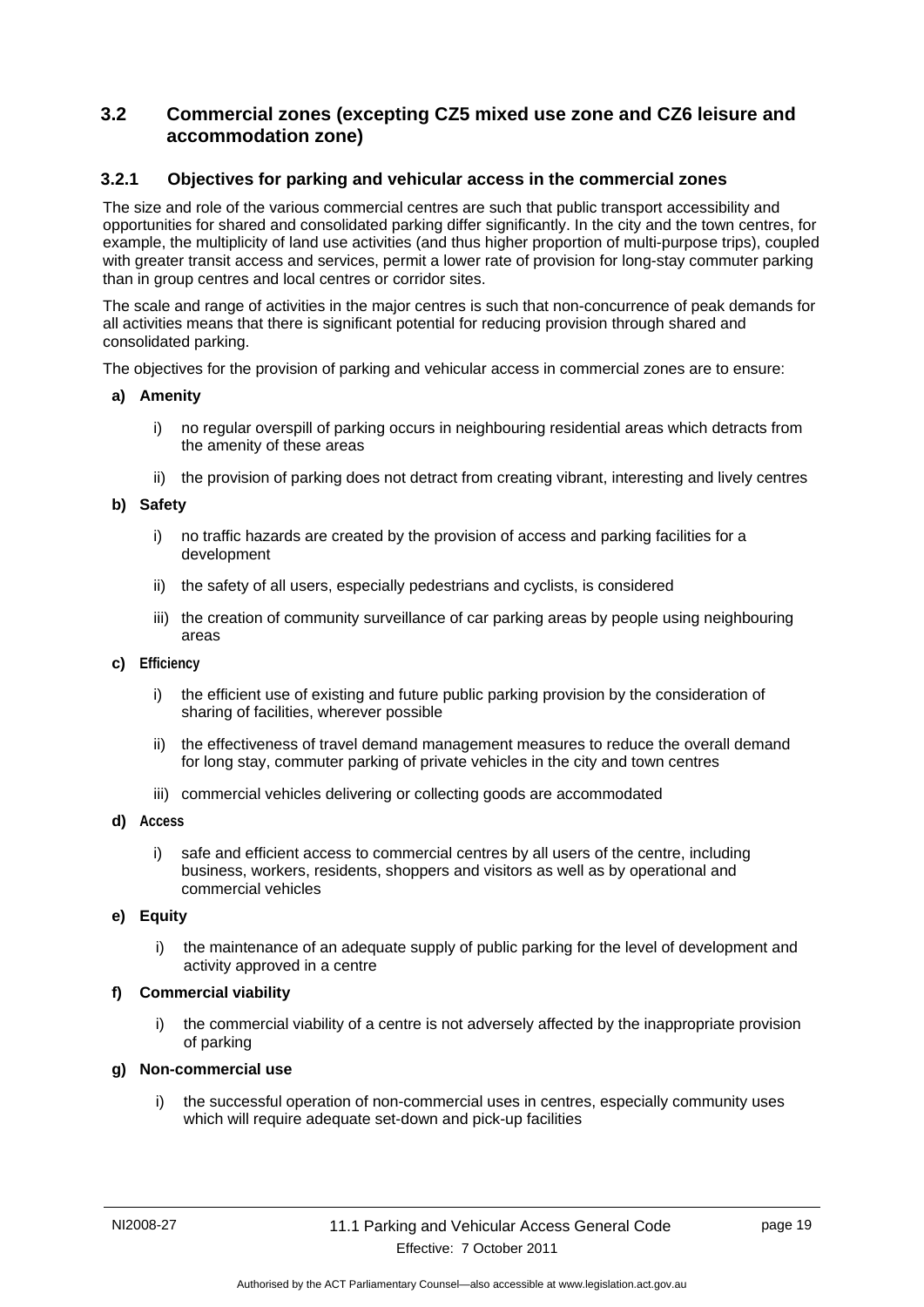## <span id="page-23-0"></span>**3.2.2 Parking provision rates**

The parking provision rates for development in the commercial zones are specified in schedule 3.2.5 below, except for the special condition for the City Centre CZ3 zone, as follows:

**Special condition for city centre CZ3 zone.** 

For mixed use developments of greater than 1000 $m<sup>2</sup>$  GFA where the lease permits a mixture of two or more of the following land uses and two or more of the following are to be developed on the site, the maximum rate applicable shall be 3 spaces per 100 $m^2$  GFA:

Bulky goods retailing, business agency, craft workshop, community activity centre, cultural facility, financial establishment, health facility, industrial trades, light industry, office, personal services, plant and equipment hire, restaurant, shop, store and warehouse.

## <span id="page-23-1"></span>**3.2.3 Calculation of parking provision requirement**

The number of parking spaces required is calculated by multiplying the scale of the development by the appropriate parking provision rate.

## <span id="page-23-2"></span>**3.2.4 Locational requirements**

The following are specific requirements for the location of long stay, short stay and operational parking (ie. vehicles used directly as part of the operation within the development, eg. fleet cars).

**Locational requirements** 

| Commercial centre               | Long stay parking                                                                             | Short stay parking                                                              | Operational parking                       | Visitor parking                                                 |
|---------------------------------|-----------------------------------------------------------------------------------------------|---------------------------------------------------------------------------------|-------------------------------------------|-----------------------------------------------------------------|
| City centre                     | (i) CZ1 and CZ2 zones -<br>on-site or in publicly<br>available car parks up to                | (i) CZ1 and CZ2 zones-<br>on site or within 400m                                | On-site or<br>immediately adjacent        | $(i)$ CZ1 and CZ2<br>zones- on site or<br>within 400m           |
|                                 | 1km distant                                                                                   | (ii) CZ3 zone - on-site<br>and/or within 400m                                   |                                           | (ii) CZ3 zone - on-                                             |
|                                 | (ii) CZ3 zone - on-site<br>and/or within 400m                                                 |                                                                                 |                                           | site and/or within<br>400m                                      |
| Town centres                    | (i) Residential use - on<br>site                                                              | Within 200m                                                                     | On-site or<br>immediately adjacent        | Within 200m                                                     |
|                                 | (ii) Non residential use -<br>on-site or within 1000m                                         |                                                                                 |                                           |                                                                 |
| Group centres                   | (i) On-site or within 400m<br>except for residential use<br>where parking is to be<br>on-site | (i) On site or within<br>200m                                                   | (i) On-site or within<br>100m             | (i) On site or within<br>200m                                   |
| Local centres                   | (i) Residential use $-$ on<br>site                                                            | (i) For Ainslie, O'Connor,<br>Watson and Yarralumla<br>- on-site or within 200m | On-site or adjacent to<br>development     | (i) For Ainslie,<br>O'Connor, Watson<br>and Yarralumla -        |
|                                 | (ii) Non residential use -<br>on site or within 200m                                          | (ii) For all other local<br>centres, on-site or within<br>100m                  |                                           | on-site or within<br>200m                                       |
|                                 | (iii) Yarralumla Section<br>56 Blocks 21 and 22 -<br>All parking is to be<br>provided on-site |                                                                                 |                                           | (ii) For all other<br>local centres, on-<br>site or within 100m |
| CZ2 zone outside<br>centres and | (i) Residential use - On<br>site                                                              | Within 200m                                                                     | On-site or adjacent to<br>the development | Within 200m                                                     |
| Northbourne Avenue<br>precinct  | (ii) Non residential use -<br>on site or within 400m                                          |                                                                                 |                                           |                                                                 |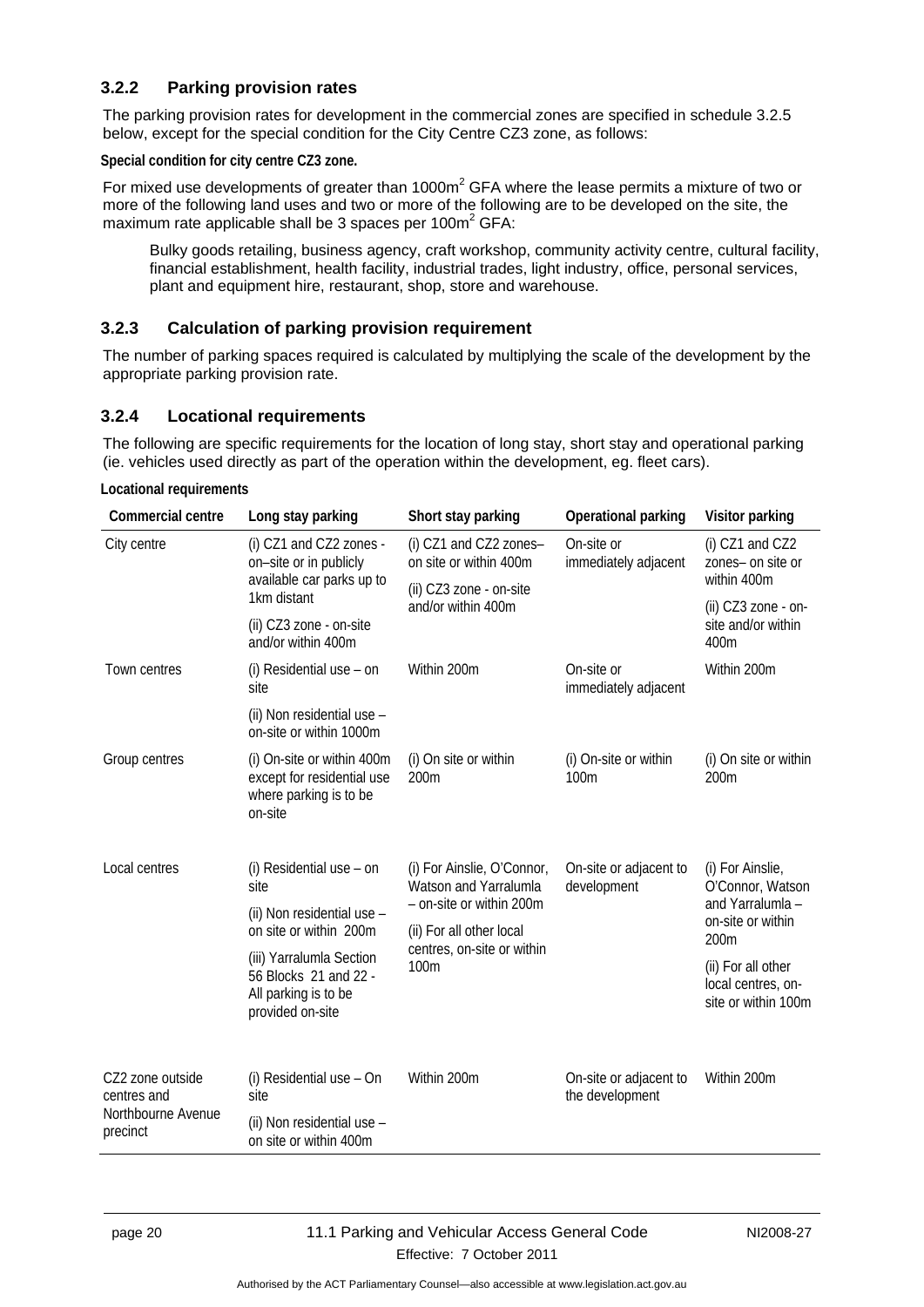## <span id="page-24-0"></span>**3.2.5 Schedules of parking provision rates for commercial zones**

The parking provision rates for the provision of parking in the commercial zones are set out in the schedule on the following page.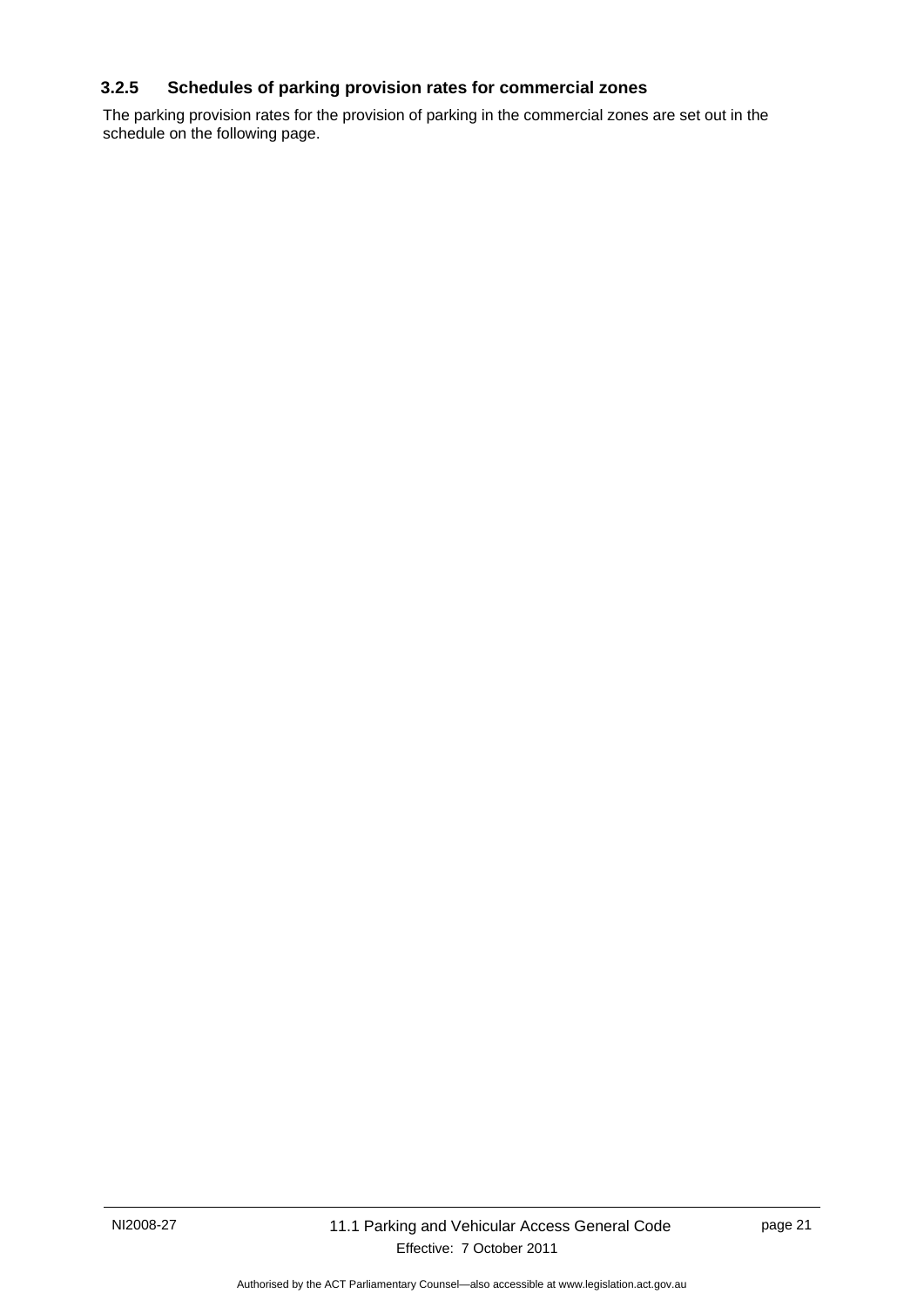## **Schedule 2 – Parking provision rates for commercial zones**

| Development               | City centre                                                                                                                                                                                                                                                                   | Town centres                                                                                                                                                                                         | Group centres                    | Local centres                              | CZ2 zones outside centres and<br>Northbourne Avenue precinct |
|---------------------------|-------------------------------------------------------------------------------------------------------------------------------------------------------------------------------------------------------------------------------------------------------------------------------|------------------------------------------------------------------------------------------------------------------------------------------------------------------------------------------------------|----------------------------------|--------------------------------------------|--------------------------------------------------------------|
| Bulky goods retailing     | 2 spaces/100m <sup>2</sup> GFA                                                                                                                                                                                                                                                |                                                                                                                                                                                                      | 2.5 spaces/100m <sup>2</sup> GFA | N/A<br>N/A                                 |                                                              |
| <b>Business agency</b>    | 4 spaces/100m <sup>2</sup> GFA                                                                                                                                                                                                                                                |                                                                                                                                                                                                      | 5 spaces/100m <sup>2</sup> GFA   |                                            | 6 spaces/100m <sup>2</sup> GFA                               |
| Car park                  |                                                                                                                                                                                                                                                                               |                                                                                                                                                                                                      | 1 space/peak shift employee      |                                            |                                                              |
| Child care centre         |                                                                                                                                                                                                                                                                               | 1 space/centre plus 2 spaces per 15 child care places for employee parking<br>plus                                                                                                                   |                                  |                                            | N/A                                                          |
|                           |                                                                                                                                                                                                                                                                               | visitor parking as follows:<br>2 spaces: < 30 child care places<br>3 spaces: 30-59 child care places<br>4 spaces: 60-90 child care places<br>plus<br>1 pick-up/set-down bay per 10 child care places |                                  |                                            |                                                              |
| Civic administration      | As per Office                                                                                                                                                                                                                                                                 |                                                                                                                                                                                                      | N/A                              | N/A                                        | N/A                                                          |
| Club                      | CZ1 and CZ2 zones<br>5 spaces/100m <sup>2</sup> GFA up to 5000 m <sup>2</sup><br>plus<br>10 spaces/100m <sup>2</sup> GFA over 5000m <sup>2</sup><br>CZ3 zone<br>CZ3 zone<br>10 Spaces/100m <sup>2</sup> GFA<br>5 spaces/100m <sup>2</sup> GFA up to 500m <sup>2</sup><br>plus |                                                                                                                                                                                                      | 10 spaces/100m <sup>2</sup> GFA  | N/A                                        | 15 spaces/100m <sup>2</sup> GFA                              |
|                           |                                                                                                                                                                                                                                                                               | 10 spaces/100m <sup>2</sup> GFA over 500m <sup>2</sup>                                                                                                                                               |                                  |                                            |                                                              |
| Communications facility   |                                                                                                                                                                                                                                                                               | 1 space peak shift employee                                                                                                                                                                          |                                  | N/A                                        | 1 space peak shift employee                                  |
| Community activity centre |                                                                                                                                                                                                                                                                               | 3 spaces/100m <sup>2</sup> GFA                                                                                                                                                                       |                                  | 4 spaces/100m <sup>2</sup> GFA             | N/A                                                          |
| Community theatre         |                                                                                                                                                                                                                                                                               | 1 spaces/12 seats                                                                                                                                                                                    |                                  | 1 spaces/3 seats                           | N/A                                                          |
| <b>COMMUNITY USE</b>      | N/A                                                                                                                                                                                                                                                                           | N/A                                                                                                                                                                                                  | N/A                              | As per community facility zone<br>schedule | As per community facility zone<br>schedule                   |
| Corrections facility      | N/A                                                                                                                                                                                                                                                                           | Subject to individual assessment                                                                                                                                                                     | N/A                              | N/A                                        | N/A                                                          |
| Craft workshop            |                                                                                                                                                                                                                                                                               | 3 spaces/100m <sup>2</sup> GFA                                                                                                                                                                       |                                  | N/A                                        | N/A                                                          |
| Cultural facility         | 0.5 spaces/100m <sup>2</sup> GFA                                                                                                                                                                                                                                              |                                                                                                                                                                                                      | 1 spaces/100m <sup>2</sup> GFA   | 2 spaces/100m <sup>2</sup> GFA             |                                                              |
| Defence installation      | N/A                                                                                                                                                                                                                                                                           | N/A                                                                                                                                                                                                  | N/A                              | N/A                                        | Subject to individual assessment                             |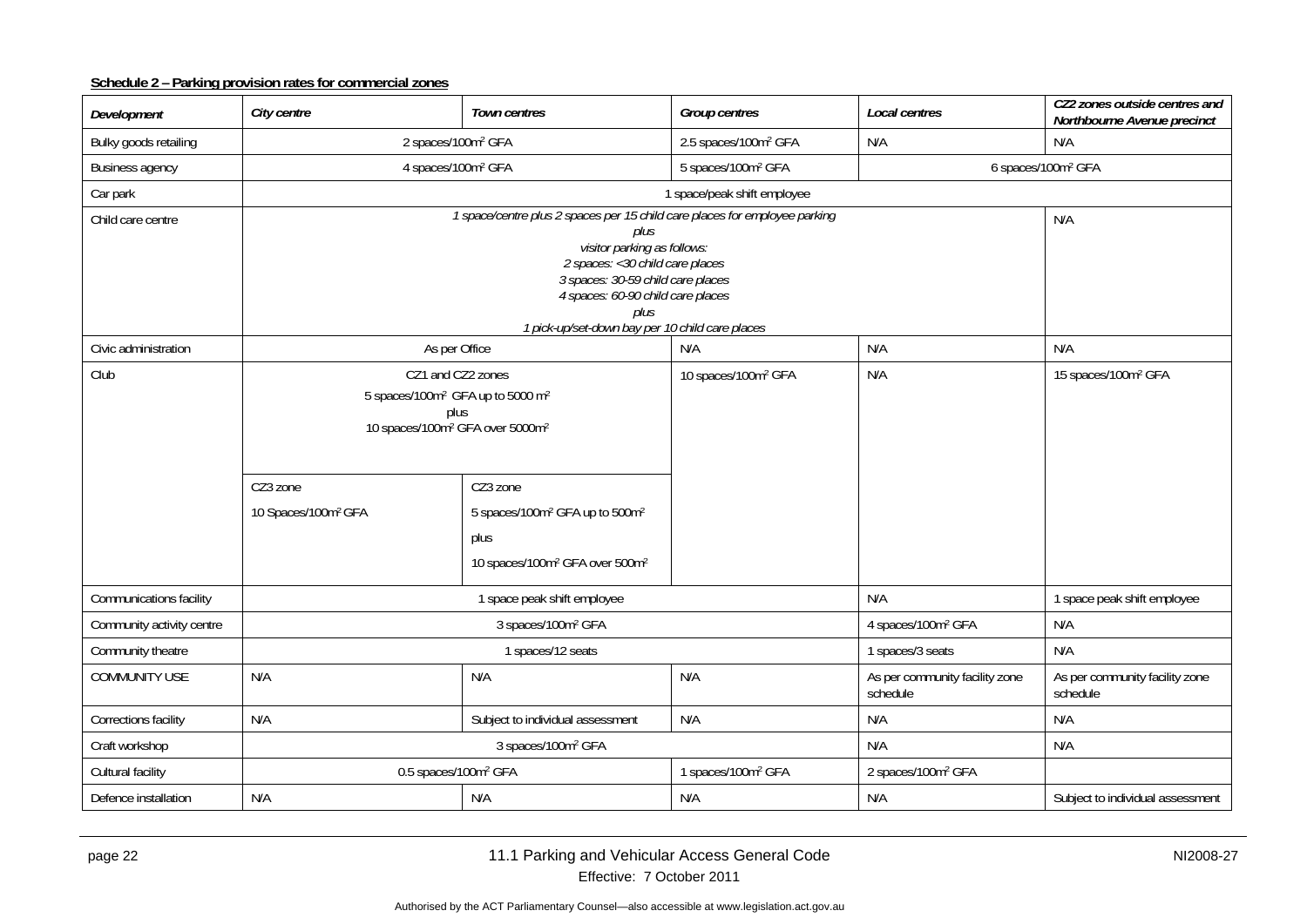| Development                 | City centre                                                                                                                                                                                    | <b>Town centres</b>                                                                                                                        | <b>Group centres</b>                                                                                                                                                                                  | Local centres                                                                                                                                                                                    | CZ2 zones outside centres and<br>Northbourne Avenue precinct |
|-----------------------------|------------------------------------------------------------------------------------------------------------------------------------------------------------------------------------------------|--------------------------------------------------------------------------------------------------------------------------------------------|-------------------------------------------------------------------------------------------------------------------------------------------------------------------------------------------------------|--------------------------------------------------------------------------------------------------------------------------------------------------------------------------------------------------|--------------------------------------------------------------|
| Drink establishment         | CZ1 and CZ2 zones<br>5 spaces/100m <sup>2</sup>                                                                                                                                                | CZ1 and CZ2 zones<br>5 spaces/100m <sup>2</sup> GFA                                                                                        | 10 spaces/100m <sup>2</sup> GFA                                                                                                                                                                       | N/A                                                                                                                                                                                              | 15 spaces/100m <sup>2</sup> GFA                              |
|                             | CZ3 zone<br>10 spaces/100m <sup>2</sup> GFA                                                                                                                                                    | CZ3 zone<br>5 spaces/100m <sup>2</sup> GFA up to<br>500m <sup>2</sup><br>plus<br>10 spaces/100m <sup>2</sup> GFA over<br>500m <sup>2</sup> |                                                                                                                                                                                                       |                                                                                                                                                                                                  |                                                              |
| Educational establishment   | 1 space/10 students                                                                                                                                                                            |                                                                                                                                            | 1.5 spaces/10 students                                                                                                                                                                                | N/A                                                                                                                                                                                              | N/A                                                          |
| Emergency services facility |                                                                                                                                                                                                | 1 space/peak shift employee                                                                                                                |                                                                                                                                                                                                       | N/A                                                                                                                                                                                              | 1 space/peak shift employee                                  |
| Financial establishment     | 4 spaces/100m <sup>2</sup> GFA                                                                                                                                                                 |                                                                                                                                            | 5 spaces/100m <sup>2</sup> GFA                                                                                                                                                                        | 6 spaces/100m <sup>2</sup> GFA                                                                                                                                                                   |                                                              |
| Freight transport facility  |                                                                                                                                                                                                | Subject to individual assessment                                                                                                           |                                                                                                                                                                                                       | N/A                                                                                                                                                                                              | N/A                                                          |
| Funeral parlour             |                                                                                                                                                                                                | 2 spaces/100m <sup>2</sup> GFA excluding chapel area<br>plus<br>1 space/20 chapel seats                                                    |                                                                                                                                                                                                       | N/A                                                                                                                                                                                              | N/A                                                          |
| Guest house                 | space/3 employees<br>plus<br>1 space/guest room for establishments<br>of up to 36 units<br><b>OR</b><br>25 spaces<br>plus<br>0.3 spaces/guest room for<br>establishments of more than 36 units | N/A                                                                                                                                        | 1 space/3 employees<br>plus<br>1 space/guest room for<br>establishments of up to 36 units<br>0 <sub>R</sub><br>25 spaces<br>plus<br>0.3 spaces/guest room for<br>establishments of more than 36 units | 1 space/3 employees<br>plus<br>1 space/guest room for establishments<br>of up to 36 units<br><b>OR</b><br>25 spaces<br>plus<br>0.3 spaces/guest room for<br>establishments of more than 36 units | N/A                                                          |
| Health facility             | 3.5 spaces/100m <sup>2</sup> GFA                                                                                                                                                               |                                                                                                                                            |                                                                                                                                                                                                       | 4 spaces/practitioner                                                                                                                                                                            | N/A                                                          |
| Hospital                    | N/A                                                                                                                                                                                            | 0.8 spaces/peak shift<br>employee<br>plus                                                                                                  | N/A                                                                                                                                                                                                   | N/A                                                                                                                                                                                              | N/A                                                          |
|                             |                                                                                                                                                                                                | 0.5 spaces per bed                                                                                                                         |                                                                                                                                                                                                       |                                                                                                                                                                                                  |                                                              |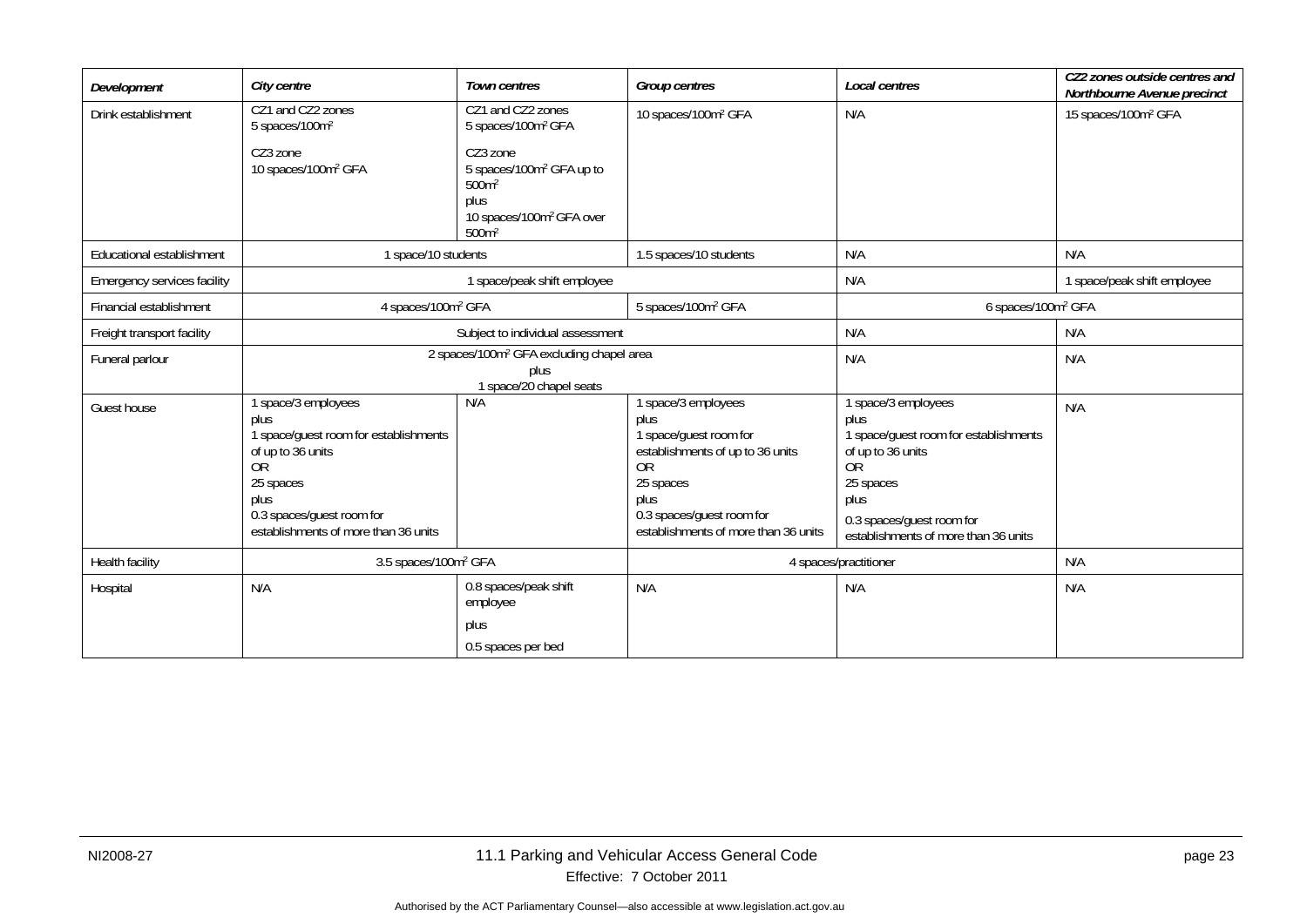| Development                                                   | City centre                                                                                                                                                                                                                                                                                                                                                                                                                                                                                                                                                                                                                                                                                                     | Town centres                                                                                                                                                                                                                                                                                                                                                                                                                                                           | Group centres                                                                                                                                                                                                                                                                                                                                                                           | Local centres | CZ2 zones outside centres and<br>Northbourne Avenue precinct                                                                                                                                                                                                                                                                                                                            |
|---------------------------------------------------------------|-----------------------------------------------------------------------------------------------------------------------------------------------------------------------------------------------------------------------------------------------------------------------------------------------------------------------------------------------------------------------------------------------------------------------------------------------------------------------------------------------------------------------------------------------------------------------------------------------------------------------------------------------------------------------------------------------------------------|------------------------------------------------------------------------------------------------------------------------------------------------------------------------------------------------------------------------------------------------------------------------------------------------------------------------------------------------------------------------------------------------------------------------------------------------------------------------|-----------------------------------------------------------------------------------------------------------------------------------------------------------------------------------------------------------------------------------------------------------------------------------------------------------------------------------------------------------------------------------------|---------------|-----------------------------------------------------------------------------------------------------------------------------------------------------------------------------------------------------------------------------------------------------------------------------------------------------------------------------------------------------------------------------------------|
| Hotel                                                         | CZ1 zone<br>1 space/3 employees<br>plus<br>0.1 spaces/guest room or unit<br>plus<br>5 spaces/100m <sup>2</sup> GFA of bars and<br>function rooms<br>plus<br>2 spaces/100m <sup>2</sup> of retail space<br>CZ2 and CZ3 zones<br>1 space/3 employees<br>plus<br>1 space/guest room or unit for<br>establishments of up to 36 units<br><b>OR</b><br>25 spaces<br>plus<br>0.3 spaces/guest room or unit for<br>establishments of more than 36<br>units<br>plus<br>5 spaces/100m <sup>2</sup> GFA of bars and<br>function rooms up to 5000m <sup>2</sup><br>plus<br>10 spaces/100m <sup>2</sup> over 5000m <sup>2</sup><br>plus<br>1 space/10 restaurant seats<br>plus<br>2 spaces/100m <sup>2</sup> of retail space | 1 space/3 employees<br>plus<br>1 space/guest room or unit for<br>establishments of up to 36 units<br>0R<br>25 spaces<br>plus<br>0.3 spaces/guest room or unit for<br>establishments of more than 36 units<br>plus<br>5 spaces/100m <sup>2</sup> GFA of bars and<br>function rooms up to 5000m <sup>2</sup><br>plus<br>10 spaces/100m <sup>2</sup> over 5000m <sup>2</sup><br>plus<br>1 space/10 restaurant seats<br>plus<br>2 spaces/100m <sup>2</sup> of retail space | 1 space/2 employees<br>plus<br>1 spaces/guest room or unit for<br>establishments of up to 36 units<br><b>OR</b><br>25 spaces<br>plus<br>0.3 spaces/guest room or unit for<br>establishments of more than 36 units<br>plus<br>10 spaces/100m <sup>2</sup> GFA of bars and<br>function rooms<br>plus<br>1 space/10 restaurant seats<br>plus<br>3 spaces/100m <sup>2</sup> of retail space | N/A           | 1 space/2 employees<br>plus<br>1 spaces/guest room or unit for<br>establishments of up to 36 units<br><b>OR</b><br>25 spaces<br>plus<br>0.3 spaces/guest room or unit for<br>establishments of more than 36 units<br>plus<br>10 spaces/100m <sup>2</sup> GFA of bars and<br>function rooms<br>plus<br>1 space/10 restaurant seats<br>plus<br>3 spaces/100m <sup>2</sup> of retail space |
| Indoor entertainment facility<br>Cinema<br>Commercial theatre | 1 space/12 seats<br>1 space/3 seats                                                                                                                                                                                                                                                                                                                                                                                                                                                                                                                                                                                                                                                                             | 1 space/4 seats                                                                                                                                                                                                                                                                                                                                                                                                                                                        | 1 space/ 4 seats                                                                                                                                                                                                                                                                                                                                                                        |               | N/A                                                                                                                                                                                                                                                                                                                                                                                     |
| Amusement arcade, night<br>club, music hall,<br>discothèque   |                                                                                                                                                                                                                                                                                                                                                                                                                                                                                                                                                                                                                                                                                                                 | 5 spaces/100m <sup>2</sup> GFA                                                                                                                                                                                                                                                                                                                                                                                                                                         | 10 spaces/100m <sup>2</sup> GFA                                                                                                                                                                                                                                                                                                                                                         |               |                                                                                                                                                                                                                                                                                                                                                                                         |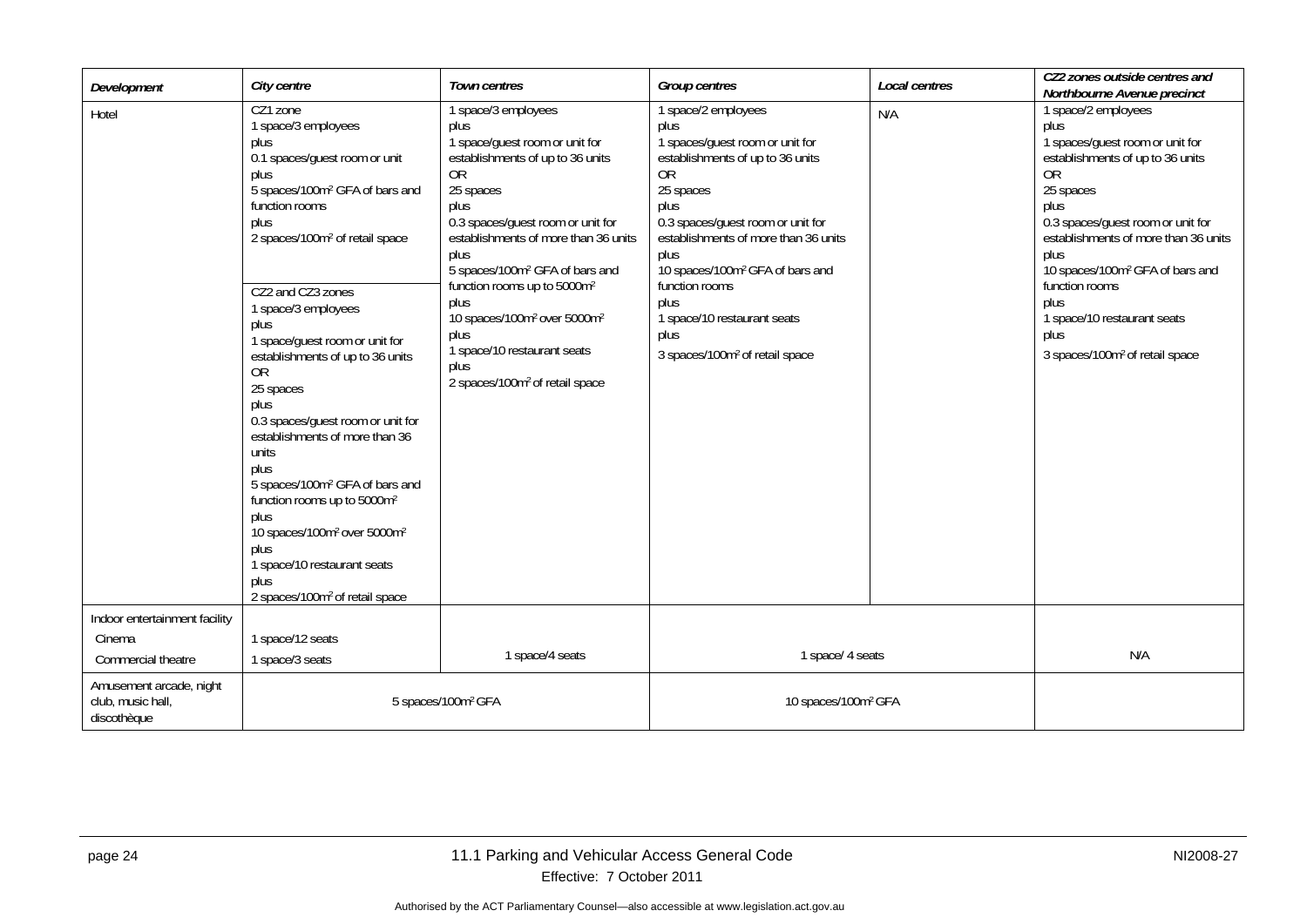| Development                 | City centre                                                                                                                                                                                                                                                                                                    | <b>Town centres</b>                                                      | Group centres                                            | Local centres                                                                                                                 | CZ2 zones outside centres and<br>Northbourne Avenue precinct |
|-----------------------------|----------------------------------------------------------------------------------------------------------------------------------------------------------------------------------------------------------------------------------------------------------------------------------------------------------------|--------------------------------------------------------------------------|----------------------------------------------------------|-------------------------------------------------------------------------------------------------------------------------------|--------------------------------------------------------------|
| Indoor recreation facility  |                                                                                                                                                                                                                                                                                                                |                                                                          |                                                          |                                                                                                                               |                                                              |
| Basketball, netball         | 15 spaces/court                                                                                                                                                                                                                                                                                                | 15 spaces/court                                                          | 20 spaces/court                                          | 20 spaces/court                                                                                                               | 25 spaces/court                                              |
| Skating rink, swimming pool | 5 paces/100m <sup>2</sup> of actual pool or<br>rink area                                                                                                                                                                                                                                                       | 5 paces/100m <sup>2</sup> of actual pool or rink<br>area                 | 5 paces/100m <sup>2</sup> of actual pool or<br>rink area | 5 paces/100m <sup>2</sup> of actual pool or<br>rink area                                                                      | 20 spaces/100m <sup>2</sup> of actual pool<br>or rink area   |
| Squash courts               | C1 Zones<br>1 space/court<br>C <sub>2</sub> and C <sub>3</sub> Zones<br>2spaces/court                                                                                                                                                                                                                          | C1 and C2 Zones<br>1 space/court<br>C <sub>3</sub> Zone<br>2spaces/court | 2 spaces/court                                           | 2 spaces/court                                                                                                                | 2 spaces/court                                               |
| Fitness centre, gymnasium   | 1 space/100m <sup>2</sup> GFA                                                                                                                                                                                                                                                                                  | 1 space/100m <sup>2</sup> GFA                                            | 2 spaces/100m <sup>2</sup> GFA                           | 3.5 spaces/100m <sup>2</sup> GFA                                                                                              | 3.5 spaces/100m <sup>2</sup> GFA                             |
| Other                       | Subject to individual assessment                                                                                                                                                                                                                                                                               | Subject to individual assessment                                         | Subject to individual assessment                         | Subject to individual assessment                                                                                              | Subject to individual assessment                             |
| Industrial trades           | 2 spaces/100m <sup>2</sup> GFA                                                                                                                                                                                                                                                                                 |                                                                          | 2.5 spaces/100m <sup>2</sup> GFA                         | 2.5 spaces/100m <sup>2</sup> GFA                                                                                              | N/A                                                          |
| Light industry              | 2 spaces/100m <sup>2</sup> GFA                                                                                                                                                                                                                                                                                 |                                                                          | 2.5 spaces/100m <sup>2</sup> GFA                         | 2.5 spaces/100m <sup>2</sup> GFA                                                                                              | N/A                                                          |
| Motel                       | As per Hotel                                                                                                                                                                                                                                                                                                   |                                                                          |                                                          | N/A                                                                                                                           | As per Hotel                                                 |
| Municipal depot             | 0.5 space/peak shift employee                                                                                                                                                                                                                                                                                  |                                                                          | 1 space/peak shift employee                              | N/A                                                                                                                           | N/A                                                          |
| Office                      | CZ1 Zone<br>Belconnen & Woden CZ1 and CZ2<br>1 space/100m <sup>2</sup> GFA<br>1 space/100m <sup>2</sup> GFA<br>CZ2 Zone<br>CZ3 Zone<br>2.0 spaces/100m <sup>2</sup> GFA<br>2.5 spaces/100m <sup>2</sup> GFA<br>CZ3 Zone<br>Gungahlin & Tuggeranong<br>2.0 spaces/100m <sup>2</sup> GFA<br>2.5 spaces/100m2 GFA |                                                                          |                                                          | 2.5 spaces/100m <sup>2</sup> GFA except for Northbourne Avenue precinct where<br>the rate is 2.0 spaces/100m <sup>2</sup> GFA |                                                              |
| Outdoor recreation facility |                                                                                                                                                                                                                                                                                                                |                                                                          | N/A                                                      | N/A                                                                                                                           | N/A                                                          |
| Skating rink, swimming pool |                                                                                                                                                                                                                                                                                                                | 5 spaces/100m <sup>2</sup> of actual pool or rink area                   |                                                          |                                                                                                                               |                                                              |
| Bowling green               |                                                                                                                                                                                                                                                                                                                | 30 spaces for first green                                                |                                                          |                                                                                                                               |                                                              |
|                             | plus                                                                                                                                                                                                                                                                                                           |                                                                          |                                                          |                                                                                                                               |                                                              |
| Tennis court                |                                                                                                                                                                                                                                                                                                                | 15 spaces/additional green                                               |                                                          |                                                                                                                               |                                                              |
| Other                       |                                                                                                                                                                                                                                                                                                                | 5 spaces/court<br>Subject to individual assessment                       |                                                          |                                                                                                                               |                                                              |
| Parkland                    |                                                                                                                                                                                                                                                                                                                |                                                                          | Subject to individual assessment                         |                                                                                                                               |                                                              |
| Pedestrian plaza            |                                                                                                                                                                                                                                                                                                                |                                                                          | Subject to individual assessment                         |                                                                                                                               |                                                              |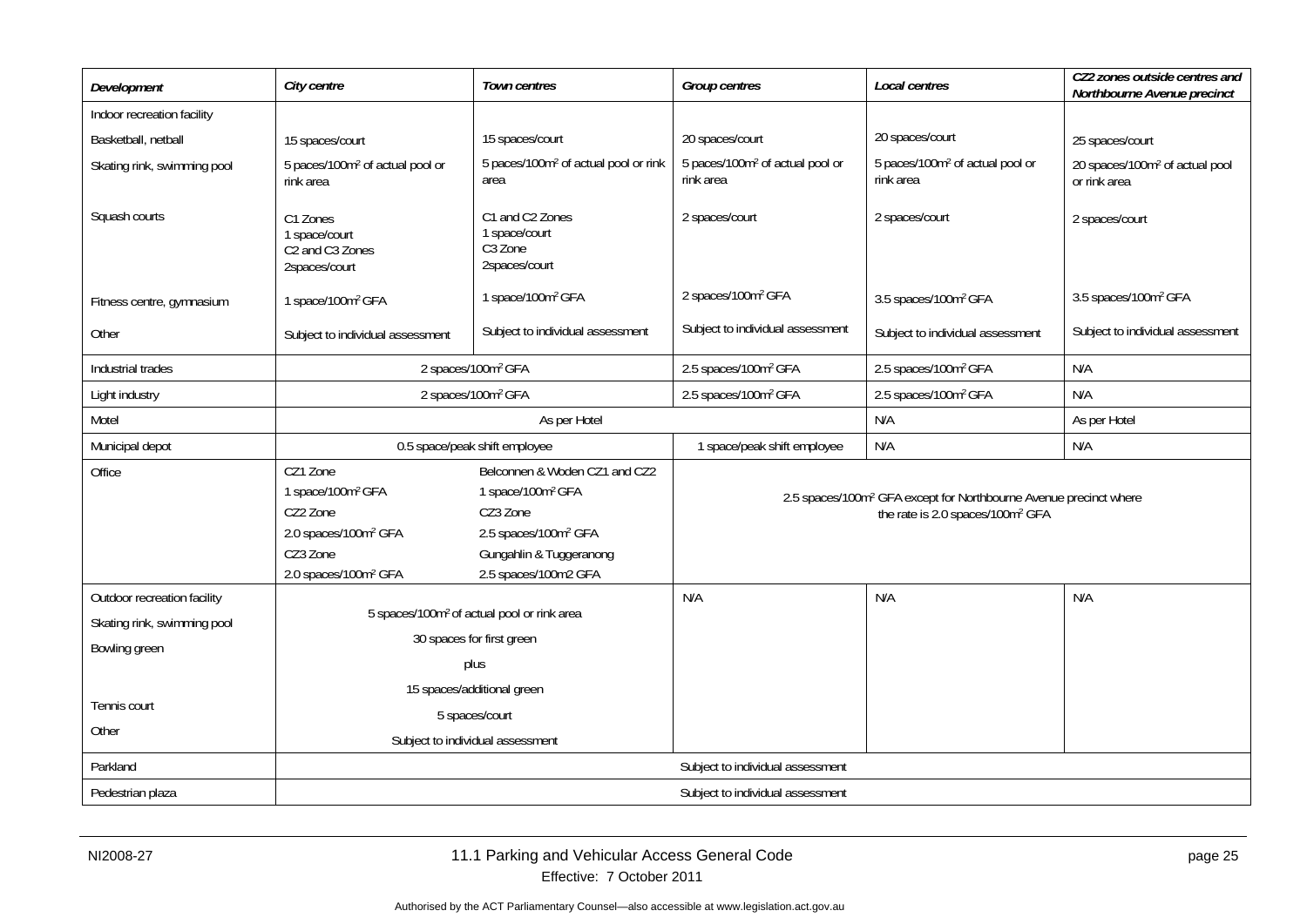| Development                               | City centre                                           | Town centres                                                                                                                                 | <b>Group centres</b>                            | Local centres                                   | <b>CZ2 Zones Outside Centres</b><br>and Northbourne Avenue<br>Precinct                                                               |
|-------------------------------------------|-------------------------------------------------------|----------------------------------------------------------------------------------------------------------------------------------------------|-------------------------------------------------|-------------------------------------------------|--------------------------------------------------------------------------------------------------------------------------------------|
| Personal services                         | 4 spaces/100m <sup>2</sup> GFA                        | N/A                                                                                                                                          | 5 spaces/100m <sup>2</sup> GFA                  | N/A                                             | N/A                                                                                                                                  |
| Place of assembly                         | 1 space/20 seats                                      | 1 space/10 seats                                                                                                                             |                                                 | N/A                                             | 1 space/4 seats                                                                                                                      |
| Place of worship                          | 1 space/20 seats                                      | 1 space/10 seats                                                                                                                             |                                                 | 1 space/4 seats                                 | 1 space/4 seats                                                                                                                      |
| Plant and equipment hire<br>establishment |                                                       | 2 spaces/100m <sup>2</sup> GFA                                                                                                               |                                                 | N/A                                             | N/A                                                                                                                                  |
| Produce market                            | N/A                                                   | 10 spaces/100m <sup>2</sup> GFA                                                                                                              |                                                 | N/A                                             | N/A                                                                                                                                  |
| Public agency                             | 4 spaces/100m <sup>2</sup> GFA                        |                                                                                                                                              | 5 spaces/100m <sup>2</sup> GFA                  |                                                 | 6 spaces/100m <sup>2</sup> GFA                                                                                                       |
| Public transport facility                 |                                                       | Subject to individual assessment                                                                                                             |                                                 | N/A                                             | N/A                                                                                                                                  |
| Recyclable materials collection           |                                                       | 1 space                                                                                                                                      |                                                 | N/A                                             | N/A                                                                                                                                  |
| Religious associated use                  |                                                       | Subject to individual assessment                                                                                                             |                                                 | N/A                                             | N/A                                                                                                                                  |
| <b>RESIDENTIAL USE</b>                    | CZ1 zone<br>No minimum requirement                    | As per Residential Zone Schedule                                                                                                             |                                                 |                                                 |                                                                                                                                      |
|                                           | CZ2 and CZ3 zones<br>As per residential zone schedule |                                                                                                                                              |                                                 |                                                 |                                                                                                                                      |
| Restaurant                                | CZ1 zone<br>No minimum requirement                    | CZ1 zone<br>No minimum requirement                                                                                                           |                                                 | 10 spaces/100m <sup>2</sup> GFA                 | 10 spaces/100m <sup>2</sup> GFA                                                                                                      |
|                                           | CZ2 and CZ3 zones<br>5 spaces/100m <sup>2</sup> GFA   | CZ2 and CZ3 zone<br>5 spaces/100m <sup>2</sup> GFA up to 500m <sup>2</sup><br>Plus<br>10 spaces/100m <sup>2</sup> GFA over 500m <sup>2</sup> |                                                 |                                                 |                                                                                                                                      |
| Retail plant nursery                      | N/A                                                   |                                                                                                                                              | 2 spaces/100m <sup>2</sup> GFA                  | N/A                                             | N/A                                                                                                                                  |
| Scientific research<br>establishment      | N/A                                                   | N/A                                                                                                                                          | N/A                                             | N/A                                             | 2.5 spaces/100m <sup>2</sup> of office and<br>laboratory space<br>Plus<br>Individual assessment of<br>provision for other activities |
| Service station                           |                                                       | 4 spaces/service bay                                                                                                                         | 4 spaces/service bay                            | 4 spaces/service bay                            |                                                                                                                                      |
|                                           |                                                       | plus<br>4 spaces/100m <sup>2</sup> of shop area                                                                                              | plus<br>5 spaces/100m <sup>2</sup> of shop area | plus<br>6 spaces/100m <sup>2</sup> of shop area |                                                                                                                                      |
| Shop                                      |                                                       |                                                                                                                                              | 5 spaces/100m <sup>2</sup> GFA                  |                                                 |                                                                                                                                      |
|                                           | 4 spaces/100m <sup>2</sup> GFA                        |                                                                                                                                              |                                                 | 6 spaces/100m <sup>2</sup> GFA                  |                                                                                                                                      |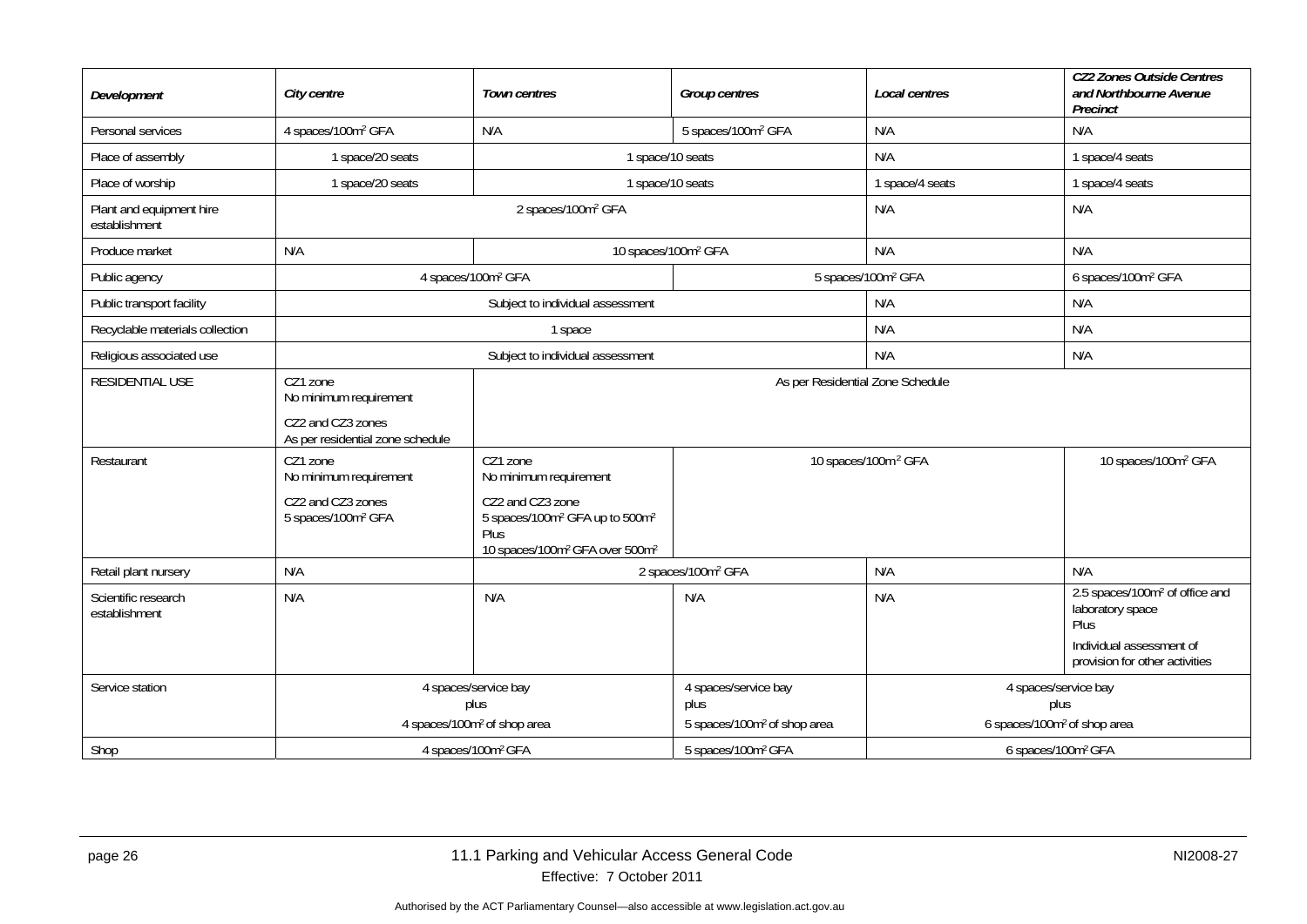| Development         | City centre                              | <b>Town centres</b>                         | <b>Group centres</b>                     | Local centres                    | <b>CZ2 Zones Outside Centres</b><br>and Northbourne Avenue<br>Precinct |
|---------------------|------------------------------------------|---------------------------------------------|------------------------------------------|----------------------------------|------------------------------------------------------------------------|
| Store               |                                          | 2 spaces/100m <sup>2</sup> GFA              |                                          | N/A                              | N/A                                                                    |
| Tourist facility    |                                          | Subject to individual assessment            | N/A                                      | N/A                              | N/A                                                                    |
| Transport depot     |                                          | Subject to individual assessment            |                                          | N/A                              | N/A                                                                    |
| Vehicle sales       | 4 spaces/service bay<br>plus             |                                             | 4 spaces/service bay<br>plus             | N/A                              | N/A                                                                    |
|                     | 3 spaces/100m <sup>2</sup> of sales area |                                             | 6 spaces/100m <sup>2</sup> of sales area |                                  |                                                                        |
| Veterinary hospital | N/A<br>3.5 spaces/100m <sup>2</sup> GFA  |                                             |                                          | 3.5 spaces/100m <sup>2</sup> GFA | N/A                                                                    |
| Warehouse           | 1 spaces/100m <sup>2</sup> GFA           |                                             |                                          | N/A                              | N/A                                                                    |
|                     | plus                                     |                                             |                                          |                                  |                                                                        |
|                     |                                          | 2.5 spaces/100m <sup>2</sup> of office area |                                          |                                  |                                                                        |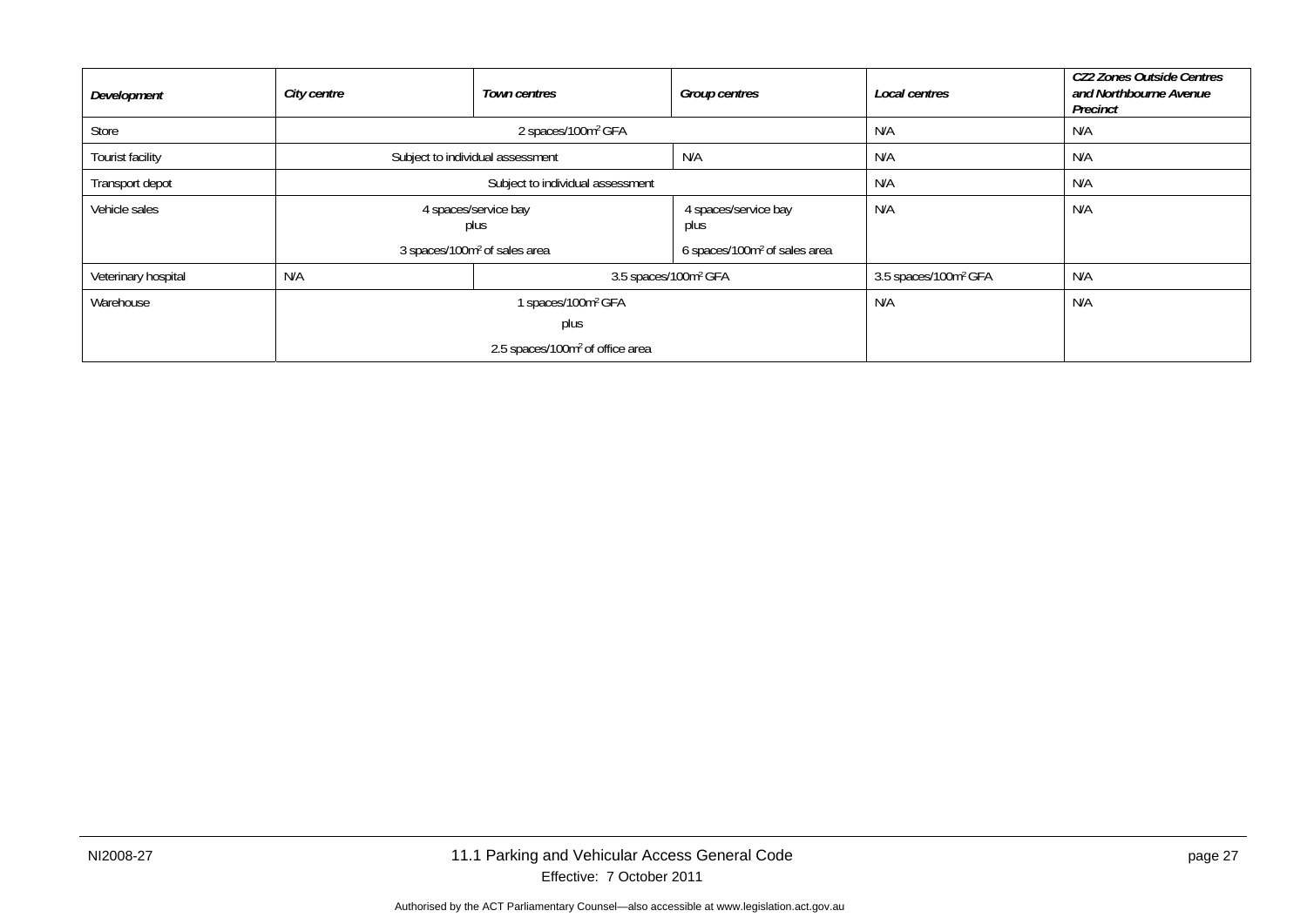## <span id="page-31-0"></span>**3.3 Commercial CZ5 mixed use zone**

## <span id="page-31-1"></span>**3.3.1 Objectives for parking and vehicular access in the CZ5 mixed use zone**

The size and role of the various mixed use areas are such that public transport accessibility and opportunities for shared and consolidated parking differ significantly.

The scale and range of activities in the mixed use areas is such that non-concurrence of peak demands for all activities means that there may be some potential for reducing provision through shared and consolidated parking.

The objectives for the provision of parking and access in the CZ5 mixed use zone are to ensure:

#### **a) Amenity**

- i) no regular overspill of parking occurs in neighbouring residential areas which detracts from the amenity of these areas
- ii) the provision of parking does not detract from creating vibrant, interesting and lively centres

#### **b) Safety**

- i) no traffic hazards are created by the provision of access and parking facilities for a development
- ii) the safety of all users, especially pedestrians and cyclists, is considered
- iii) the creation of community surveillance of car parking areas by people using neighbouring areas

#### **c) Efficiency**

- i) the efficient use of existing and future public parking provision by the consideration of sharing of facilities, wherever possible
- ii) commercial vehicles delivering or collecting goods are accommodated

#### **d) Access**

- i) safe and efficient access to mixed use areas by all users including business, workers, residents, shoppers and visitors as well as by operational and commercial vehicles
- **e) Equity** 
	- i) the maintenance of an adequate supply of public parking for the level of development and activity approved in a mixed use area

#### **f) Non-commercial use**

i) the successful operation of non-commercial uses in mixed use areas, especially community uses which will require adequate set-down and pick-up facilities.

#### <span id="page-31-2"></span>**3.3.2 Parking provision rates**

The parking provision rates for development in the mixed use zone are specified in schedule 3.3.5 below.

## <span id="page-31-3"></span>**3.3.3 Calculation of parking provision requirement**

The number of parking spaces required is calculated by multiplying the scale of the development by the appropriate parking provision rate.

## <span id="page-31-4"></span>**3.3.4 Locational requirements**

The following are specific requirement for the location of long stay, short stay and operational parking (ie. vehicles used directly as part of the operation within the development).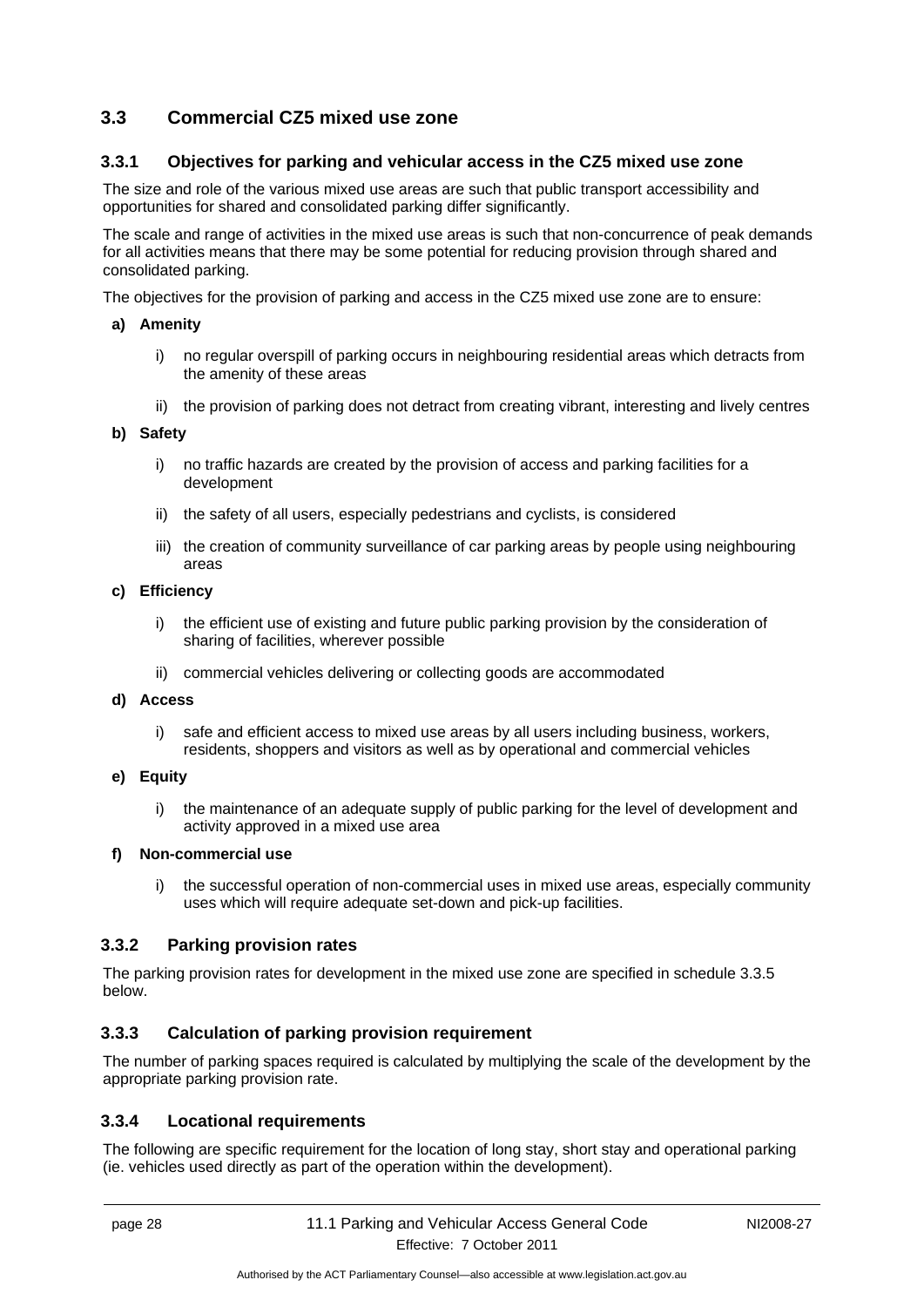#### **Locational requirements**

|                               | Long stay parking                                                                         | Short stay parking     | Operational parking                | Visitor parking                       |
|-------------------------------|-------------------------------------------------------------------------------------------|------------------------|------------------------------------|---------------------------------------|
| City centre                   | On-site or in publicly<br>available car parks up<br>to 1km distant                        | On site or within 400m | On-site or immediately<br>adjacent | On site or within<br>400m             |
| All other centres or<br>areas | On-site or within 400m<br>except for residential<br>use where parking is to<br>be on-site | On site or within 200m | On-site or within 100m             | On site or within<br>200 <sub>m</sub> |

## <span id="page-32-0"></span>**3.3.5 Schedule of parking provision rates for commercial CZ5 mixed use zone**

The parking provision rates for the provision of parking in the commercial CZ5 mixed use zone is set out in the schedule below.

| Development                 | Parking provision rates for CZ5 mixed use zone                                                                                                                                                                                                                                                                   |
|-----------------------------|------------------------------------------------------------------------------------------------------------------------------------------------------------------------------------------------------------------------------------------------------------------------------------------------------------------|
| Aquatic recreation facility | As for 'indoor recreation facility' in CZ2 zones.                                                                                                                                                                                                                                                                |
| Boarding house              | 0.5 spaces/employee                                                                                                                                                                                                                                                                                              |
|                             | Plus                                                                                                                                                                                                                                                                                                             |
|                             | 0.5 spaces/bedroom                                                                                                                                                                                                                                                                                               |
| <b>Business agency</b>      | 5 spaces/100m <sup>2</sup> GFA.                                                                                                                                                                                                                                                                                  |
| Car park                    | 1 space/peak shift employee.                                                                                                                                                                                                                                                                                     |
| Club                        | 10 spaces/100m <sup>2</sup> GFA, except for the CZ5 zone in City West<br>(Section 6<br>City) where the rate is the same as for the CZ1 zone (i.e. 5 spaces/100m <sup>2</sup> GFA<br>for the first 5,000m <sup>2</sup> GFA and 10 spaces/100m <sup>2</sup> GFA for space in excess of<br>5,000m <sup>2</sup> GFA. |
| Communications facility     | 1 space/peak shift employee                                                                                                                                                                                                                                                                                      |
| COMMUNITY USE               | As per community facility zone schedule                                                                                                                                                                                                                                                                          |
| Craft workshop              | 3 spaces/100m <sup>2</sup> GFA.                                                                                                                                                                                                                                                                                  |
| Defence installation        | Subject to individual assessment.                                                                                                                                                                                                                                                                                |
| <b>Demolition</b>           | 1 space/peak shift employee                                                                                                                                                                                                                                                                                      |
| Drink establishment         | 10 spaces/100m <sup>2</sup> GFA.                                                                                                                                                                                                                                                                                 |
| Emergency services facility | 1 space/peak shift employee                                                                                                                                                                                                                                                                                      |
| Financial establishment     | 5 spaces/100m <sup>2</sup> GFA.                                                                                                                                                                                                                                                                                  |
| Guest house                 | 1 space/peak shift employee plus 1 space per two guest rooms.                                                                                                                                                                                                                                                    |
| Home business               | Subject to individual assessment                                                                                                                                                                                                                                                                                 |
| Hotel                       | 1 space/ employee<br>plus<br>1 space/guest room or unit for establishments of up to 36 units<br>0R<br>25 spaces<br>plus<br>0.3 spaces/guest room or unit for establishments of more than 36 units<br>plus<br>10 spaces/100m <sup>2</sup> <sup>2</sup> GFA of bars and function rooms                             |

**Schedule 3 – mixed use zone**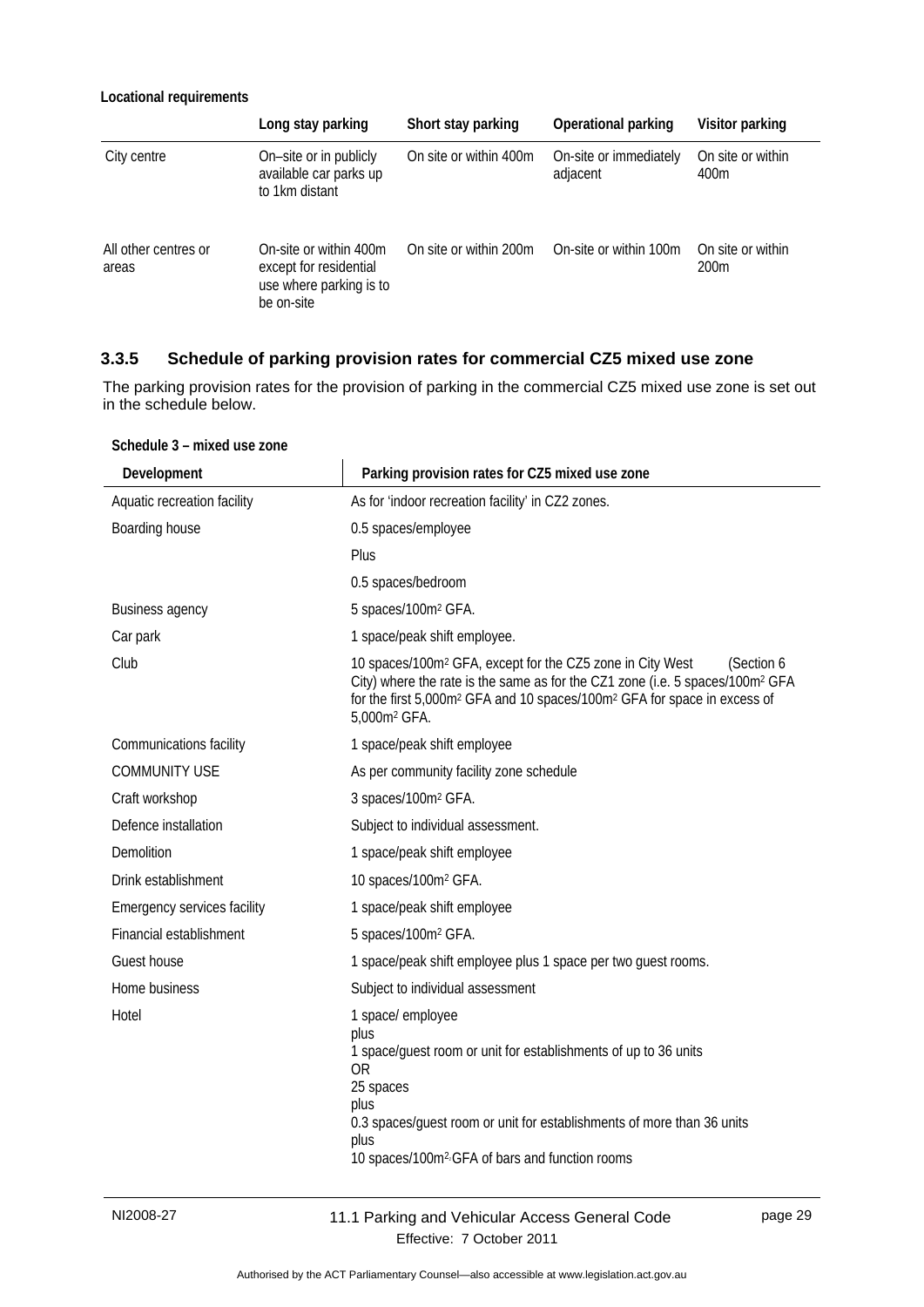| Development                       | Parking provision rates for CZ5 mixed use zone                                                                                                                                                                                                                                                                                                                                                                                     |                                                            |  |  |
|-----------------------------------|------------------------------------------------------------------------------------------------------------------------------------------------------------------------------------------------------------------------------------------------------------------------------------------------------------------------------------------------------------------------------------------------------------------------------------|------------------------------------------------------------|--|--|
|                                   | plus<br>1 space/10 restaurant seats<br>plus<br>3 spaces/100m <sup>2</sup> of retail space                                                                                                                                                                                                                                                                                                                                          |                                                            |  |  |
| Indoor entertainment facility     | Cinema, commercial theatre 1 space/3 seats                                                                                                                                                                                                                                                                                                                                                                                         |                                                            |  |  |
|                                   | Amusement arcade, night club,                                                                                                                                                                                                                                                                                                                                                                                                      |                                                            |  |  |
|                                   | music hall, discothèque                                                                                                                                                                                                                                                                                                                                                                                                            | 10 spaces/100m <sup>2</sup> GFA                            |  |  |
| Indoor recreation facility        | Basketball, netball                                                                                                                                                                                                                                                                                                                                                                                                                | 20 spaces/court                                            |  |  |
|                                   | Skating rink                                                                                                                                                                                                                                                                                                                                                                                                                       | 15 spaces/100m <sup>2</sup> of rink area                   |  |  |
|                                   | Swimming pool                                                                                                                                                                                                                                                                                                                                                                                                                      | 15 spaces per 100m <sup>2</sup> of rink area               |  |  |
|                                   | Squash court                                                                                                                                                                                                                                                                                                                                                                                                                       | 2 spaces per court                                         |  |  |
|                                   | Fitness centre,                                                                                                                                                                                                                                                                                                                                                                                                                    |                                                            |  |  |
|                                   | gymnasium                                                                                                                                                                                                                                                                                                                                                                                                                          | 3.5 spaces/100m <sup>2</sup> GFA                           |  |  |
|                                   | Other                                                                                                                                                                                                                                                                                                                                                                                                                              | Subject to individual assessment.                          |  |  |
| Light industry                    | 2.5 spaces/100m <sup>2</sup> GFA.                                                                                                                                                                                                                                                                                                                                                                                                  |                                                            |  |  |
| Major utility installation        | Subject to individual assessment.                                                                                                                                                                                                                                                                                                                                                                                                  |                                                            |  |  |
| Minor use                         | Subject to individual assessment.                                                                                                                                                                                                                                                                                                                                                                                                  |                                                            |  |  |
| Motel                             | As per hotel                                                                                                                                                                                                                                                                                                                                                                                                                       |                                                            |  |  |
| Multi-unit housing                | As per Schedule 1 in the section on Residential Zones.                                                                                                                                                                                                                                                                                                                                                                             |                                                            |  |  |
| Municipal depot                   | 1 space/peak shift employee.                                                                                                                                                                                                                                                                                                                                                                                                       |                                                            |  |  |
| NON-RETAIL COMMERCIAL             | See parking provision rates under business agency, financial Establishment,<br>office and public agency.                                                                                                                                                                                                                                                                                                                           |                                                            |  |  |
| Office                            | 2.5 spaces/100m <sup>2</sup> GFA                                                                                                                                                                                                                                                                                                                                                                                                   |                                                            |  |  |
| Outdoor recreation facility       | Skating rink                                                                                                                                                                                                                                                                                                                                                                                                                       | 15 spaces per 100m2 of rink area                           |  |  |
|                                   | Swimming pool                                                                                                                                                                                                                                                                                                                                                                                                                      | 15 spaces per 100m2 of rink area                           |  |  |
|                                   | Bowling green<br>green                                                                                                                                                                                                                                                                                                                                                                                                             | 30 spaces for the 1st green, plus 15 spaces for each extra |  |  |
|                                   | Tennis court                                                                                                                                                                                                                                                                                                                                                                                                                       | 2 spaces per court                                         |  |  |
|                                   | Other                                                                                                                                                                                                                                                                                                                                                                                                                              | Subject to individual assessment                           |  |  |
| Place of assembly                 | 1 space/4 seats.                                                                                                                                                                                                                                                                                                                                                                                                                   |                                                            |  |  |
| Public agency                     | 5 spaces/100m <sup>2</sup> GFA.                                                                                                                                                                                                                                                                                                                                                                                                    |                                                            |  |  |
| Public transport facility         | Subject to individual assessment.                                                                                                                                                                                                                                                                                                                                                                                                  |                                                            |  |  |
| Religious associated use          | Subject to individual assessment.                                                                                                                                                                                                                                                                                                                                                                                                  |                                                            |  |  |
| Relocatable unit                  | Temporary parking in accordance with the provisions of the relevant section of<br>this code, depending on the use for which the relocatable unit is intended. For<br>example, residential use might attract a requirement for one space per unit, while<br>for school use, the parking provision rates should be related to the number of staff<br>and students as per the requirements of the community facility zone provisions. |                                                            |  |  |
| RESIDENTIAL USE                   | As per residential zone schedule                                                                                                                                                                                                                                                                                                                                                                                                   |                                                            |  |  |
| Restaurant                        | 10 spaces/100m <sup>2</sup> GFA                                                                                                                                                                                                                                                                                                                                                                                                    |                                                            |  |  |
| Scientific research establishment | 2.5 spaces/100m <sup>2</sup> of office and laboratory space<br>plus<br>Individual assessment of provision for other activities                                                                                                                                                                                                                                                                                                     |                                                            |  |  |

Authorised by the ACT Parliamentary Counsel—also accessible at www.legislation.act.gov.au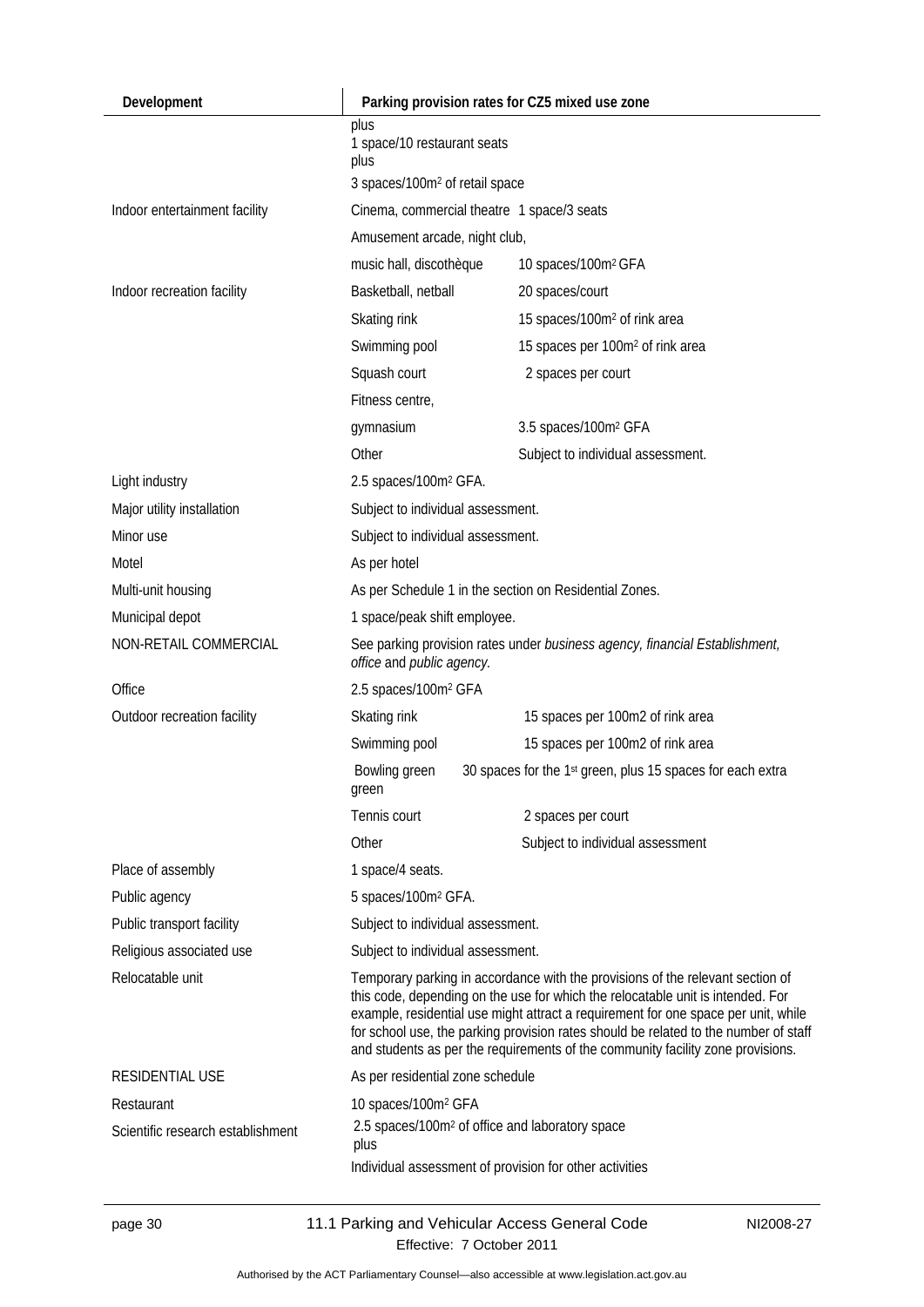| Development             | Parking provision rates for CZ5 mixed use zone                                                                                                                    |
|-------------------------|-------------------------------------------------------------------------------------------------------------------------------------------------------------------|
| Serviced apartment      | As per Schedule 1-Residential Zones.                                                                                                                              |
| Service station         | 4 spaces/service bay                                                                                                                                              |
|                         | plus                                                                                                                                                              |
|                         | 5 spaces/100m <sup>2</sup> shop area                                                                                                                              |
| Shop                    | 5 spaces/100m <sup>2</sup> GFA                                                                                                                                    |
| Store                   | 2 spaces/100m <sup>2</sup> GFA                                                                                                                                    |
| Subdivision             | 1 space per peak shift employee (including contractors).                                                                                                          |
| <b>Temporary Use</b>    | Subject to individual assessment.                                                                                                                                 |
| <b>Tourist facility</b> | Subject to individual assessment                                                                                                                                  |
| Tourist resort          | As per hotel                                                                                                                                                      |
|                         | Except for restaurant use, where the rate is 5 spaces/100m <sup>2</sup> GFA                                                                                       |
|                         |                                                                                                                                                                   |
| Warehouse               | 1 space per 100m <sup>2</sup> GFA, except for areas used for ancillary offices, where the on-<br>site parking provision rate is 2.5 spaces/100m <sup>2</sup> GFA. |

## <span id="page-34-0"></span>**3.4 Commercial CZ6 leisure and accommodation zone**

## <span id="page-34-1"></span>**3.4.1 Objectives for CZ6 leisure and accommodation zone**

Development assessable in the merit track for the CZ6 leisure and accommodation zone is predominantly tourist accommodation and facilities, and a range of entertainment and leisure facilities. The nature and location of these facilities is such that private vehicle use accounts for the majority of associated travel, except for a small number of more centrally located developments and central area accommodation with convenient access to public transport.

The objectives for the provision of access and parking in the leisure and accommodation zone are to ensure:

#### **a) Amenity**

i) the amenity of adjoining development, particularly nearby residential areas, is not unacceptably affected by the provision of parking and access for the operations of entertainment, accommodation and leisure facilities

## **b) Safety**

- i) no traffic hazards are created by the provision of access and parking facilities for a development
- ii) the safety of all users, especially pedestrians and cyclists, is considered at all times
- iii) the creation of community surveillance of car parking areas by people using neighbouring areas

#### **c) Efficiency**

i) the efficient use of existing and future public parking provision by the consideration of sharing of facilities, wherever possible.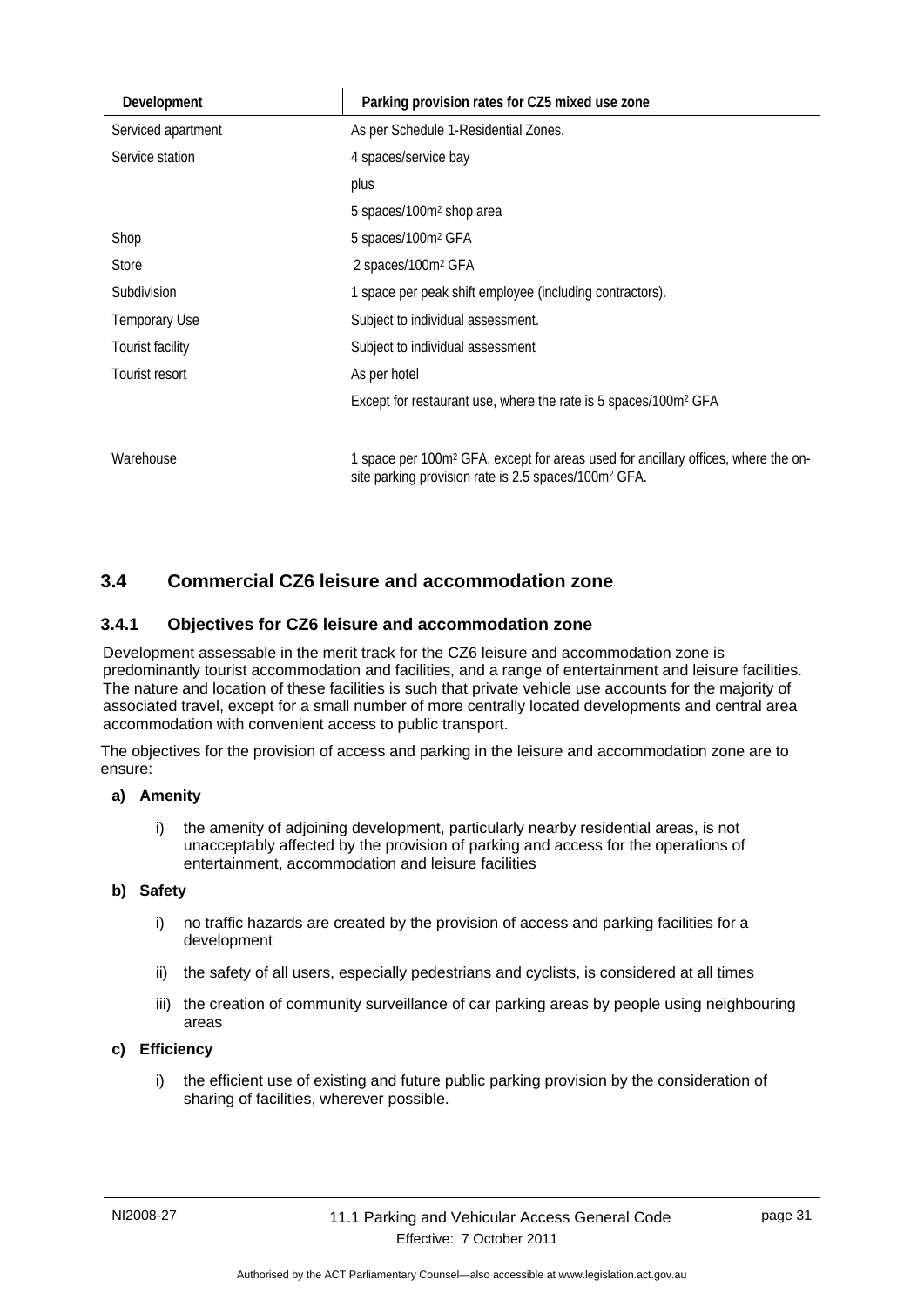#### **d) Access**

- i) safe and efficient access to entertainment, accommodation and leisure developments by all users of the area, including business, workers, residential guests and visitors as well as by operational and commercial vehicles
- ii) the parking demand of visitors and residential guests to the development is catered for onsite consistent with the level of public transport accessibility and other parking opportunities in the vicinity.

#### <span id="page-35-0"></span>**3.4.2 Parking provision rates**

The parking provision rates for development in the leisure and accommodation zone are specified in schedule 3.4.5 below.

## <span id="page-35-1"></span>**3.4.3 Calculation of parking provision requirements**

The number of parking spaces required for a particular development is determined by multiplying the scale of the development by the appropriate parking provision rate.

#### <span id="page-35-2"></span>**3.4.4 Locational requirements**

The following are specific requirements for the location of long stay, short stay and operational parking (ie vehicles used directly as part of the operation within the development, eg fleet cars).

| Development                                          | Long stay parking      | Short stay parking     | Operational parking | Visitor parking           |
|------------------------------------------------------|------------------------|------------------------|---------------------|---------------------------|
| All development in leisure<br>and accommodation zone | On-site or within 200m | On-site or within 200m | On-site             | On-site or<br>within 200m |

## <span id="page-35-3"></span>**3.4.5 Schedules of parking provision rates for CZ6 leisure and accommodation zone**

The parking provision rates for the provision of parking in the leisure and accommodation zone are set out in the schedule below.

|  |  |  |  |  | Schedule 4 - Leisure and accommodation zone |
|--|--|--|--|--|---------------------------------------------|
|--|--|--|--|--|---------------------------------------------|

| Development                   | Parking provision rates for leisure and accommodation zone                                                                   |
|-------------------------------|------------------------------------------------------------------------------------------------------------------------------|
| Aquatic recreation facility   | Subject to individual assessment                                                                                             |
| Car park                      | 1 space/peak shift employee                                                                                                  |
| Caravan park / camping ground | 2.5 spaces/100m <sup>2</sup> GFA of office space<br>plus<br>1 space/site or unit<br>plus<br>0.25 visitor spaces/site or unit |
| Club                          | 15 spaces/100m <sup>2</sup> GFA except for CZ6 zones in town centres where the rate is<br>10 spaces/100m <sup>2</sup> GFA    |
| <b>COMMUNITY USE</b>          | As per schedule in the community facility zone                                                                               |
| Craft workshop                | 3 spaces/100m <sup>2</sup> GFA                                                                                               |
| Drink establishment           | In city centre 5 spaces/100m <sup>2</sup> GFA                                                                                |
|                               | In town centres 5 spaces/100m <sup>2</sup> GFA up to 500m <sup>2</sup> GFA, then 10 spaces/100m <sup>2</sup> GFA             |
|                               | In group centres and local centres 10 spaces/100m <sup>2</sup> GFA                                                           |
|                               | In all other areas 15 spaces/100m <sup>2</sup> GFA                                                                           |
| Drive-in cinema               | Subject to individual assessment                                                                                             |
| Equestrian facility           | Subject to individual assessment                                                                                             |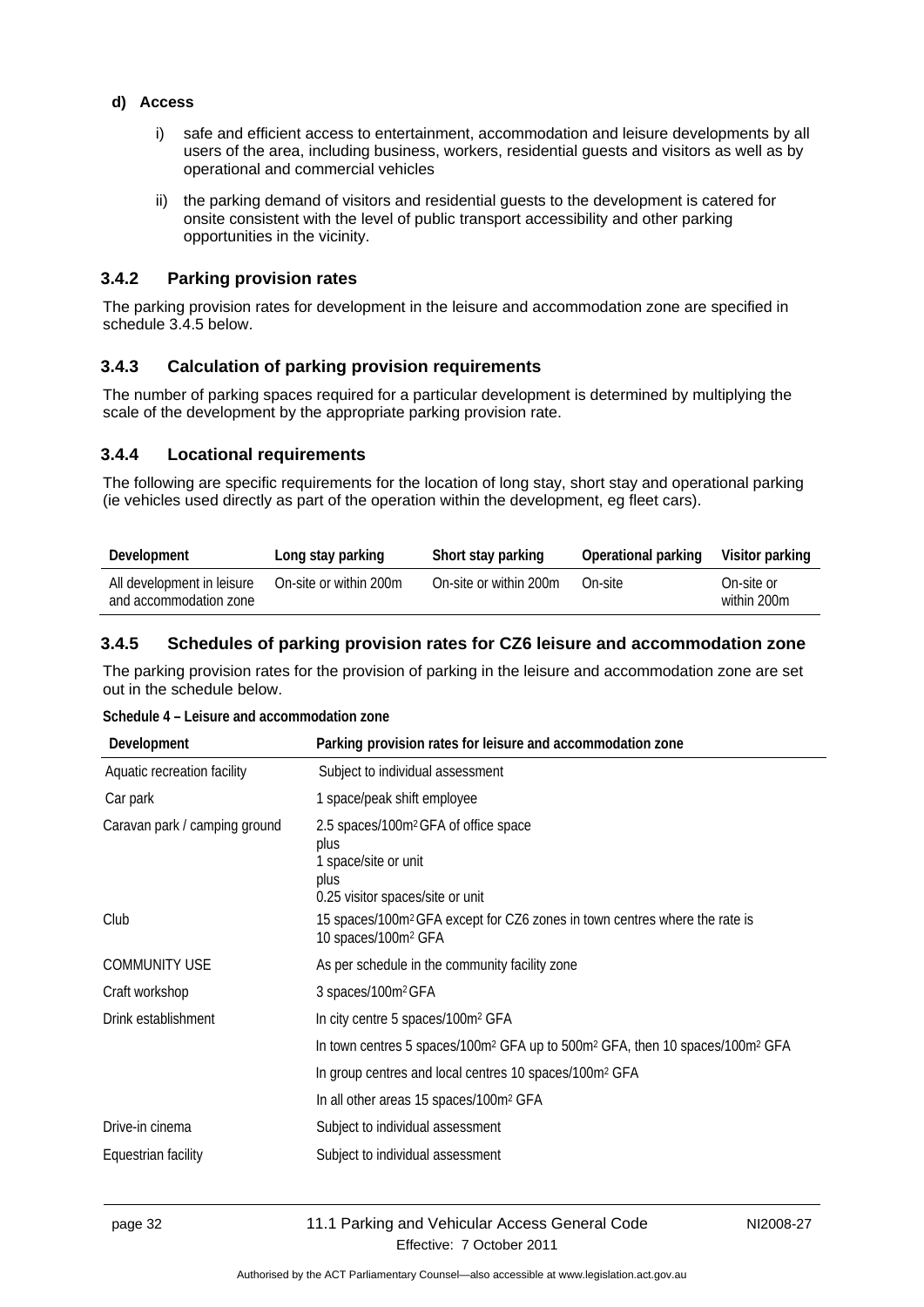| Group or organised camp                                    | Subject to individual assessment                                                                                 |
|------------------------------------------------------------|------------------------------------------------------------------------------------------------------------------|
| Guest house                                                | 0.5 spaces/employee                                                                                              |
|                                                            | plus<br>1 space/guestroom                                                                                        |
| Hotel                                                      | 1 space/ employee                                                                                                |
|                                                            | plus<br>1 space/guest room or unit for establishments of up to 36 units                                          |
|                                                            | 0R                                                                                                               |
|                                                            | 25 spaces<br>plus                                                                                                |
|                                                            | 0.3 spaces/guest room or unit for establishments of more than 36 units                                           |
|                                                            | plus<br>10 spaces/100m <sup>2</sup> <sup>GFA</sup> of bars and function rooms                                    |
|                                                            | plus<br>1 space/10 restaurant seats                                                                              |
|                                                            | plus                                                                                                             |
|                                                            | 3 spaces/100m <sup>2</sup> of retail space                                                                       |
| Indoor recreation facility<br>Cinema, commercial theatre   | 1 space/3 seats                                                                                                  |
| Amusement arcade, night club,                              | 20 spaces/100m <sup>2</sup> GFA                                                                                  |
| Music hall, discotheque                                    | 20 spaces /100m <sup>2</sup> GFA                                                                                 |
| Indoor recreation facility<br>Basketball, netball          | 25 spaces/court                                                                                                  |
| Skating rink, swimming pool                                | 20 spaces/100m <sup>2</sup> of actual pool or rink area                                                          |
| Squash courts<br>Fitness centre, gymnasium                 | 2 spaces/court<br>3.5 spaces/100m <sup>2</sup> GFA                                                               |
| Motel                                                      | As per hotel                                                                                                     |
|                                                            |                                                                                                                  |
| Outdoor recreation facility<br>Skating rink, swimming pool | 15 spaces/100m <sup>2</sup> of actual pool or rink area                                                          |
| Bowling green                                              | 30 spaces for first green                                                                                        |
|                                                            | plus<br>15 spaces/additional green                                                                               |
| Tennis court                                               | 5 spaces/court                                                                                                   |
| Any leisure and/or<br>accommodation facility not           | Subject to individual assessment                                                                                 |
| otherwise specified<br>Overnight camping area              |                                                                                                                  |
|                                                            | 1 space<br>plus                                                                                                  |
|                                                            | 1 space/site                                                                                                     |
| Parkland                                                   | Subject to individual assessment                                                                                 |
| Place of assembly                                          | 1 space/4 seats                                                                                                  |
| Public agency (TAB)                                        | 6 spaces/100m <sup>2</sup> GFA                                                                                   |
| Public transport facility                                  | Subject to individual assessment                                                                                 |
| Restaurant                                                 | In city centre 5 spaces/100m <sup>2</sup> GFA                                                                    |
|                                                            | In town centres 5 spaces/100m <sup>2</sup> GFA up to 500m <sup>2</sup> GFA, then 10 spaces/100m <sup>2</sup> GFA |
|                                                            | In group centres and local centres 10 spaces/100m <sup>2</sup> GFA                                               |
|                                                            | In all other areas 15 spaces/100m <sup>2</sup> GFA                                                               |
| Shop                                                       | 6 spaces/100m <sup>2</sup> GFA                                                                                   |
| Tourist facility                                           | Subject to individual assessment                                                                                 |
| Zoological facility                                        | Subject to individual assessment                                                                                 |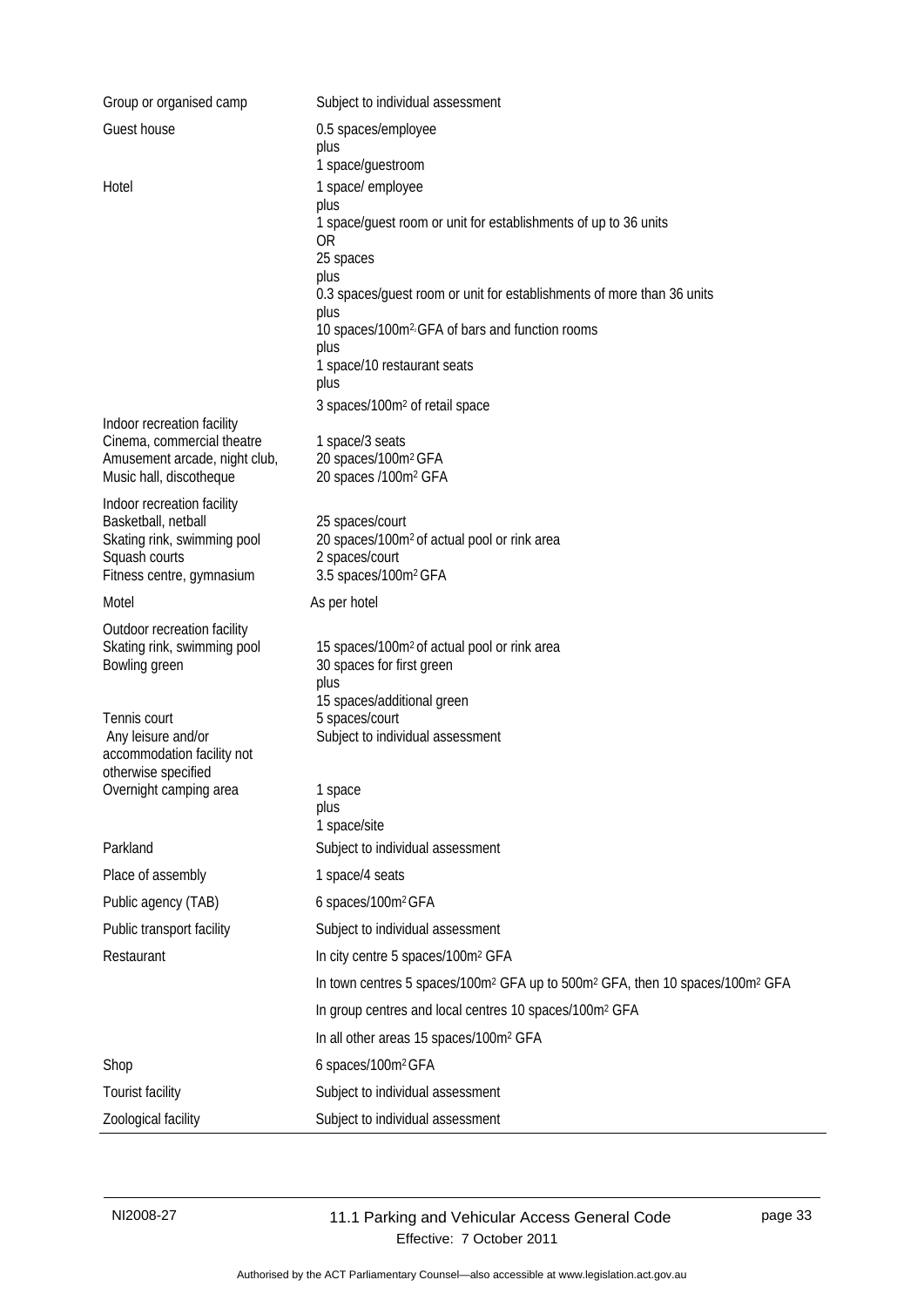## <span id="page-37-0"></span>**3.5 Industrial zones**

## <span id="page-37-1"></span>**3.5.1 Objectives for parking and access in the industrial zones**

The location and the nature of Canberra's industrial land areas at Fyshwick, Hume and Mitchell, ensure that the great majority of trips to industrial areas are made by private and commercial vehicles, with public transport catering for only a small proportion of journey to work trips and a low level of customer and visitor travel.

The policies and performance criteria for parking in industrial areas reflect the differing requirements that derive from their particular location and nature, in that they are situated in localities remote from town centres and generally provide for metropolitan scale facilities ranging from bulky goods retailing to offensive industry.

The objectives for the provision of parking and access in industrial zones

Policies areas are to ensure:

#### **a) Amenity**

i) no regular overspill of parking occurs on surrounding areas which detracts from the amenity of these areas

#### **b) Safety**

- i) no traffic hazards are created by the provision of access and parking facilities for a development
- ii) the safety of all users, especially pedestrians and cyclists, is considered at all times
- iii) the creation of community surveillance of car parking areas by people using neighbouring areas

#### **c) Efficiency**

- i) the majority of parking is to be provided on-site and associated with individual developments
- ii) the efficient use of existing and future public parking provision by the consideration of sharing of facilities, wherever possible

#### **d) Access**

i) safe and efficient access to industrial areas by all users of the area, including business, workers, residents, shoppers and visitors as well as by operational and commercial vehicles

#### **e) Commercial viability**

i) the commercial viability of an industrial area is not affected by the inappropriate provision of parking.

#### <span id="page-37-2"></span>**3.5.2 Parking provision rates**

The parking provision rates for industrial zones are as specified schedule 3.5.5 below.

## <span id="page-37-3"></span>**3.5.3 Calculation of parking provision requirements**

The number of parking spaces required is calculated by multiplying the scale of the development by the appropriate parking provision rate.

## <span id="page-37-4"></span>**3.5.4 Location requirements**

The following are specific requirements for the location of long stay, short stay and operational parking (ie vehicles used directly as part of the operation within the development, eg fleet cars).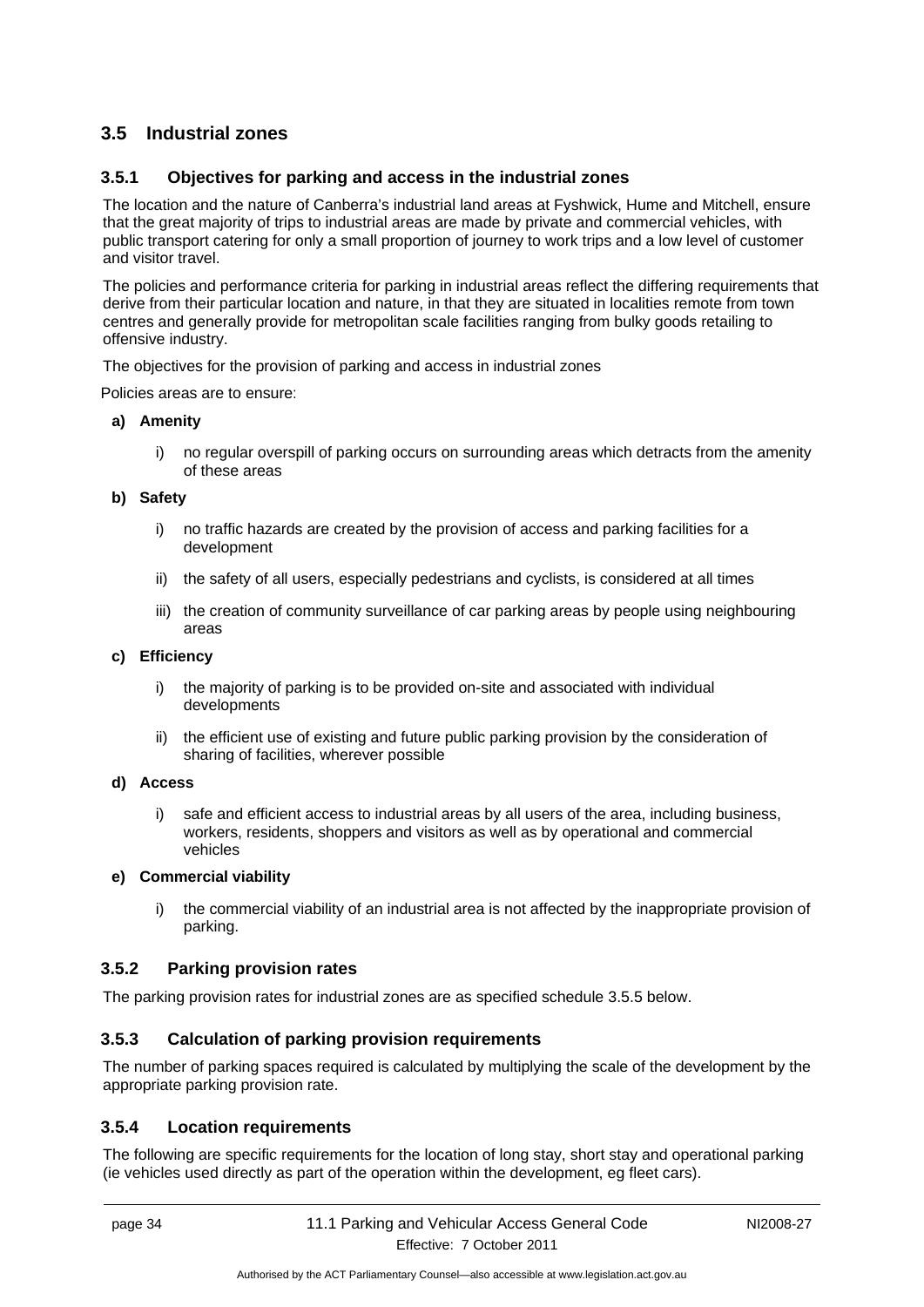| Development                                        | Long stay parking                                           | Short stay parking                    | <b>Operational parking</b> | Visitor parking           |
|----------------------------------------------------|-------------------------------------------------------------|---------------------------------------|----------------------------|---------------------------|
| Personal service<br>(commercial sexual<br>service) | On-site (concealed<br>from the road for<br>employee safety) | On-site or within<br>100 <sub>m</sub> | On-site                    | On-site or within<br>100m |
| All other development in<br>industrial zone        | On-site or within 200m                                      | On-site or within<br>100m             | On-site                    | On-site or within<br>100m |

## <span id="page-38-0"></span>**3.5.5 Schedule of parking provision rates for industrial zones**

The parking provision rates for the provision of parking in the industrial zones are set out in the schedule below.

| Development                 | Parking provision rates for industrial zones                                                                                                         |
|-----------------------------|------------------------------------------------------------------------------------------------------------------------------------------------------|
| Bulk landscape supplies     | Subject to individual assessment                                                                                                                     |
| Bulky goods retailing       | 3 spaces/100m <sup>2</sup> GFA                                                                                                                       |
| Business agency             | 6 spaces/100m <sup>2</sup> GFA                                                                                                                       |
| Car park                    | 1 space/peak shift employee                                                                                                                          |
| Child care centre           | 1 space/centre<br>plus<br>2 spaces per 15 child care places for employee parking<br>plus                                                             |
|                             | visitor parking as follows:<br>2 spaces : < 30 child care places<br>3 spaces : 30-59 child care places<br>4 spaces : 60-90 child care places<br>plus |
| Club                        | 1 pick-up/set-down bay per 10 child care places<br>15 spaces/100m <sup>2</sup> GFA                                                                   |
| Communications facility     | 1 space/peak shift employee                                                                                                                          |
| Community activity centre   | 4 spaces/100m <sup>2</sup> GFA                                                                                                                       |
| Defence installation        | Subject to individual assessment                                                                                                                     |
| Drink establishment         | 15 spaces/100m <sup>2</sup> GFA                                                                                                                      |
| Educational establishment   | 4 spaces/10 students                                                                                                                                 |
| Emergency services facility | 1 space/peak shift employee                                                                                                                          |
| Financial establishment     | 6 spaces/100m <sup>2</sup> GFA                                                                                                                       |
| Freight transport facility  | Subject to individual assessment                                                                                                                     |
| Funeral parlour             | 2 spaces/100m <sup>2</sup> GFA excluding chapel area<br>plus<br>1 space/4 chapel seats                                                               |
| General industry            | 2 spaces/100m <sup>2</sup> GFA                                                                                                                       |
| Hazardous industry          | 1 space/peak shift employee                                                                                                                          |
| Hazardous waste facility    | 1 space/peak shift employee                                                                                                                          |
| Health facility             | 3 spaces/practitioner                                                                                                                                |
| Incineration facility       | 1 space/peak shift employee                                                                                                                          |

**Schedule 5 - Industrial zones** 

.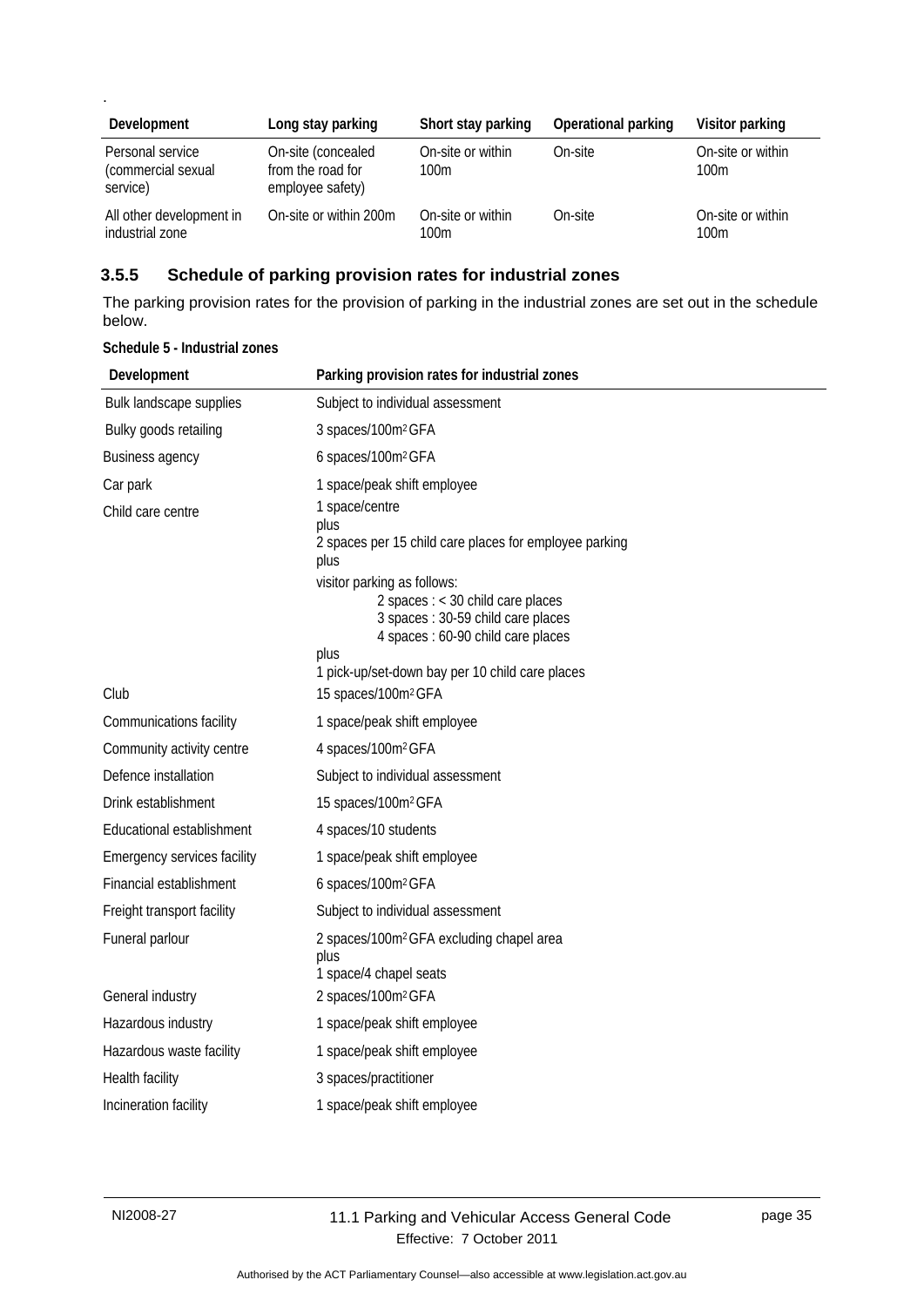## **Parking provision rates for industrial zones**

|  |  | Development |  |
|--|--|-------------|--|
|--|--|-------------|--|

| Indoor recreation facility                |                                                                                                                                |
|-------------------------------------------|--------------------------------------------------------------------------------------------------------------------------------|
| Basketball, netball                       | 20 spaces/court                                                                                                                |
| Skating rink, swimming pool               | 10 spaces/100m <sup>2</sup> of actual pool or rink area                                                                        |
| Squash courts                             | 2 spaces/court                                                                                                                 |
| Fitness centre, gymnasium                 | 2 spaces/100m <sup>2</sup> GFA                                                                                                 |
| Industrial trades                         | 2 spaces/100m <sup>2</sup> GFA                                                                                                 |
| Light industry                            | 2 spaces/100m <sup>2</sup> GFA                                                                                                 |
| Liquid fuel depot                         | 1 space/peak shift employee                                                                                                    |
| MAJOR UTILITY INSTALLATION                | Subject to individual assessment                                                                                               |
| Municipal depot                           | 1 space/peak shift employee                                                                                                    |
| Offensive industry                        | 1 space/peak shift employee                                                                                                    |
| Office                                    | 2.5 spaces/100m <sup>2</sup> GFA                                                                                               |
| Parkland                                  | Subject to individual assessment                                                                                               |
| Personal services                         | 4 spaces/100m <sup>2</sup> GFA                                                                                                 |
| Place of worship                          | 1 space/4 seats                                                                                                                |
| Plant and equipment hire<br>establishment | 2 spaces/100m <sup>2</sup> GFA                                                                                                 |
| Produce market                            | 15 spaces/100m <sup>2</sup> GFA                                                                                                |
| Public agency                             | 4 spaces/100m <sup>2</sup> GFA                                                                                                 |
| Railway use                               | Subject to individual assessment                                                                                               |
| Recyclable materials collection           | 1 space                                                                                                                        |
| Recycling facility                        | 1 space/peak shift employee                                                                                                    |
| Restaurant                                | 15 spaces/100m <sup>2</sup> GFA                                                                                                |
| Scientific research establishment         | 2.5 spaces/100m <sup>2</sup> of office and laboratory space<br>plus<br>individual assessment of provision for other activities |
| Service station                           | 6 spaces/service bay<br>plus<br>4 spaces/100m <sup>2</sup> of shop area                                                        |
| Shop                                      | 4 spaces/100m <sup>2</sup> GFA                                                                                                 |
| <b>Store</b>                              | 2 spaces/100m <sup>2</sup> GFA                                                                                                 |
| Transport depot                           | Subject to individual assessment                                                                                               |
| Vehicle sales                             | 6 spaces/service bay<br>plus                                                                                                   |
|                                           | 6 spaces/100m <sup>2</sup> of sales area                                                                                       |
| Veterinary hospital                       | 3 spaces/100m <sup>2</sup> GFA                                                                                                 |
| Warehouse                                 | 1 space/100m <sup>2</sup> GFA<br>plus                                                                                          |
|                                           | 2.5 spaces/100m <sup>2</sup> GFA of office space                                                                               |
| Waste transfer station                    | 1 space/peak shift employee                                                                                                    |
|                                           |                                                                                                                                |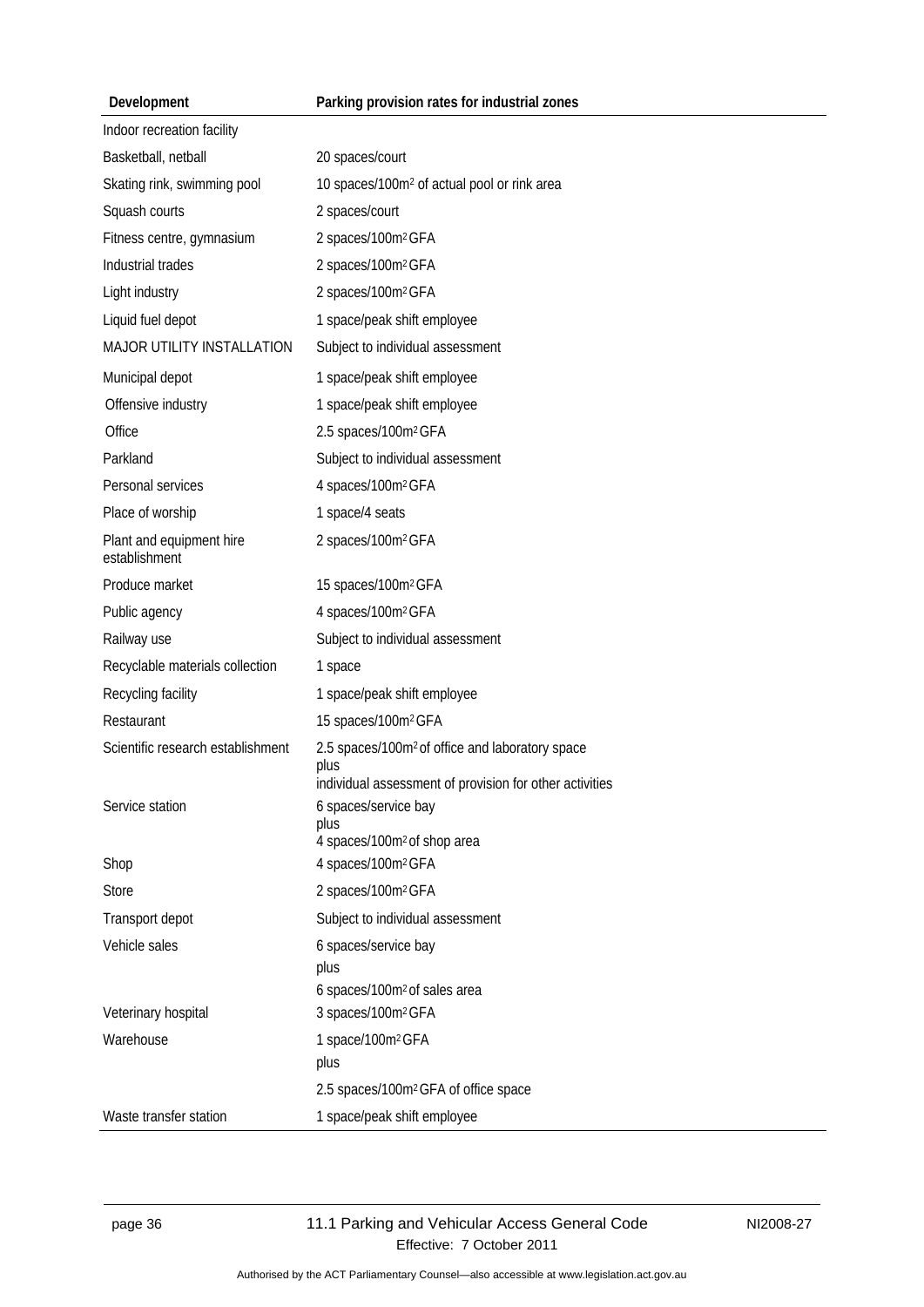## <span id="page-40-0"></span>**3.6 Community facility zone**

## <span id="page-40-1"></span>**3.6.1 Objectives for community facility zone**

The community facility zone applies to a variety of areas both within centres and in diverse locations spread throughout the metropolitan area. Zones include schools, community centres, hospitals and health facilities, cultural facilities and some specific forms of supported accommodation. Travel associated with the community facilities zone therefore covers a range of purposes including the journey to work or school, personal business and recreation.

Mode of travel varies considerably with the prevalent functions of these facilities and their location, and while the majority of travel is by private car, public transport, walking and cycling also make up a significant proportion of trips. Ready access to public transport is often particularly important because of the absence of viable alternatives for the users of the facilities.

The objectives for the provision of parking and access in the community facility zone are to ensure:

#### **a) Amenity**

- i) the amenity of neighbouring uses and areas is not unacceptably affected by the provision of parking and access for the operation of facilities, particularly in terms of noise, traffic, parking and privacy
- ii) no regular overspill of parking occurs which uses kerbside or other parking in surrounding residential streets

#### **b) Safety**

- i) no traffic hazards are created by the provision of access and parking facilities for a development; the safety of all users, especially pedestrians and cyclists, is considered
- ii) the safety of all users, especially pedestrians and cyclists, is considered
- iii) the creation of community surveillance of car parking areas by people using neighbouring areas

#### **c) Efficiency**

- i) provision of parking and access for the efficient use of sites consistent with the multi use and co-location of facilities
- ii) adequate supply of parking for the level of demand generated by the development
- iii) commercial vehicles delivering or collecting goods are accommodated
- iv) the parking demand of visitors to the development is catered for on-site consistent with the level of public transport accessibility and other parking opportunities in the vicinity
- **d) Access** 
	- i) safe and efficient access by all users, including operational and commercial vehicles
	- ii) adequate set-down and pick-up points are provided for users
	- iii) commuter parking needs of occupiers of the development are accommodated on-site consistent with the level of public transport accessibility and other parking opportunities in the vicinity
	- iv) all other parking needs of visitors and commuters are met in appropriate off-site locations
	- v) access for emergency vehicles to be provided for health and aged care facilities.

#### <span id="page-40-2"></span>**3.6.2 Parking provision rates**

The parking provision rates for development in the community facility zone are specified in schedule 3.6.5 below.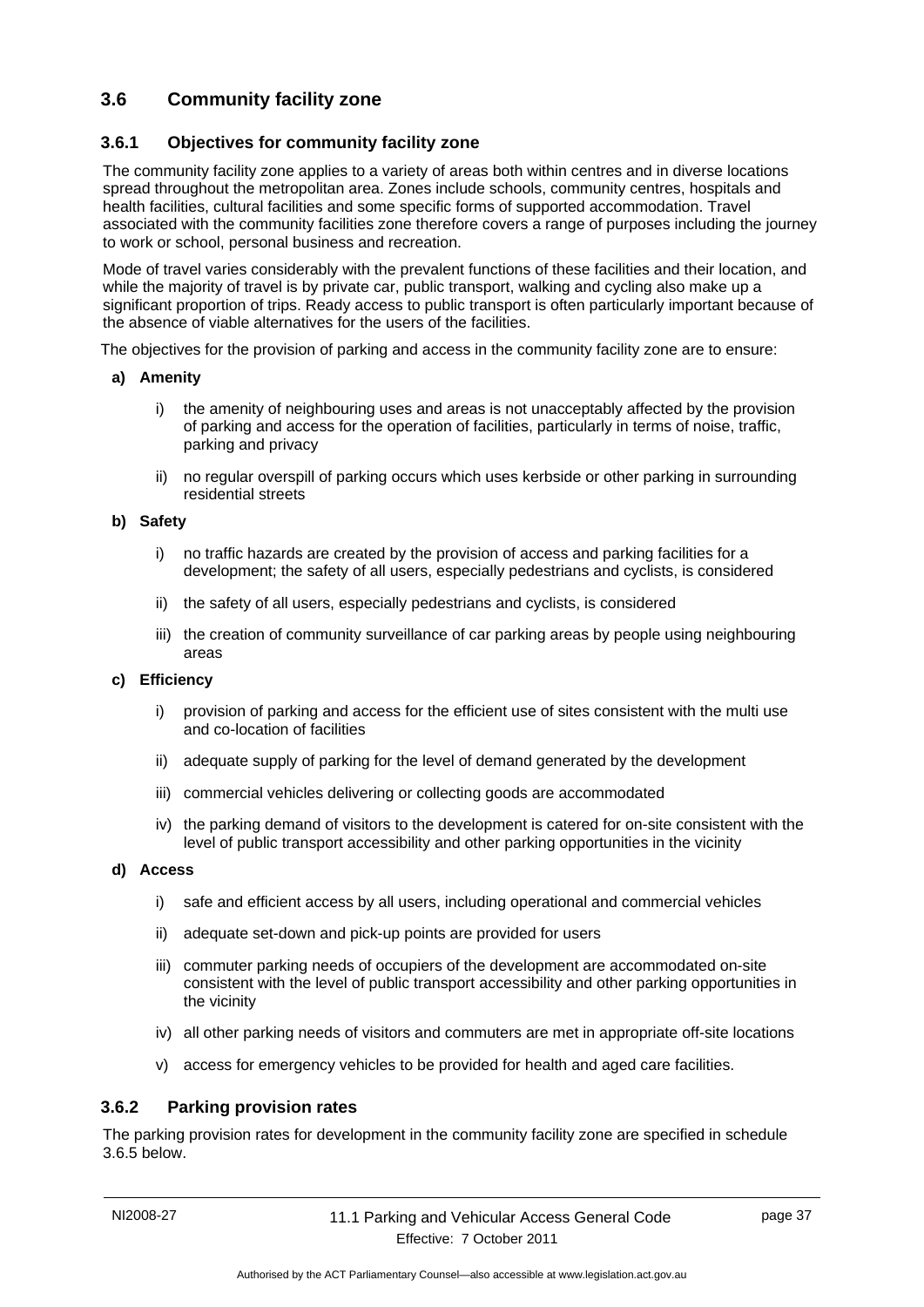## <span id="page-41-0"></span>**3.6.3 Calculation of parking provision requirements**

The number of parking spaces required for a particular development is determined by multiplying the scale of the development by the appropriate parking provision rate.

## <span id="page-41-1"></span>**3.6.4 Locational requirements**

The following are specific requirement for the location of long stay, short stay and operational parking (ie. vehicles used directly as part of the operation within the development).

| Development                                         | Long stay parking | Short stay parking        | <b>Operational parking</b> | Visitor parking           |
|-----------------------------------------------------|-------------------|---------------------------|----------------------------|---------------------------|
| Residential Use                                     | On-site           | On-site or within<br>100m | On-site                    | On-site or within<br>100m |
| All other development in<br>community facility zone | Within 200m       | On-site or within<br>100m | On-site                    | On-site or within<br>100m |

## <span id="page-41-2"></span>**3.6.5 Schedule of parking provision rates for community facility zone**

The parking provision rates for the provision of parking in the community facility zone is set out in the schedule below.

| Schedule 6 - Community facility zone |  |
|--------------------------------------|--|
|--------------------------------------|--|

| Development                                                     | Parking provision rates for community facility zone                                                                                                                                                                                                                                         |
|-----------------------------------------------------------------|---------------------------------------------------------------------------------------------------------------------------------------------------------------------------------------------------------------------------------------------------------------------------------------------|
| Child care centre                                               | 1 space/centre plus 2 spaces per 15 child care places for employee parking plus<br>visitor parking as follows:<br>2 spaces $:$ < 30 child care places<br>3 spaces: 30-59 child care places<br>4 spaces : 60-90 child care places<br>plus<br>1 pick-up/set-down bay per 10 child care places |
| Community activity centre                                       | 4 spaces/100m <sup>2</sup> GFA                                                                                                                                                                                                                                                              |
| Community theatre                                               | 1 space/4 seats                                                                                                                                                                                                                                                                             |
| Corrections facility                                            | Subject to individual assessment                                                                                                                                                                                                                                                            |
| Cultural facility                                               | 2 spaces/100m <sup>2</sup> GFA                                                                                                                                                                                                                                                              |
| Educational establishment<br>Pre-school, primary & high schools | 0.8 spaces/10 students<br>plus<br>0.4 set-down/pick-up spaces/10 students                                                                                                                                                                                                                   |
| Secondary college                                               | 1.8 spaces/10 students<br>plus<br>0.2 set-down/pick-up spaces/10 students                                                                                                                                                                                                                   |
| Tertiary institution, college                                   | Subject to individual assessment specialist                                                                                                                                                                                                                                                 |
| Emergency services facility                                     | 1 space/peak shift employee                                                                                                                                                                                                                                                                 |
| Health facility                                                 | 4 spaces/practitioner                                                                                                                                                                                                                                                                       |
| Hospital                                                        | 0.8 spaces/peak shift employee<br>plus<br>1.3 spaces/bed                                                                                                                                                                                                                                    |
| Parkland                                                        | Subject to individual assessment                                                                                                                                                                                                                                                            |
| Place of worship                                                | 1 space/20 seats within city centre<br>1 space/10 seats within town and group centres<br>1 space/4 seats all other areas                                                                                                                                                                    |
| Religious associated use                                        | Subject to individual assessment                                                                                                                                                                                                                                                            |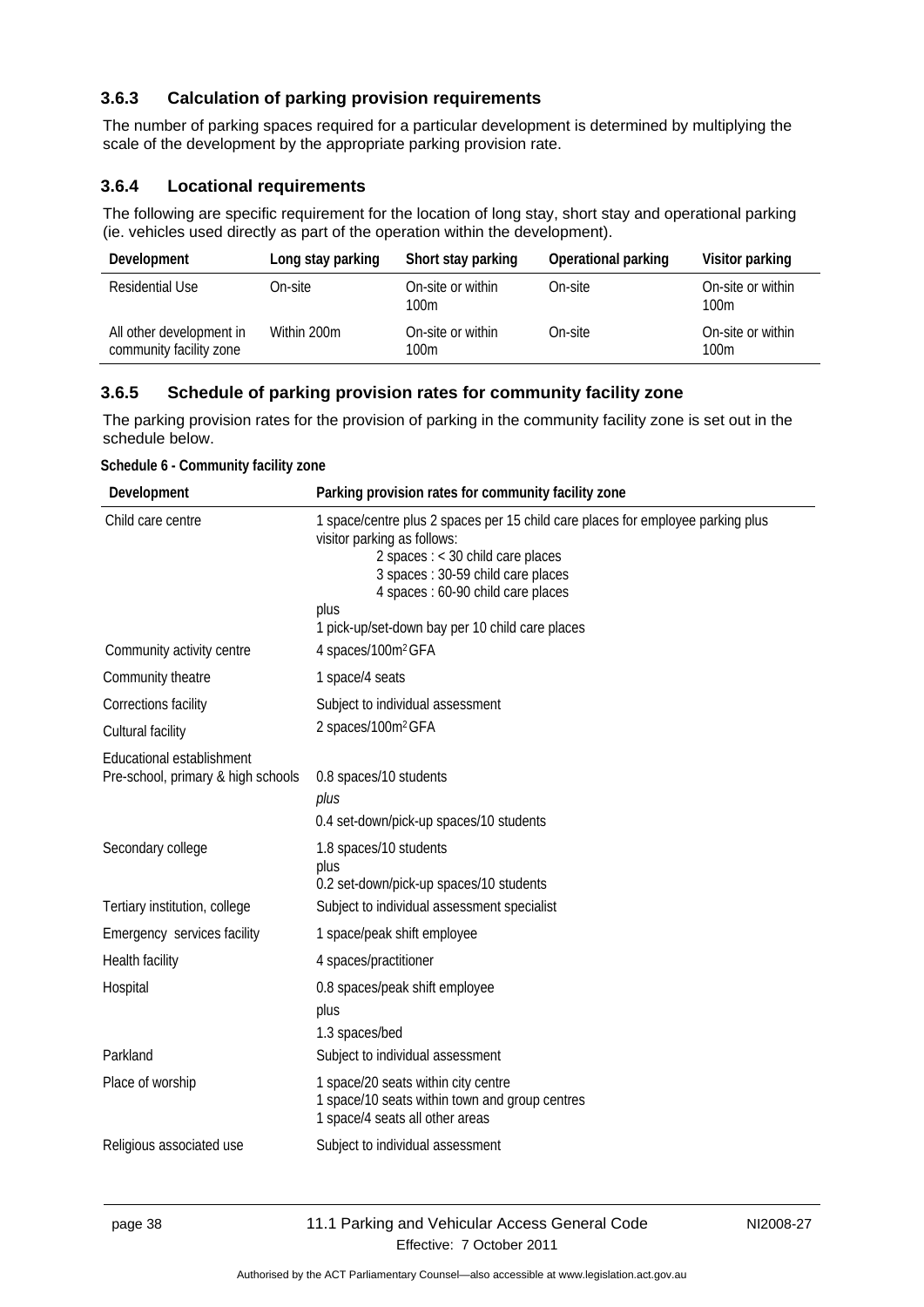| Development                    | Parking provision rates for Industrial Zone                                                                                                                                              |
|--------------------------------|------------------------------------------------------------------------------------------------------------------------------------------------------------------------------------------|
| Residential care accommodation | 0.25 spaces/bed or accommodation unit<br>plus<br>1 space/staff residential unit<br>plus<br>1 space/non-resident peak shift employee                                                      |
| Retirement complex             | 1 space/self-care unit<br>plus<br>1 space/per four hostel or nursing home units or beds<br>plus<br>1 space/staff residential unit<br>plus<br>0.5 spaces/non-resident peak shift employee |
| Special dwelling               | 1 space/resident employee<br>plus<br>1 space/peak shift non-resident employee<br>plus<br>1 space/operational vehicle<br>plus<br>1 visitor space                                          |
| Veterinary hospital            | 3.5 spaces/100m <sup>2</sup> GFA                                                                                                                                                         |

## <span id="page-42-0"></span>**3.7 Restricted access recreation zone**

#### <span id="page-42-1"></span>**3.7.1 Objectives for parking and access in the restricted access recreation zone**

Land uses under the restricted access recreation zone are predominantly outdoor recreation, but also include a range of related accommodation and club developments. The nature and location of these facilities is such that private vehicle use accounts for the vast majority of associated travel, except for a small number of more centrally located developments such as swimming pools and major sports grounds.

The objectives for the provision of parking and access in the restricted access recreation zone are to ensure:

#### **a) Amenity**

- i) the amenity of neighbouring uses and areas is not unacceptably affected by the provision of parking and access for the operation of facilities, particularly in terms of noise, traffic, parking and privacy
- ii) no regular overspill of parking occurs which uses kerbside or other parking in surrounding residential streets

#### **b) Safety**

- i) no traffic hazards are created by the provision of access and parking facilities for a development
- ii) the safety of all users, especially pedestrians and cyclists, is considered
- iii) the creation of community surveillance of car parking areas by people using neighbouring areas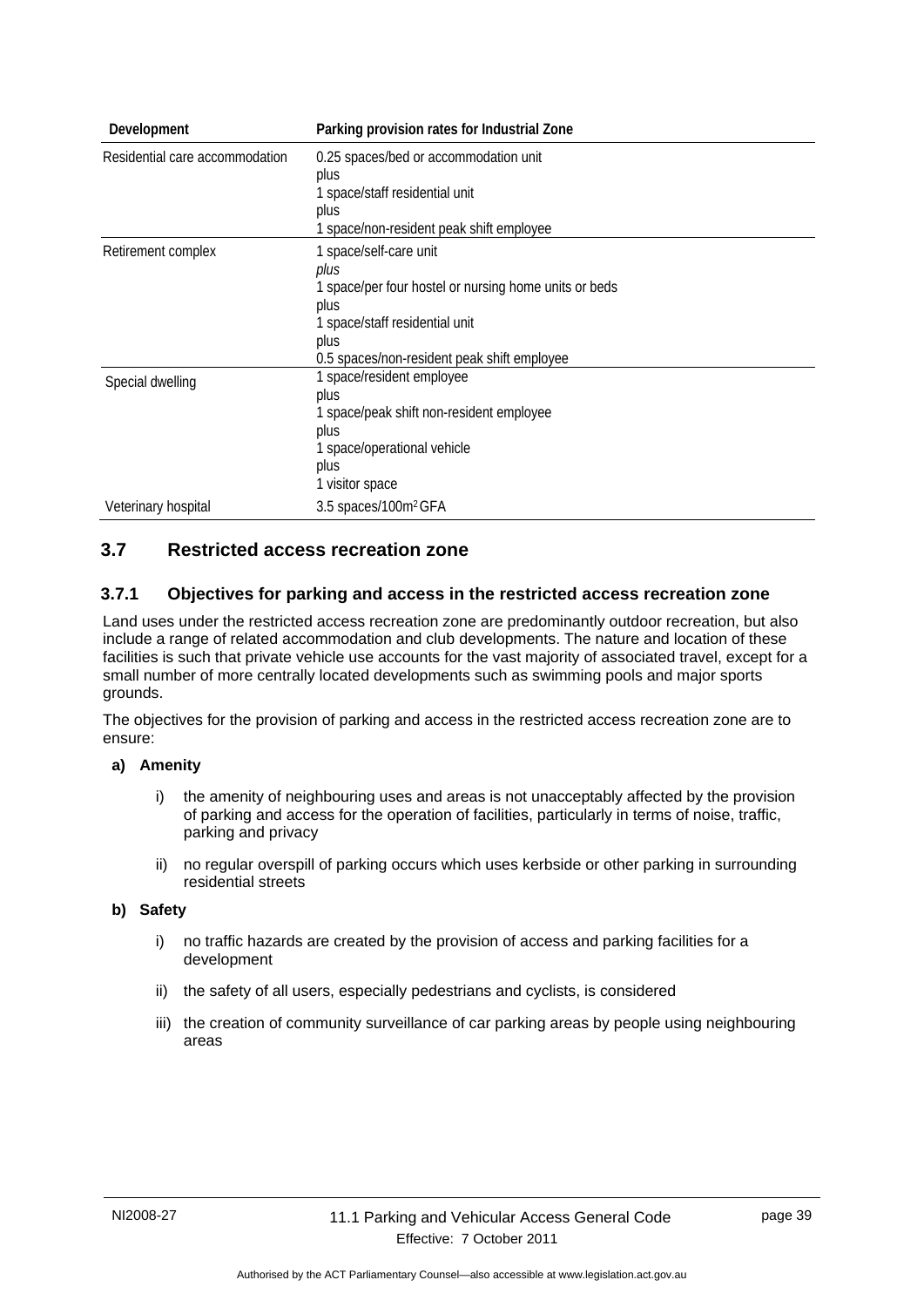#### **c) Efficiency**

- i) provision of parking and access for the efficient use of sites consistent with the multi-use and co-location of facilities
- ii) adequate supply of parking for the level of demand generated by the development
- iii) commercial vehicles delivering or collecting goods are accommodated
- iv) the parking demand of visitors to the development is catered for on-site consistent with the level of public transport accessibility and other parking opportunities in the vicinity

#### **d) Access**

- i) safe and efficient access by all users, including operational and commercial vehicles
- ii) adequate set-down and pick-up points are provided for users
- iii) commuter parking needs of occupiers of the development are accommodated on-site consistent with the level of public transport accessibility and other parking opportunities in the vicinity
- iv) all other parking needs of visitors and commuters are met in appropriate off-site locations
- v) access for emergency vehicles to be provided for health and aged care facilities.

## <span id="page-43-0"></span>**3.7.2 Parking provision rates**

The parking provision rates for the restricted access recreation zone are set out in schedule 3.7.5 below..

#### <span id="page-43-1"></span>**3.7.3 Calculation of parking provision requirements**

The number of parking spaces required for a particular development is determined by multiplying the scale of the development by the appropriate parking provision rate.

#### <span id="page-43-2"></span>**3.7.4 Locational requirements**

The following are specific requirements for the location of long stay, short stay and operational parking (ie. vehicles used directly as part of the operation within the development).

| Development                                                    | Long stay parking         | Short stay parking        | Operational parking | Visitor parking        |
|----------------------------------------------------------------|---------------------------|---------------------------|---------------------|------------------------|
| All development in the<br>restricted access<br>recreation zone | On-site or within<br>200m | On-site or within<br>200m | On-site             | On-site or within 200m |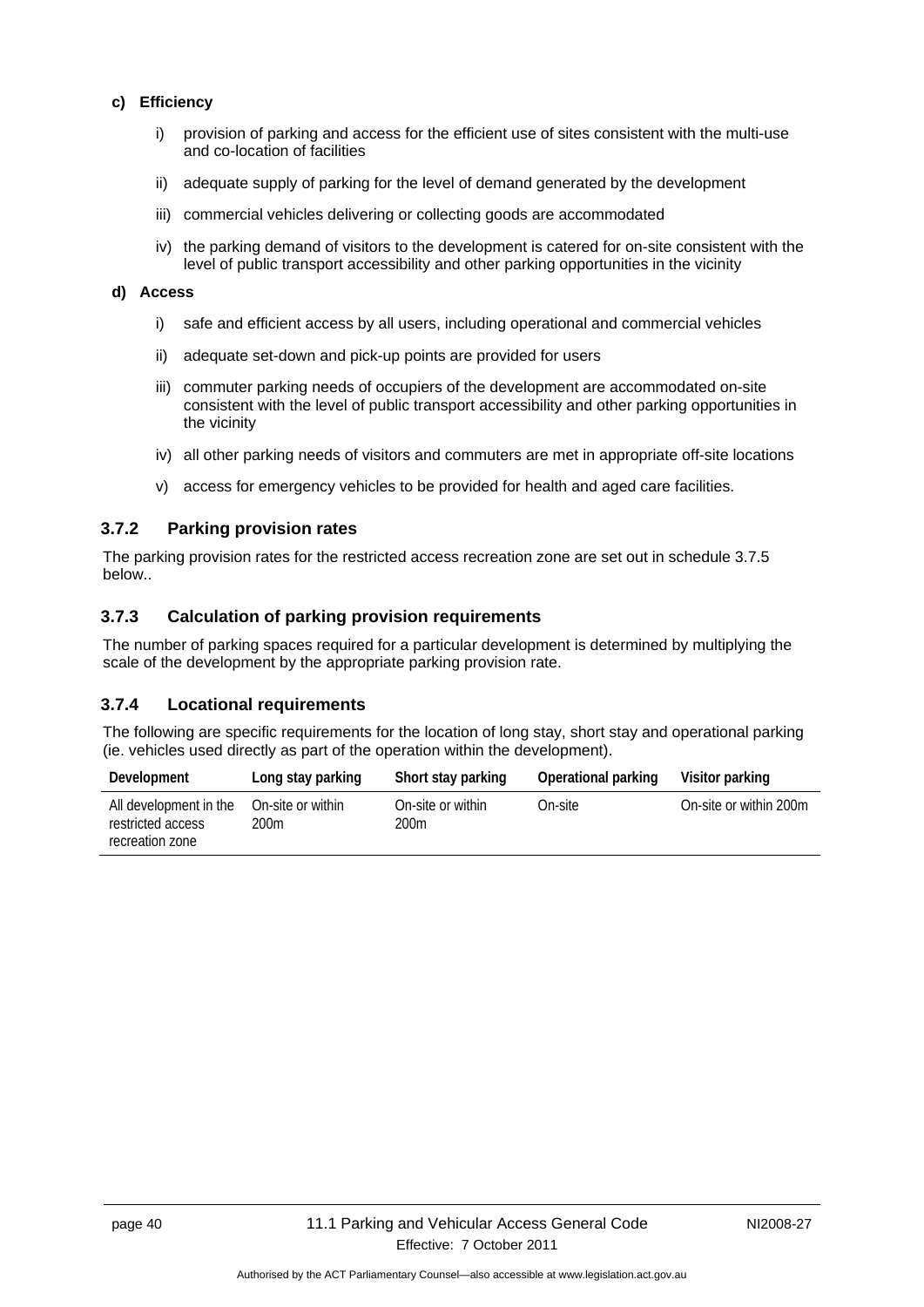## <span id="page-44-0"></span>**3.7.5 Schedules of parking provision rates for restricted access recreation zone**

The parking provision rates for the provision of parking in the restricted access recreation zone are set out in the schedule below.

| Development                                                                                                                        | Parking provision rates for restricted access recreation zone                                                                                                                                                                                                                                                                                                                 |
|------------------------------------------------------------------------------------------------------------------------------------|-------------------------------------------------------------------------------------------------------------------------------------------------------------------------------------------------------------------------------------------------------------------------------------------------------------------------------------------------------------------------------|
| Aquatic recreation facility                                                                                                        | Subject to individual assessment                                                                                                                                                                                                                                                                                                                                              |
| Car park                                                                                                                           | 1 space/peak shift employee                                                                                                                                                                                                                                                                                                                                                   |
| Child care centre                                                                                                                  | 1 space/centre<br>Plus<br>2 spaces per 15 child care places for employee parking<br>plus<br>visitor parking as follows:<br>2 spaces $:$ < 30 child care places<br>3 spaces: 30-59 child care places<br>4 spaces : 60-90 child care places<br>plus<br>1 pick-up/set-down bay per 10 child care places                                                                          |
| Club                                                                                                                               | 15 spaces/100m <sup>2</sup> GFA                                                                                                                                                                                                                                                                                                                                               |
| Community activity centre                                                                                                          | 4 spaces/100m <sup>2</sup> GFA                                                                                                                                                                                                                                                                                                                                                |
| Educational establishment<br>Pre-school, primary & high school<br>Secondary college<br>Tertiary institution, specialist<br>college | Subject to individual assessment                                                                                                                                                                                                                                                                                                                                              |
| Equestrian facility                                                                                                                | Subject to individual assessment                                                                                                                                                                                                                                                                                                                                              |
| Guest house                                                                                                                        | 0.5 spaces/employee                                                                                                                                                                                                                                                                                                                                                           |
|                                                                                                                                    | plus<br>1 space/guestroom                                                                                                                                                                                                                                                                                                                                                     |
| Hotel                                                                                                                              | 1 space/2 employees<br>plus<br>1 space/guest room or unit for establishments of up to 36 units<br><b>OR</b><br>25 spaces<br>plus<br>0.3 spaces/guest room or unit for establishments of more than 36 units<br>plus<br>10 spaces/100m <sup>2</sup> GFA of bars and function rooms<br>plus<br>1 space/10 restaurant seats<br>plus<br>3 spaces/100m <sup>2</sup> of retail space |
| Indoor recreation facility                                                                                                         |                                                                                                                                                                                                                                                                                                                                                                               |
| Basketball, netball<br>Skating rink, swimming pool<br>Squash courts<br>Fitness centre, gymnasium                                   | 25 spaces/court<br>20 spaces/100m <sup>2</sup> of actual pool or rink area<br>2 spaces/court<br>3.5 spaces/100m <sup>2</sup> GFA                                                                                                                                                                                                                                              |
| Motel                                                                                                                              | As per Hotel                                                                                                                                                                                                                                                                                                                                                                  |

| Schedule 7 - Restricted access recreation zone |  |
|------------------------------------------------|--|
|------------------------------------------------|--|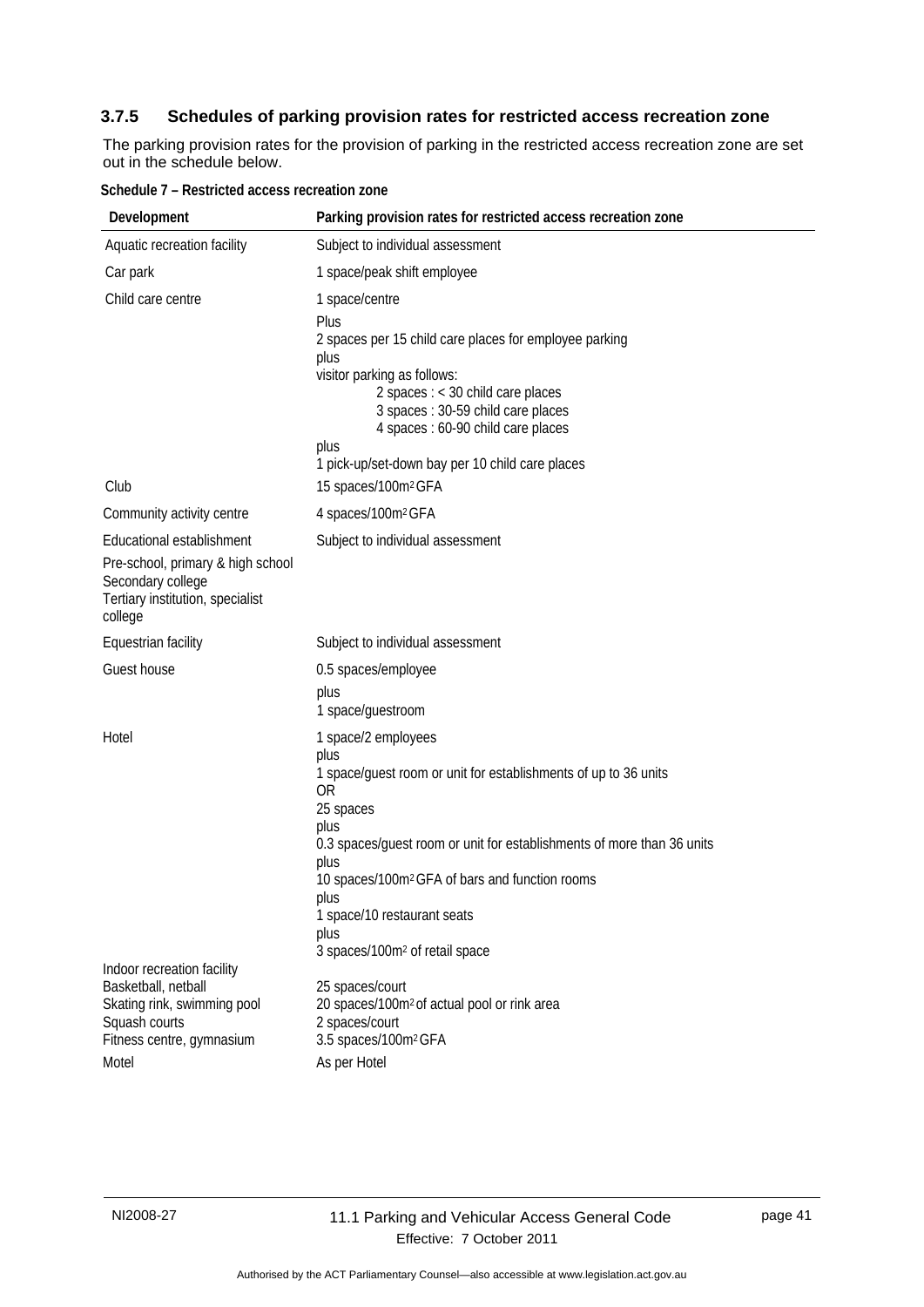| Development                                       | Restricted access recreation zone                       |
|---------------------------------------------------|---------------------------------------------------------|
| Outdoor recreation facility                       |                                                         |
| Skating rink, swimming pool                       | 20 spaces/100m <sup>2</sup> of actual pool or rink area |
| Bowling green                                     | 30 spaces for first green                               |
|                                                   | plus                                                    |
|                                                   | 15 spaces/additional green                              |
| Tennis court                                      | 2 spaces/court                                          |
| Any other permitted land use not<br>specified     | Subject to individual assessment                        |
| Parkland                                          | Subject to individual assessment                        |
| Playing field                                     | Subject to individual assessment                        |
| Public agency (Totalisator Agency<br>Board (TAB)) | 6 spaces/100m <sup>2</sup> GFA                          |

## <span id="page-45-0"></span>**3.8 Services zone**

## <span id="page-45-1"></span>**3.8.1 Objectives for services zone**

The services zone allows for the development of essential services and transport facilities such as high voltage power lines, cemeteries, railway facilities and the Inter-Town Public Transport (IPT) route where it is not contained within road reserves. Associated travel is therefore primarily by employees working at or servicing the sites or by users of such facilities as freight depots or recycling facilities.

The objectives for the provision of parking and access in the services zone are to ensure:

#### **a) Amenity**

i) no regular overspill of parking occurs on surrounding areas which detracts from the amenity of these areas

#### **b) Safety**

- i) no traffic hazards are created by the provision of access and parking facilities for the operations of municipal services development
- ii) the safety of all users, especially pedestrians and cyclists, is considered
- iii) the creation of community surveillance of car parking areas by people using neighbouring areas

#### **c) Efficiency**

- i) the majority of parking is to be provided onsite and associated with individual developments
- ii) the efficient use of existing and future public parking provision by the consideration of sharing of facilities, wherever possible

#### **d) Access**

i) safe and efficient access to municipal services developments by all users of the area, including business, workers and visitors as well as by operational and commercial vehicles.

#### <span id="page-45-2"></span>**3.8.2 Parking provision rates**

The parking provision rates for the services zone are stated in schedule 3.8.5 below.

## <span id="page-45-3"></span>**3.8.3 Calculation of parking provision requirements**

The number of parking spaces required for a particular development is determined by multiplying the scale of the development by the appropriate parking provision rate.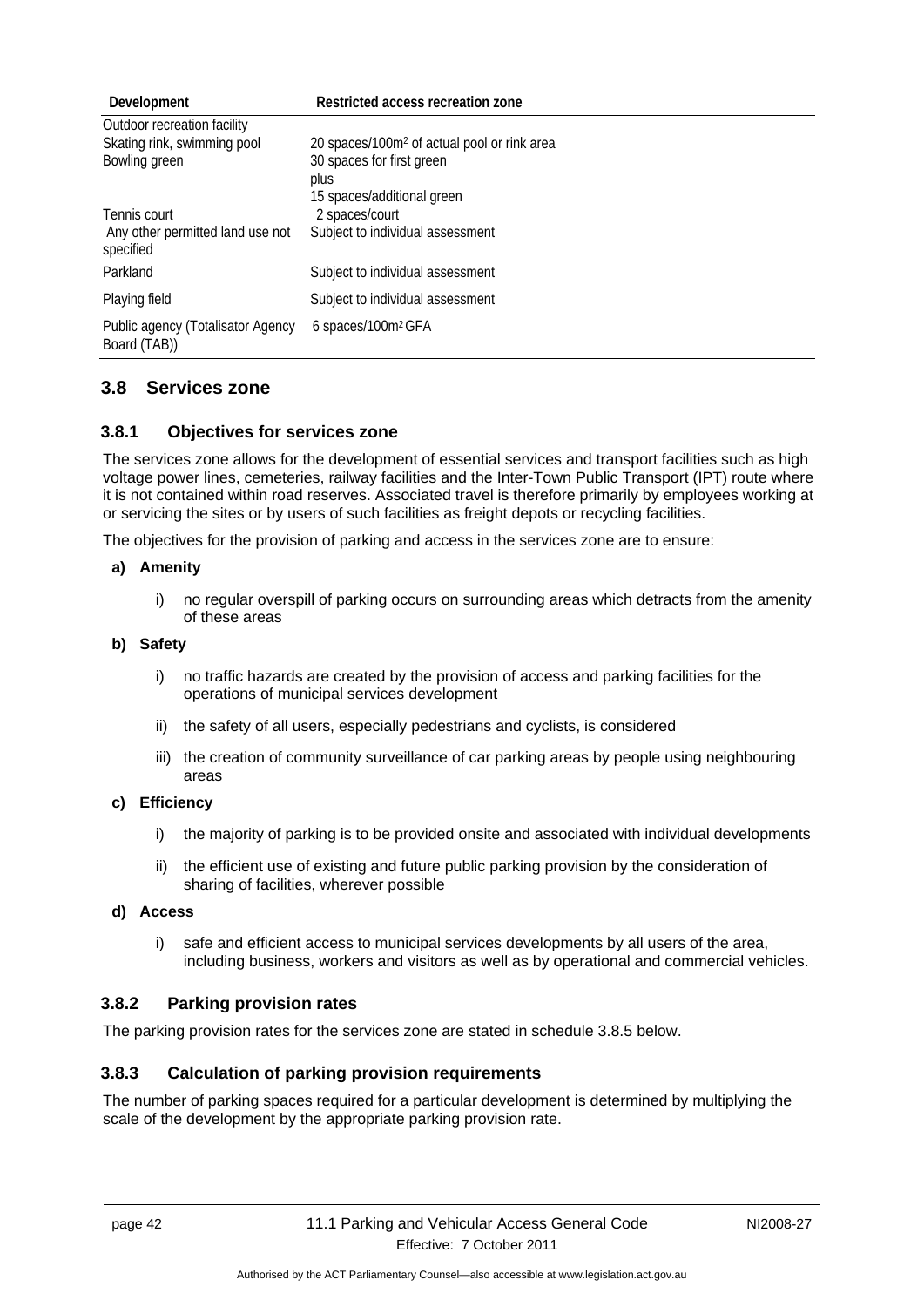## <span id="page-46-0"></span>**3.8.4 Locational requirements**

The following are specific requirements for the location of long stay, short stay and operational parking (ie. vehicles used directly as part of the operation within the development).

| Development                       | Long stay parking | Short stay parking | Operational parking | Visitor parking |
|-----------------------------------|-------------------|--------------------|---------------------|-----------------|
| All zones in the<br>services zone | On-site           | On-site            | On-site             | On-site l       |

#### <span id="page-46-1"></span>**3.8.5 Schedules of parking provision rates for services zone**

The parking provision rates for the provision of parking in the services zone are set out in the schedule below.

#### **Schedule 8 Services zone**

| Development                       | Parking Provision Rates for Services Zone |
|-----------------------------------|-------------------------------------------|
| Cemetery                          | Subject to individual assessment          |
| Communications facility           | 1 space/peak shift employee               |
| Emergency services facility       | 1 space/peak shift employee               |
| Freight transport facility        | Subject to individual assessment          |
| Hazardous waste facility          | 1 space/peak shift employee               |
| Incineration facility             | 1 space/peak shift employee               |
| Land fill site                    | Subject to individual assessment          |
| <b>MAJOR UTILITY INSTALLATION</b> | Subject to individual assessment          |
| Municipal depot                   | 1 space/peak shift employee               |
| Public transport facility         | Subject to individual assessment          |
| Railway use                       | Subject to individual assessment          |
| Recyclable materials collection   | 1 space                                   |
| Recycling facility                | 1 space/peak shift employee               |
| <b>Store</b>                      | 2 spaces/100m <sup>2</sup> GFA            |
| Transport depot                   | Subject to individual assessment          |
| Waste transfer station            | 1 space/peak shift employee               |

## <span id="page-46-2"></span>**3.9 Other zones**

This section applies to the provision of parking and vehicular access to land in all other Zones under the Territory Plan comprising:

Urban open space **Broadacre** Rural Hills, ridges and buffer areas River corridor Mountains and bushland **Transport**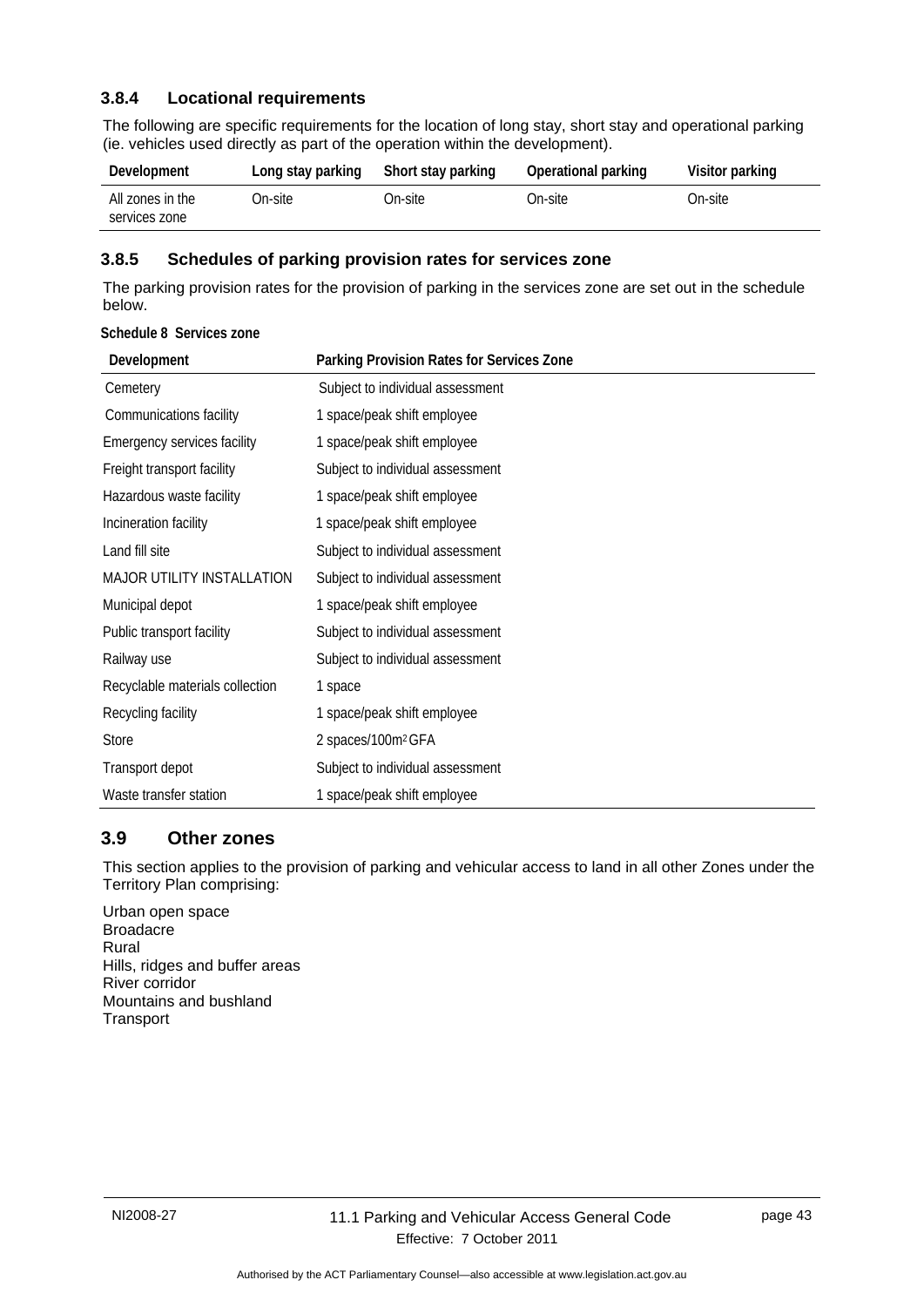## <span id="page-47-0"></span>**3.9.1 Objectives for all other zones**

The objectives for the provision of access and parking in all other zones are to ensure:

#### **a) Amenity**

i) the amenity of surrounding areas is not unacceptably affected by the provision of parking and access as part of the operation of these areas

#### **b) Safety**

- i) no traffic hazards are created by the provision of access and parking for a development
- ii) the safety of all users, especially pedestrians and cyclists, is considered at all times
- **c) Efficiency** 
	- i) adequate supply of parking for the level of demand generated by the development
	- ii) all demand can be adequately catered for by the on-site provision of parking

#### **d) Access**

i) the safe and efficient access for all users of the area, including for operational and commercial vehicles.

## <span id="page-47-1"></span>**3.9.2 Parking provision rates**

The parking provision rates for development under these zones are set out in schedule 3.9.5 below.

## <span id="page-47-2"></span>**3.9.3 Calculation of parking provision requirements**

The number of parking spaces required for a particular development is determined by multiplying the scale of the development by the appropriate parking provision rate.

## <span id="page-47-3"></span>**3.9.4 Locational requirements**

The following are specific requirements for the location of long stay, short stay and operation parking.

| Development           | Long stay parking         | Short stay parking | Operational parking | Visitor parking |
|-----------------------|---------------------------|--------------------|---------------------|-----------------|
| Under all other zones | On-site or within<br>200m | On-site:           | On-site.            | On-site         |

## <span id="page-47-4"></span>**3.9.5 Schedules of parking provision rates for all other zones**

The parking provision rate for the provision of parking in the urban open space, broadacre, rural, hills, ridges and buffer areas, river corridor, mountains and bushland and transport are set out in the Schedule below.

#### **Schedule 9 – Other zones**

| Development                  | Parking provision rates for other zones                                                   |
|------------------------------|-------------------------------------------------------------------------------------------|
| Agriculture                  | Subject to individual assessment                                                          |
| Animal care facility         | Subject to individual assessment                                                          |
| Animal husbandry             | Subject to individual assessment                                                          |
| Aquatic recreation facility  | Subject to individual assessment                                                          |
| Carvan park / camping ground | 2.5 spaces/100m <sup>2</sup> of office space<br>plus<br>0.25 visitors spaces/site or unit |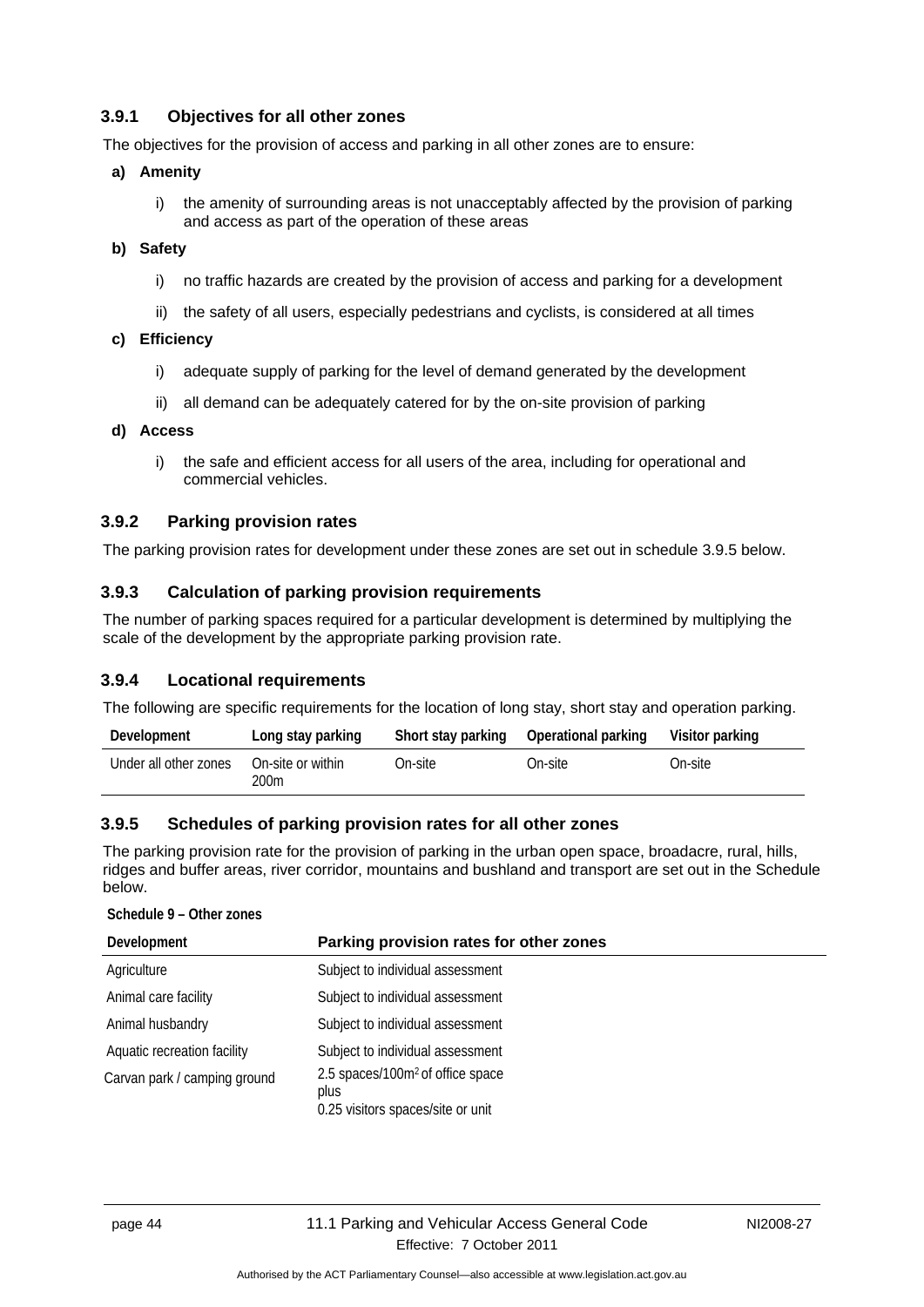| Development                                                                                                                         | Parking provision rates for other zones                                                                                       |
|-------------------------------------------------------------------------------------------------------------------------------------|-------------------------------------------------------------------------------------------------------------------------------|
| Car park                                                                                                                            | 1 space per peak shift employee                                                                                               |
|                                                                                                                                     |                                                                                                                               |
| Cemetery                                                                                                                            | Subject to individual assessment                                                                                              |
| Communications facility                                                                                                             | 1 space/peak shift employee                                                                                                   |
| Community activity centre                                                                                                           | 4 spaces/100m <sup>2</sup> GFA                                                                                                |
| Corrections facility                                                                                                                | Subject to individual assessment                                                                                              |
| Defence installation                                                                                                                | Subject to individual assessment                                                                                              |
| Educational establishment<br>Pre-school, primary & high schools<br>Secondary college<br>Tertiary institution,<br>Specialist college | Subject to individual assessment                                                                                              |
| Emergency services facility                                                                                                         | 1 space/peak shift employee                                                                                                   |
| Equestrian facility                                                                                                                 | Subject to individual assessment                                                                                              |
| Group or organized camp                                                                                                             | Subject to individual assessment                                                                                              |
| Health facility                                                                                                                     | 4 spaces/practitioner                                                                                                         |
| Land management facility                                                                                                            | Subject to individual assessment                                                                                              |
| Major service conduits                                                                                                              | Subject to individual assessment                                                                                              |
| MAJOR UTILITY INSTALLATION                                                                                                          | Subject to individual assessment                                                                                              |
| Municipal depot                                                                                                                     | 1 space/peak shift employee                                                                                                   |
| Nature conservation area                                                                                                            | Subject to individual assessment                                                                                              |
| Outdoor education establishment                                                                                                     | Subject to individual assessment                                                                                              |
| Outdoor recreation facility<br>Skating rink, swimming pool<br>Bowling green                                                         | 20 space/100m <sup>2</sup> of actual pool or rink area<br>30 spaces for first green<br>plus                                   |
| Tennis court<br>Other<br>Overnight camping                                                                                          | 15 spaces/additional green<br>5 spaces/court<br>Subject to individual assessment<br>1 space<br>plus<br>1 spaces/site          |
| Parkland                                                                                                                            | Subject to individual assessment                                                                                              |
| Pedestrian plaza                                                                                                                    | Subject to individual assessment                                                                                              |
| Place of worship                                                                                                                    | 1 space/4 seats                                                                                                               |
| Plantation forestry                                                                                                                 | Subject to individual assessment                                                                                              |
| Playing field                                                                                                                       | Subject to individual assessment                                                                                              |
| Public transport facility                                                                                                           | Subject to individual assessment                                                                                              |
| Road                                                                                                                                | No requirements                                                                                                               |
| Scientific research establishment                                                                                                   | 2.5 space/100m <sup>2</sup> of office and laboratory space<br>plus<br>Individual assessment of provision for other activities |